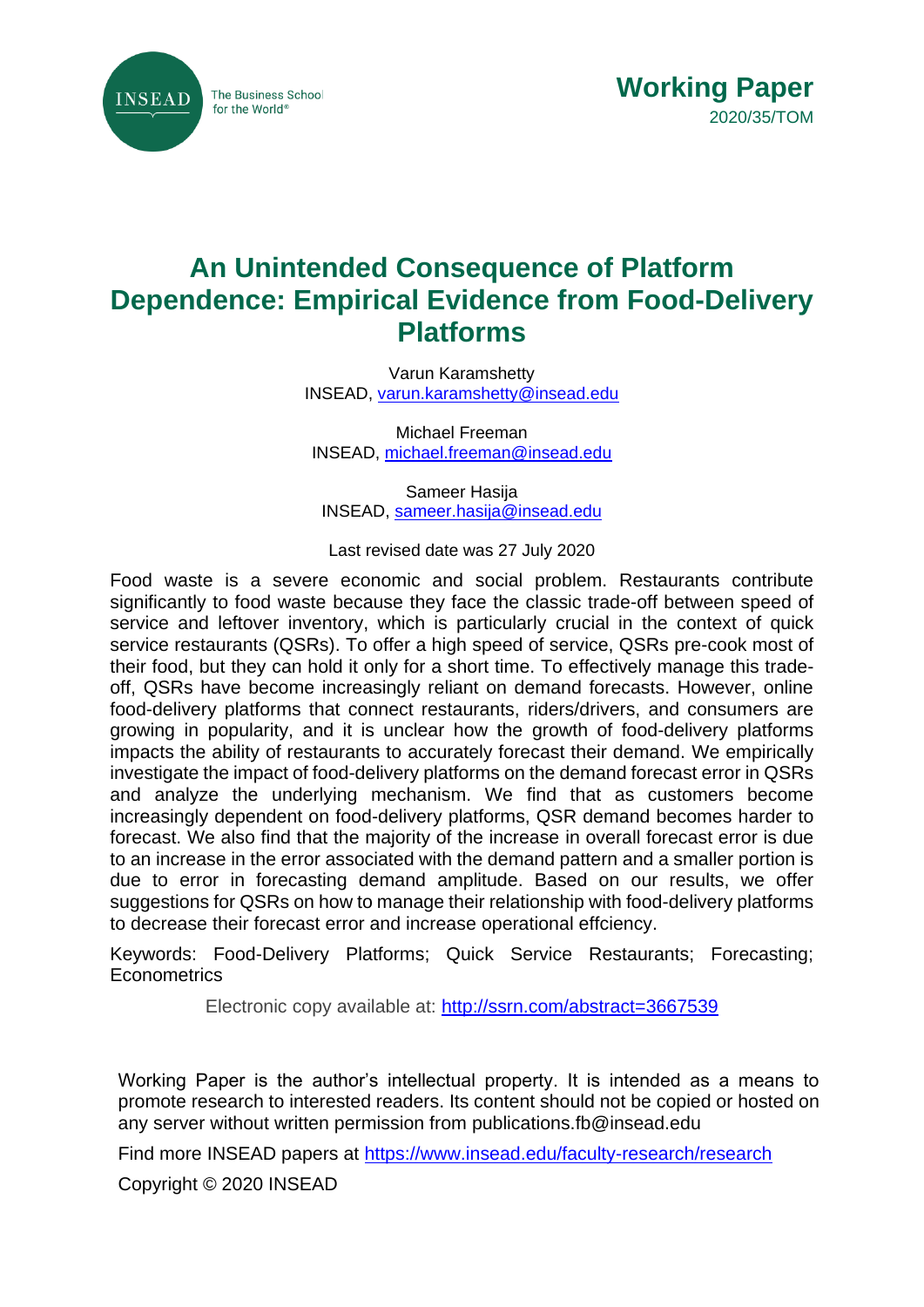# <span id="page-1-0"></span>An Unintended Consequence of Platform Dependence: Empirical Evidence from Food-Delivery Platforms

Varun Karamshetty INSEAD, Singapore, varun.karamshetty@insead.edu

Michael Freeman INSEAD, Singapore, michael.freeman@insead.edu

Sameer Hasija INSEAD, Singapore, sameer.hasija@insead.edu

Food waste is a severe economic and social problem. Restaurants contribute significantly to food waste because they face the classic trade-off between speed of service and leftover inventory, which is particularly crucial in the context of quick service restaurants (QSRs). To offer a high speed of service, QSRs precook most of their food, but they can hold it only for a short time. To effectively manage this trade-off, QSRs have become increasingly reliant on demand forecasts. However, online food-delivery platforms that connect restaurants, riders/drivers, and consumers are growing in popularity, and it is unclear how the growth of food-delivery platforms impacts the ability of restaurants to accurately forecast their demand. We empirically investigate the impact of food-delivery platforms on the demand forecast error in QSRs and analyze the underlying mechanism. We find that as customers become increasingly dependent on fooddelivery platforms, QSR demand becomes harder to forecast. We also find that the majority of the increase in overall forecast error is due to an increase in the error associated with the demand pattern and a smaller portion is due to error in forecasting demand *amplitude*. Based on our results, we offer suggestions for QSRs on how to manage their relationship with food-delivery platforms to decrease their forecast error and increase operational efficiency.

Key words : Food-Delivery Platforms; Quick Service Restaurants; Forecasting

The sad fact is that  $30-\frac{1}{9}$  percent of all food is wasted each year, yet as many as one in eight people suffer from chronic hunger.

—Nicolas Burquier, Chief Customer and Operations Officer, Pizza Hut

# <span id="page-1-1"></span>1. Introduction

Food waste is an urgent economic and social problem on a global scale. The Sustainable Development Goals 2030 charter, adopted by the United Nations in 2015, explicitly includes food waste in its objectives, calling for efforts to "halve per capita global food waste at the retail and consumer level, and reduce food losses along production and supply chains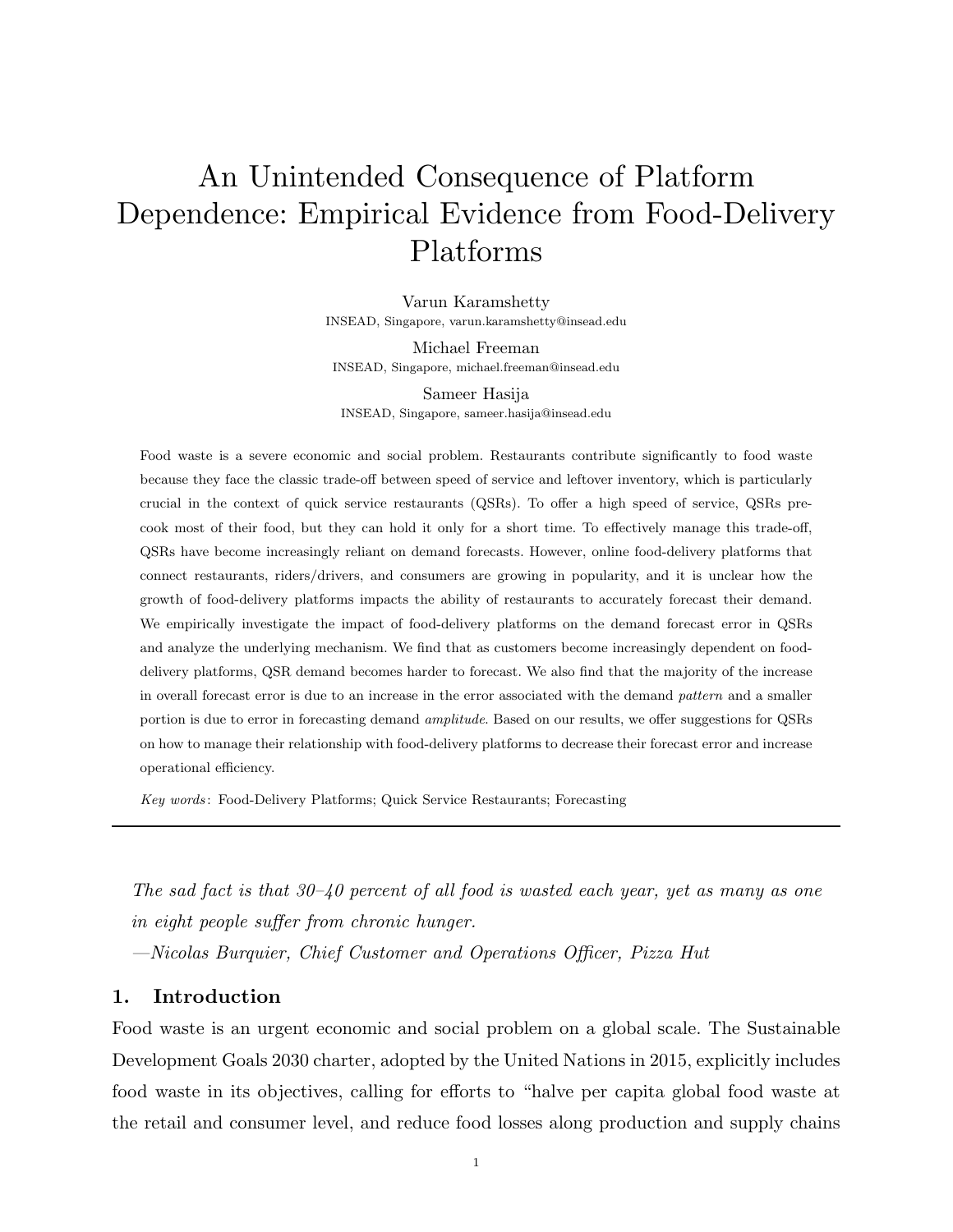by 2030." Each year, food losses and waste amount to US\$1 trillion – more than 1% of the global GDP. The hospitality and food service sector is a significant contributor to this problem, and restaurants are the second largest contributor to food waste in the United States (cf. [ReFED 2016,](#page-33-0) [Gunders 2017\)](#page-31-0).

Food waste is a result of the classic trade-off that restaurants make between too much and too little. This problem is particularly egregious for quick service restaurants (QSRs) – an industry with estimated revenues nearing US\$300 billion in  $2019<sup>1</sup>$  $2019<sup>1</sup>$  $2019<sup>1</sup>$  – as QSRs pre-cook most of their food and rely on speed of service as a key competitive advantage. Although operational issues in the restaurant industry have previously been studied (cf. [De Vries](#page-30-0) [et al. 2018,](#page-30-0) [Pereira 2018,](#page-33-1) Ulkü et al. 2019), the rise of smartphone-enabled food-delivery platforms is beginning to change the food service industry landscape and therefore compels a fresh look at this topic.

Consumers who are already used to ordering books, clothing and accessories online are now embracing the idea of ordering their food online as well. Advances in digital technology (such as ubiquitous smartphones, API connectivity, and low-cost mobile data) have facilitated the growth of online food-delivery platforms that generate revenue by connecting restaurants, riders/drivers, and consumers. Globally, the estimated food-delivery market reached a value of US\$94.4 billion in 2019, and it is expected to grow at a rate of 9.3% CAGR to reach US\$134.5 billion by 2023 [\(Klein 2019\)](#page-31-1). Demand from delivery platforms is often the fastest growing demand channel for QSRs [\(Khan 2019\)](#page-31-2).

The growth of the food-delivery market has been further accelerated by the lockdown measures implemented in response to the COVID-19 pandemic [\(Chiappetta 2020\)](#page-30-1), as fooddelivery platforms have proven essential in cities around the globe. Even though restaurants' dependence on these platforms is likely to scale back slightly post-lockdown, it is unlikely to go back to the pre-lockdown levels for two reasons. First, patrons are hesitant to visit restaurants and might continue to order home-delivered food [\(Awasthi 2020,](#page-29-0) [First 2020\)](#page-30-2). Second, forced exposure may have accustomed consumers to the advantages of home-delivery platforms (e.g., convenience, choice) over dine-in services, thus permanently affecting consumer behavior. This creates an urgent necessity to understand the operational implications of consumer participation in these platforms.

 $1$  [Revenues of the US fast food industry since 2002. \(Statista\)](https://www.statista.com/statistics/196614/revenue-of-the-us-fast-food-restaurant-industry-since-2002/)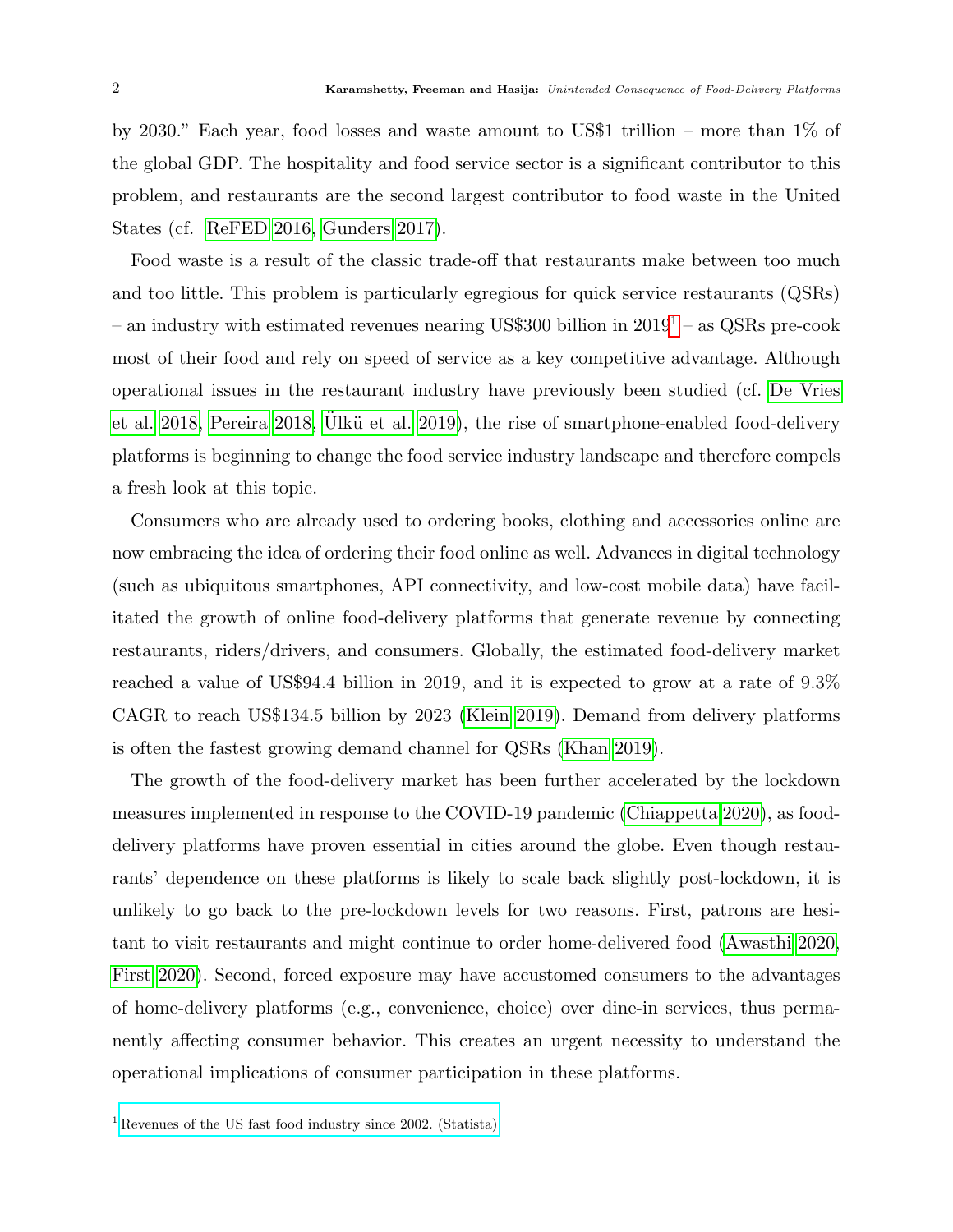While it is well-understood that platforms potentially increase a firm's market size and reach to its customers [\(Sharma and Mehrotra 2007,](#page-33-2) [Xia and Zhang 2010\)](#page-34-1), it is unclear how they affect the firm's operational performance. In particular, it is not clear how these platforms impact two important operational measures for QSRs: customer waiting times and food waste. Moreover, many QSRs do not have systems that reliably measure these performance metrics on a continuous basis, preventing a rigorous study of these secondorder effects of food delivery platforms on restaurants. However, an operations management (OM) lens can be a convenient tool to study these new business models even without such detailed operational data: Fundamental OM principles dictate that the accuracy of demand forecasting at a QSR will be a crucial factor that affects both food waste and customer service levels. Measures of forecast accuracy can be constructed from the more reliable (and easily available) sales data, clearing the path to study operational implications of food delivery platforms on QSRs.

Given the criticality of demand forecasts in a QSR's ability to balance food waste and responsiveness, it becomes important to understand how increasing dependence on such platforms may impact demand forecast accuracy. Yet there are competing hypotheses about how food-delivery platforms can affect a QSR's ability to forecast its demand. On the one hand, delivery platforms reduce the impact of day-to-day noise on demand. When customers order food from the comfort of their homes without regard for the conditions outside (e.g., weather, traffic), the restaurant's demand may become more stable and easier to predict. On the other hand, delivery platforms may also increase heterogeneity among customers' order times (for instance, by removing the socialization aspect of dining in), thus making the restaurant's demand more noisy and harder to predict.

Additionally, on the one hand, delivery platforms increase the catchment area of a restaurant. This should pool the restaurant's risk over a larger population of customers and decrease the relative error in forecasting demand on any given day. On the other hand, a customer browsing the delivery platform's mobile application (or website) for dining options can effortlessly switch between restaurants. This increases the level of competition amongst restaurants [\(Mahajan 2019\)](#page-32-0) and may increase the relative error in forecasting demand for any given day. In the end, it is not clear how delivery platforms impact the accuracy of a restaurant's demand forecasts, which in turn will impact the restaurant's overall operational performance.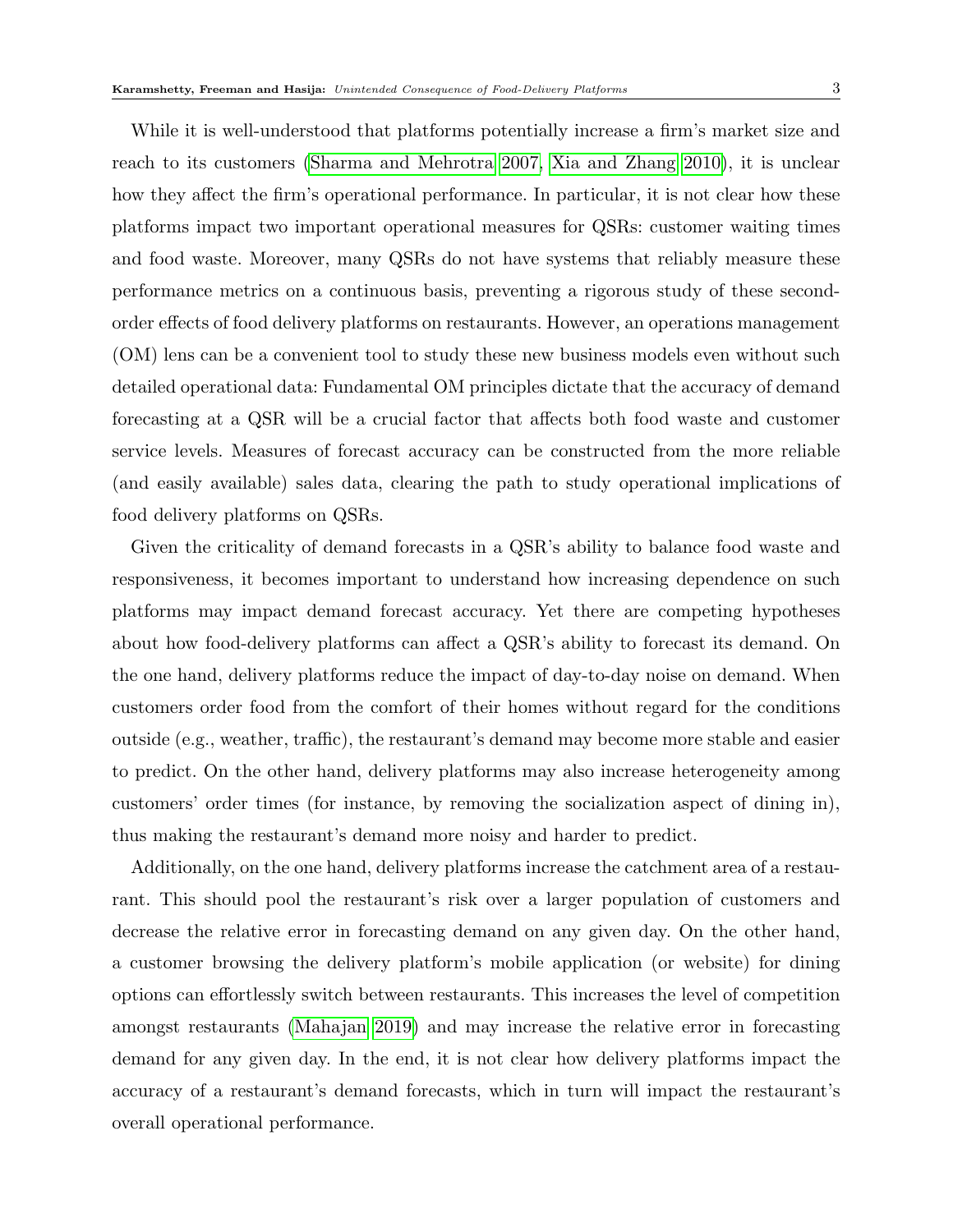The aim of this paper is to understand how and why food-delivery platforms impact a QSR's ability to forecast demand. We use a proprietary database of detailed transactionlevel data from a QSR chain. The database has a record of every transaction made in each restaurant in the chain in 2018, totaling approximately 50 million transactions. For each transaction, the database also has information on the mode of delivery to the customer: dine-in, take-away, drive-through or delivery platform.

Our results show that a 10 percentage point increase in a QSR's dependence on delivery platforms leads to a 2.83% increase in its overall forecast error. This has significant implications in terms of food waste, speed of service and operational efficiency for QSRs that are already finding it difficult to justify the commissions paid out to delivery platforms [\(Dunn 2018,](#page-30-3) [Cagle 2020,](#page-30-4) [Tkacik 2020\)](#page-34-2). These findings could be particularly significant for the many restaurants that were forced to go purely online during the COVID-19 outbreak: a simple linear extrapolation of our results suggests that some restaurants may have seen a nearly one-third increase in forecast inaccuracy, leading to either substantial increase in food waste, decline in service performance, or both.

Further, we show that the majority of this increase in overall forecast error is due to an increase in the error of forecasted demand pattern, i.e., the distribution of demand within a day. A smaller portion of the phenomenon is due to an increase in error of the forecasted demand amplitude, i.e., volume on a specific day.[2](#page-1-0) Overall, our study suggests that in order to mitigate the negative effect of delivery platforms on forecast accuracy, restaurants should focus their efforts on stabilizing their demand patterns.

From an academic research perspective, our results have implications for future work related to the operations of food-delivery platforms, as the decrease in forecast accuracy should be accounted for in studies that model the relationship between restaurants and online food-delivery platforms. From a practical perspective, our analysis of the underlying mechanism allows us to offer suggestions for restaurants to attenuate the adverse effect of food-delivery platform dependence on forecastability.

## <span id="page-4-0"></span>2. Contributions to the Literature

There is growing interest in understanding the strategies that underpin business models for the app-based sharing economy and e-marketplaces. This is particularly the case for OM

<sup>&</sup>lt;sup>2</sup> We provide a detailed explanation of the terms *amplitude* and *pattern* in Section [3.](#page-7-0)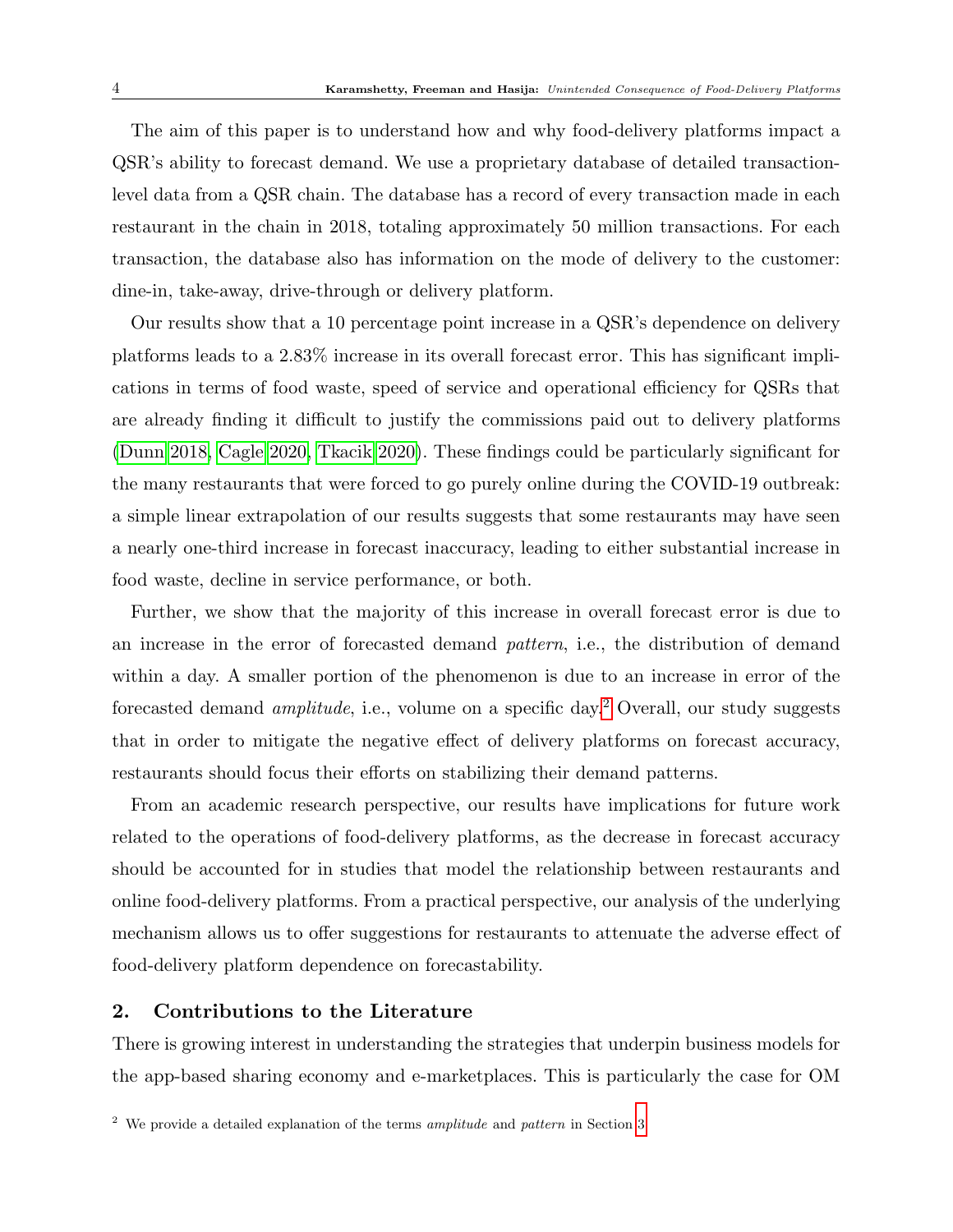researchers, who have studied various aspects: the fundamental theory of e-marketplaces, optimization of underlying systems and technology, paths to adoption by participants, and operational implications of participation.

The fundamental theory of e-marketplaces (and electronic commerce, more generally) received significant attention even before the recent advances in digital technology made e-marketplaces ubiquitous. Early work by [Malone et al.](#page-32-1) [\(1987\)](#page-32-1) predicted that advances in technology would shift more economic activity into e-marketplaces. In subsequent years, a robust body of literature developed to model how electronic marketplaces can reduce transaction costs [\(Bakos 1997\)](#page-29-1), resulting in reduced intermediation costs and more efficient inter-organizational transactions [\(Bakos 1991\)](#page-29-2), ultimately propelling us towards "frictionless" markets [\(Bakos 1998\)](#page-29-3). These papers were followed by empirical studies that tested the theoretical hypotheses and added nuance to our understanding of the theory of e-marketplaces (e.g. [Smith et al. 1999,](#page-33-3) [Brynjolfsson and Smith 2000\)](#page-30-5).<sup>[3](#page-1-0)</sup>

More recently, as economic activity in different sectors did indeed shift to e-marketplaces (e.g., ride sharing, food delivery, gig workers), researchers responded by studying ways to optimize the underlying systems of a marketplace. This rich stream of literature looks at interconnected aspects of e-marketplace system design, such as auction types and strategies (e.g., [Bapna et al. 2004,](#page-29-4) [Mithas and Jones 2007,](#page-32-2) [Bapna et al. 2009\)](#page-29-5), procurement (e.g., [Chen et al. 2005,](#page-30-6) [Chandrashekar et al. 2007\)](#page-30-7), pricing (e.g., [Banerjee et al. 2016,](#page-29-6) [Cachon](#page-30-8) [et al. 2017\)](#page-30-8) and order dispatching (e.g., [Chen, Hu and Zhou 2019,](#page-30-9) [Lyu et al. 2019,](#page-32-3) [Ozkan](#page-32-4) ¨ [and Ward 2020\)](#page-32-4). Yet while there is a preponderance of such research into system design, there are few articles studying the implications for e-marketplace participants [\(Kapoor](#page-31-3) [and Agarwal 2017\)](#page-31-3).

In fact, in their review of literature on e-marketplaces, [Standing et al.](#page-33-4) [\(2010\)](#page-33-4) find that this discrepancy constitutes a research gap: there is too much emphasis on the emarketplace and its workings and not enough on the impact of such business models on participating firms. There are a few studies evaluating these business models from the participant's strategic perspective (e.g., [Soh et al. 2006\)](#page-33-5) and examining the benefits and costs associated with participation (e.g., [Standing et al. 2006\)](#page-33-6). However, the operational

<sup>&</sup>lt;sup>3</sup> A comprehensive review of the literature on the theory of e-marketplaces is outside the scope of this paper, and we refer the reader to [Wang et al.](#page-34-3) [\(2008\)](#page-34-3) and [Standing et al.](#page-33-4) [\(2010\)](#page-33-4).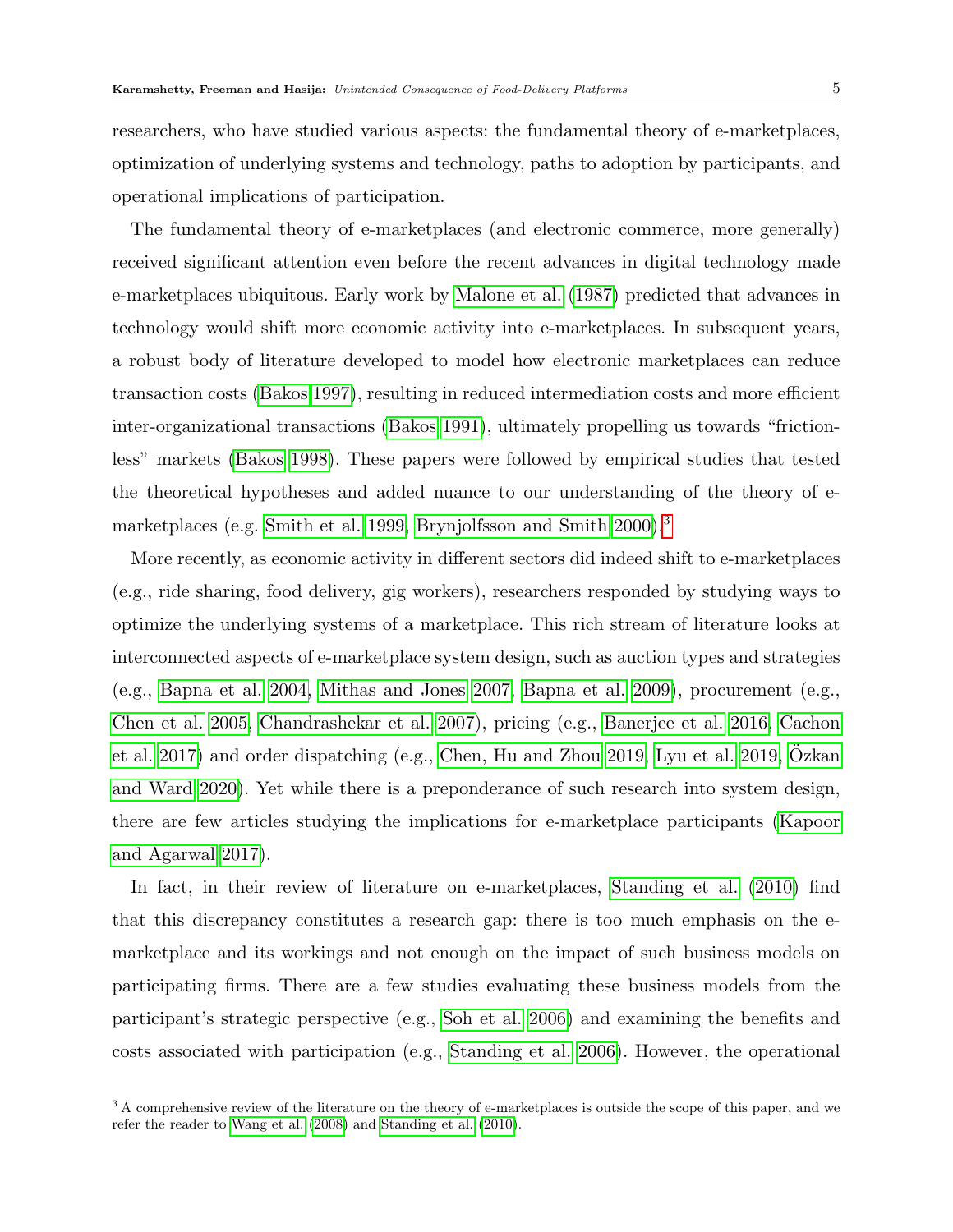implications of e-marketplaces on participating firms still remain largely understudied, and our paper contributes to this much-needed conversation.

Rather than examining the inner workings of app-based platforms (e-marketplaces), we focus on how engaging with them is impacting established businesses, and we do this in the particular context of third-party food-delivery platforms and QSRs. In doing so, we build on the work of [Feldman et al.](#page-30-10) [\(2018\)](#page-30-10), who were the first to study the relationship between food-delivery platforms and traditional restaurants. Using a queuing model with a single observable stream of customers who choose between dining at the restaurant and ordering on the food-delivery platform, they find that the commonly observed one-way revenue contract yields inefficient outcomes from a system perspective.

[Chen, Hu and Wang](#page-30-11) [\(2019\)](#page-30-11) follow up by studying an unobservable queuing model with two streams of customers that are heterogeneous in their tech-savviness. They find that food-delivery platforms do not necessarily increase the overall demand for the restaurant, but they might cannibalize demand from traditional channels as the segment of tech-savvy customers grows. Our study complements these papers by empirically establishing a different adverse consequence (reduced forecastability of demand) of a restaurant's dependence on third-party food-delivery platforms.

Our paper also complements the literature on multichannel retail businesses. When a restaurant chooses to participate in an e-marketplace, it opens a new sales channel, thus transforming into a multichannel sales enterprise. In a non-restaurant context, such multichannel systems have been extensively studied to maximize the efficiency of inventory procurement, warehousing and distribution to satisfy demand in both channels (see [Burt](#page-30-12) [and Sparks](#page-30-12) [\(2003\)](#page-30-12) for a review of relevant literature).

For multichannel sales enterprises, the ubiquity of low-cost, high-speed mobile data and high-performance processors is blurring the line between offline and online demand, as customers are now able to switch between these channels seamlessly. This has prompted researchers to study how processes in one channel can impact processes in another – for instance, [Gallino et al.](#page-31-4) [\(2017\)](#page-31-4) and [Akturk et al.](#page-29-7) [\(2018\)](#page-29-7) study multichannel operations for retailers with a "buy-online, ship-to-store" system, and [Kumar et al.](#page-32-5) [\(2019\)](#page-32-5) study how the presence of an offline store impacts online sales for an apparel retailer. We refer the reader to [Agatz et al.](#page-29-8) [\(2008\)](#page-29-8) and [Zhang et al.](#page-34-4) [\(2010\)](#page-34-4) for reviews of literature associated with this theme.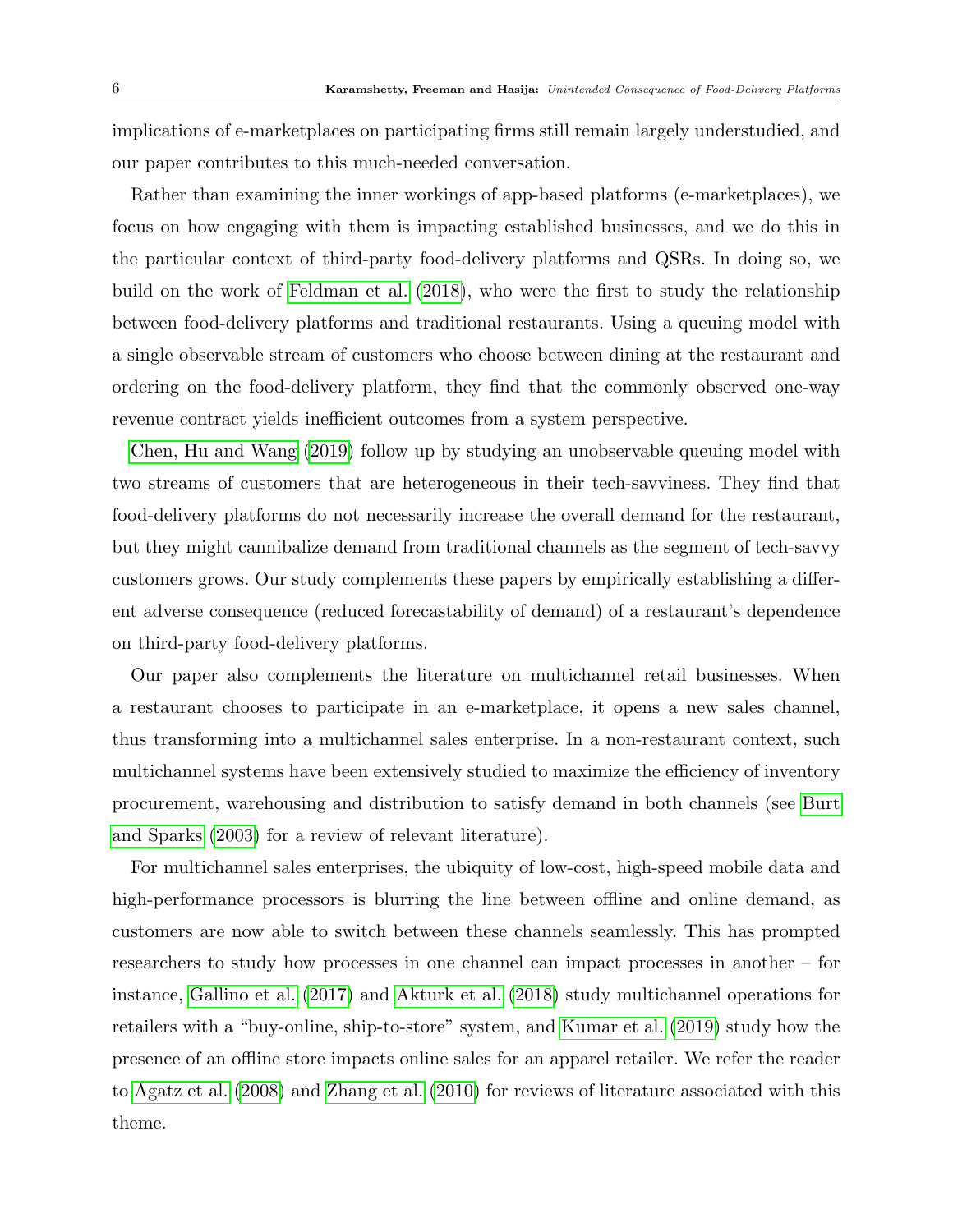Although the literature of multichannel retailing that examines the interrelationships between channels is relevant to our study, the restaurant industry differs from other retail in an important way: the finished goods (cooked food items, in our context) are highly perishable. This means that demand from the online channel (food-delivery platform) cannot be pooled across stores and satisfied via drop-shipping or through a "buy-online, ship-to-store" policy. While pooling demand across time and geographies might be possible for online grocery retailers (cf. [Belavina et al. 2017,](#page-29-9) [Astashkina et al. 2019\)](#page-29-10), the short shelf life of finished goods (and the impatience of hungry customers) forces restaurants to schedule all production at the store level.

Since restaurants regularly deal with finished goods that have a short shelf life, they try hard to optimize their operations to minimize waste while maintaining a good quality of service. Especially for a QSR, where speed of service is a key indicator of quality of service and margins are razor thin, operational efficiency plays an important role in achieving competitive advantage. In fact, improving efficiency through standardization of operational procedures has been crucial in the in the worldwide success of QSR chains like McDonald's

It is thus important for a QSR to accurately forecast its demand. Demand forecasts can help regulate customers' waiting time, which in turn affects consumption (Ulkü et al. 2019) and restaurant revenues [\(De Vries et al. 2018\)](#page-30-0). Accurate demand forecasts also play an important role in reducing a restaurant's food waste [\(Pereira 2018\)](#page-33-1). However, very little work to date directly studies the factors that impact demand forecasts, and we fill this gap by studying how third-party food-delivery platforms are impacting traditional restaurants' ability to accurately forecast their demand. To the best of our knowledge, we are the first to study this problem – empirically or otherwise.

#### <span id="page-7-0"></span>3. Hypothesis Development

Since restaurants are in the business of selling highly perishable goods to impatient customers, they must navigate a common trade-off inherent to all businesses dealing with demand uncertainty. In this context, that means finding the right balance between speed of service and food waste. Pre-preparing too much food improves responsiveness but increases food waste. On the other hand, not pre-preparing enough food reduces food waste but hurts speed of service. In this scenario, accurate and granular demand forecasts can help a restaurant achieve the right balance [\(Wiggers 2018,](#page-34-5) [Magnin 2019\)](#page-32-6).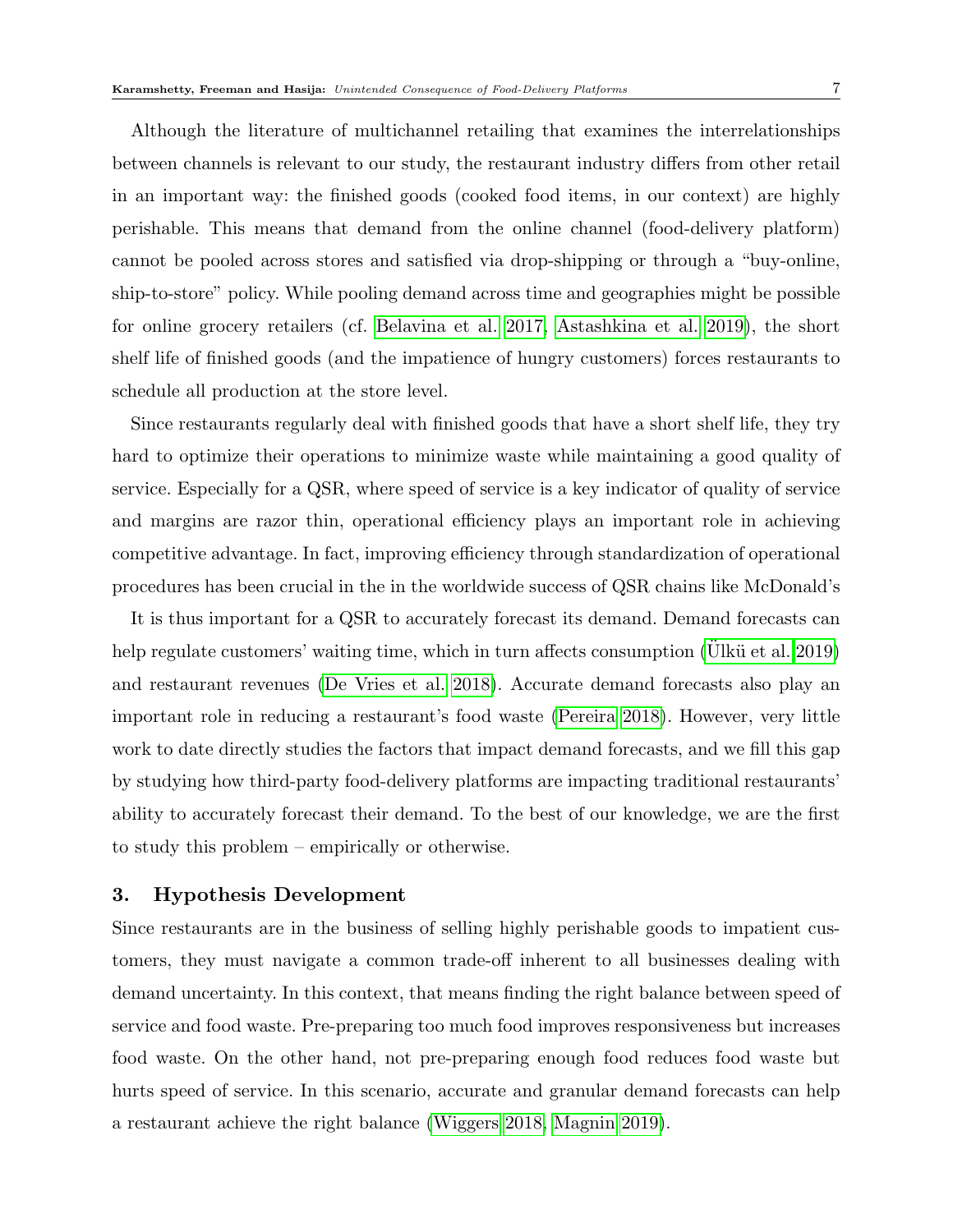The granularity with which these forecasts must be made varies from restaurant to restaurant and depends largely on a customer's willingness to wait. In restaurants offering sit-down service with a waiter, customers are comfortable with (and sometimes even expect) a wait time of few minutes between placing their order and being served. These restaurants typically optimize their menu such that several dishes have recipes that are largely similar except for the final few steps. This allows staff to pre-prepare the base for several dishes in bulk and then execute the final steps to differentiate into individual dishes only after an order is placed (commonly known as postponement in the OM literature; cf. [Swaminathan and Lee](#page-33-7) [\(2003\)](#page-33-7)). Typically, the pre-prepared base has a longer holding time than the finished dish and is prepared only once or twice per day – removing the need for hourly (or more frequent) forecasts.

In contrast, customers visiting QSRs are disinclined to wait. For instance, [Allon et al.](#page-29-11) [\(2011\)](#page-29-11) find that customers at QSRs value their wait time at several times the average wage in the US. QSR chains are cognizant of this and routinely compete to offer shorter wait times [\(Pittman 2019\)](#page-33-8). They achieve this by standardizing their operational procedures and pre-preparing most of their food even before an order comes in. Since such pre-prepared food has a very short holding time (typically only a few minutes), it is even more imperative that QSRs are able to accurately identify peaks and troughs in demand throughout the day to ensure that ingredients are ready when demand materializes. An accurate demand forecast will be able to identify this pattern and thus help the restaurant better match supply (e.g., staff, ingredient preparation) and demand.

In addition to accurately predicting the pattern of demand within a day, it is also important that restaurants are able to accurately estimate the total demand that will materialize on a particular day. If daily demand is anticipated to be higher than its actual value, this can result in various inefficiencies including overstaffing, unnecessary preparation of product components, and squandered utilities [\(Cachon and Terwiesch 2016,](#page-30-13) p. 390-391). On the other hand, underestimating demand can result in high workload in the kitchen, delays in service [\(Thompson 1998\)](#page-34-6), and an increase in avoidable errors [\(Tan and Netessine](#page-33-9) [2014\)](#page-33-9). Therefore, restaurants must also be able to accurately identify the scale of demand, i.e., its amplitude, when forecasting.

Given the importance of both amplitude and pattern when constructing a demand forecast within a QSR, the next sections discuss the anticipated impact of a food-delivery platform on each of these two metrics.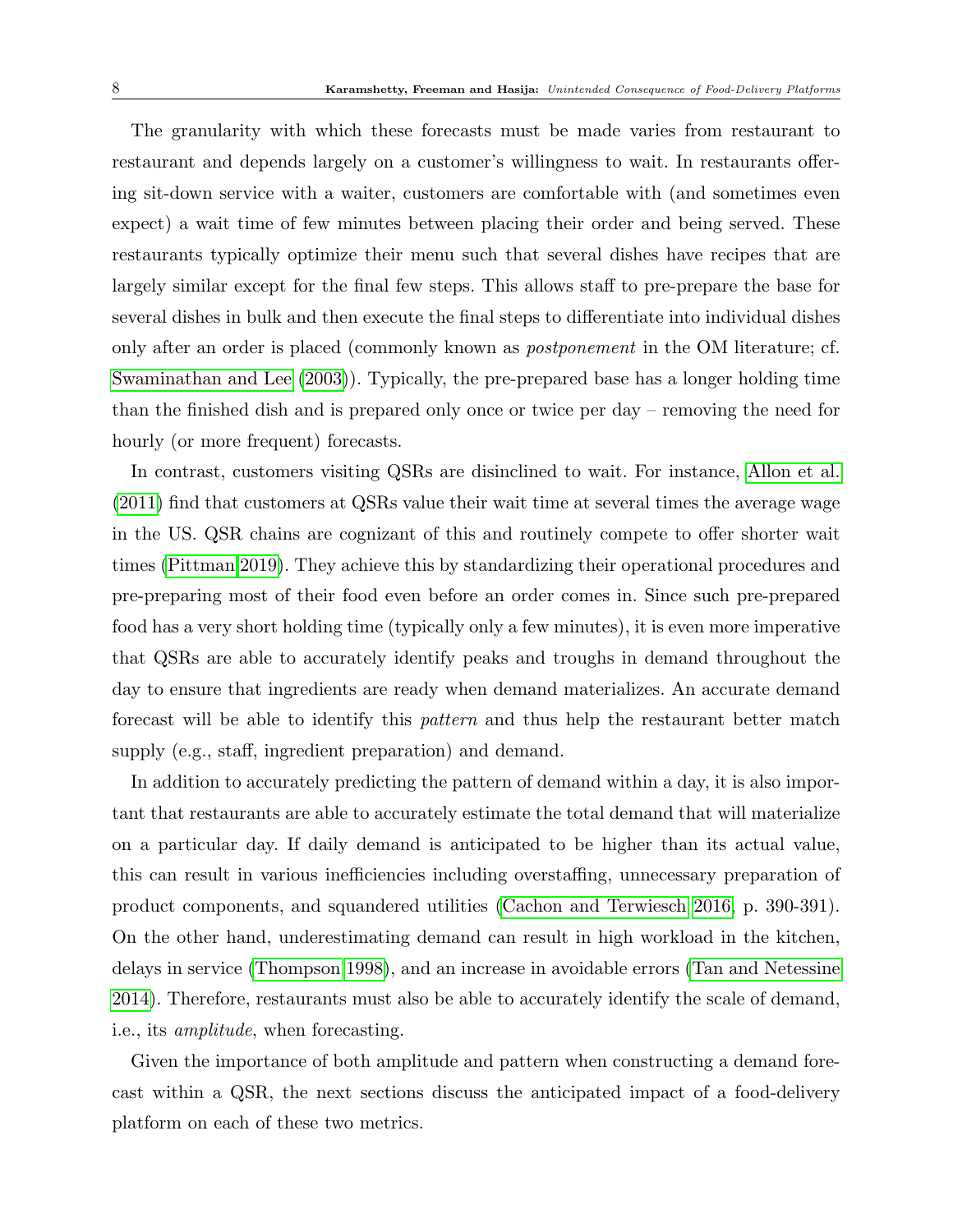#### <span id="page-9-0"></span>3.1. Demand Amplitude

By participating in a third-party food-delivery platform, a traditional restaurant is establishing an online sales channel in parallel to its existing offline channel, giving customers the option to seamlessly switch between channels according to their personal preferences. The advantage of opening an online sales channel is that it increases a firm's reach to its customers [\(Sharma and Mehrotra 2007\)](#page-33-2), effectively increasing its market size [\(Xia and](#page-34-1) [Zhang 2010\)](#page-34-1). As the pool of potential customers increases, it can lead to a lower relative error in forecasting demand amplitude – a phenomenon extensively studied in the risk pooling literature (cf. [Levi et al. 2003\)](#page-32-7).

On the flip side, food-delivery platforms adversely impact the competitive landscape in which a restaurant operates. Any restaurant can potentially participate on a platform, including so-called virtual kitchens that do not have any offline presence (cf. [Isaac and](#page-31-5) [Yaffe-Bellany 2019\)](#page-31-5). In addition, instead of only competing with other restaurants in its geographic area, a restaurant opening an online channel is now competing with others that have the same delivery area, which may be different and also larger. Thus a restaurant may gain many competitors that do not exist or do not compete with them in the offline space. Moreover, delivery platforms' apps and websites are designed to effortlessly compare prices, customer ratings and menu choices, allowing customers to easily switch between restaurants while browsing – which can increase price sensitivity among consumers [\(Lynch Jr and](#page-32-8) [Ariely 2000\)](#page-32-8). An increase in the number of competing restaurants, together with increased price sensitivity and very low switching costs for the customer, can make the restaurant's day-to-day demand more volatile and harder to predict.

On balance, then, it is not clear how third party food-delivery platforms will impact a restaurant's ability to accurately forecast demand amplitude, so we pose it as an empirical question to be answered in this paper:

Empirical Question 1: As dependence on third-party food-delivery platforms increases, how does it impact the forecast error in a QSR's demand amplitude?

#### <span id="page-9-1"></span>3.2. Demand Pattern

QSRs plan their within-day operations (staffing, inventory to pre-prepare, etc.) based on their demand pattern forecasts. However, demand patterns can be disrupted by several exogenous, unforeseeable factors. For example, sudden changes in weather or traffic conditions can deter a customer from physically traveling to a restaurant. But customers in the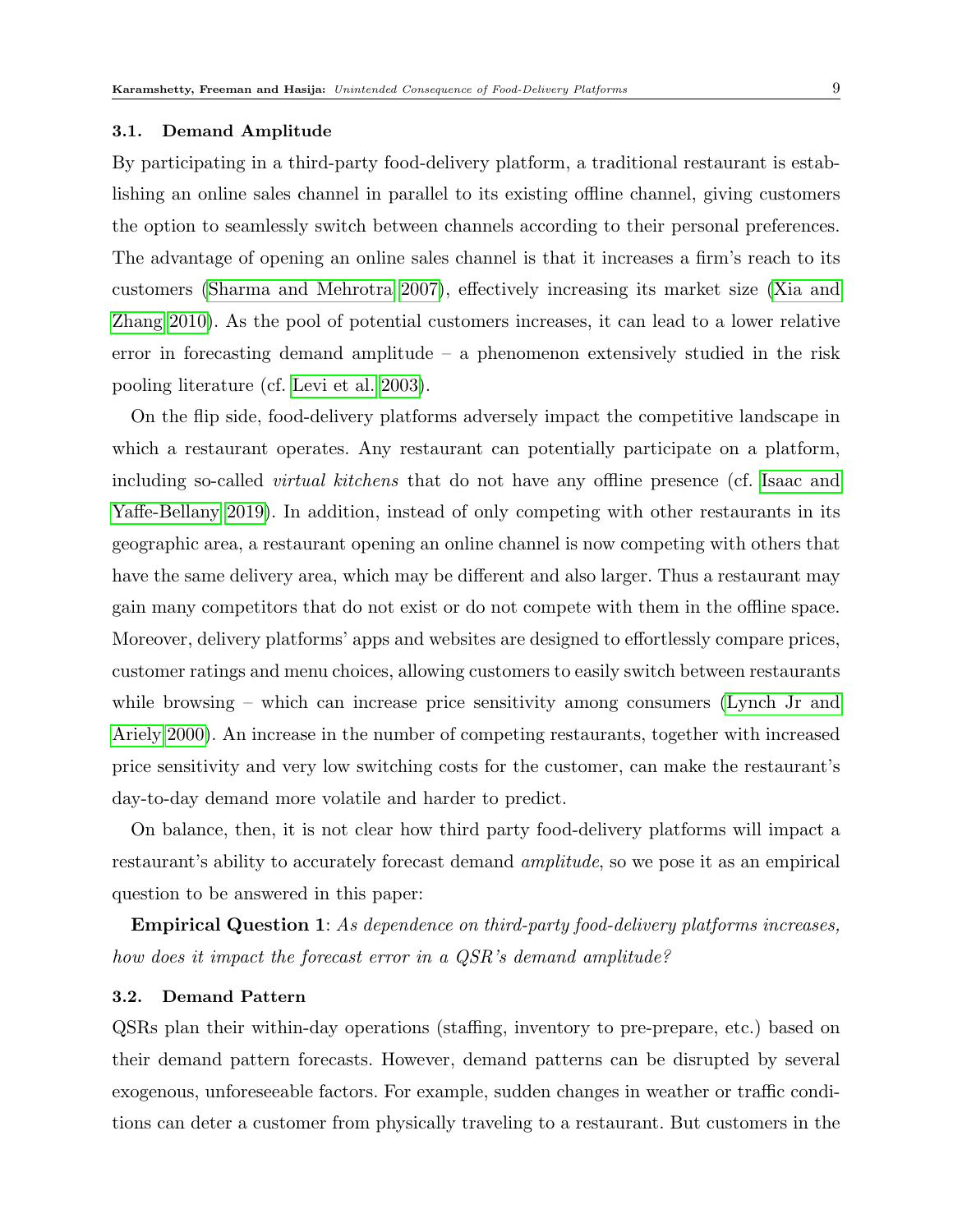restaurant's online sales channel are not impacted by such exogenous factors. In fact, there may be a negative correlation between demand coming from the online and physical channels, attenuating the variability in demand. As such, as a restaurant depends increasingly on delivery platforms, patterns in its overall demand should become easier to forecast.

However, online channels may also expose restaurants to more heterogeneity in customers' order times. Offline, customers' restaurant visits may be channeled into certain predictable times of day because customers are socializing with others [\(Andaleeb and Con](#page-29-12)[way 2006\)](#page-29-12) or because of workplace restrictions. But delivery platforms nullify such factors and remove the time constraints, giving customers the flexibility to order and receive food based on their personal preferences. This may make it difficult to accurately forecast the pattern of demand within a day and may increase the error in forecasting demand patterns.

It is therefore not clear how third party food-delivery platforms will impact a restaurant's ability to accurately forecast their demand pattern, so we ask:

Empirical Question 2: As dependence on third-party food-delivery platforms increases, how does it impact the forecast error in a QSR's demand pattern?

#### <span id="page-10-0"></span>3.3. Total Forecast Error

It is possible for a QSR to accurately forecast demand amplitude but misallocate demand pattern. In this case, it will experience food shortages (and consequently low speed of service) during the periods where demand was underestimated and food waste during the periods where demand was overestimated. A QSR that accurately forecasts the day's demand pattern but overestimates the demand amplitude will waste food in every period on that day. On the other hand, getting the demand pattern right but underestimating demand amplitude will lead to longer waiting times and lower speed of service throughout the day.

If food-delivery platforms impact errors in both demand pattern and demand amplitude so that they move in the same direction (e.g., they both increase), then overall forecast error should also be impacted in that direction. However, if error in demand pattern and error in demand amplitude do not move in the same direction, it is not clear how overall forecast error will change. Even if both pattern and amplitude forecast error move in the same direction, they may have different relative strengths in influencing the overall forecast error. We therefore pose two more empirical questions: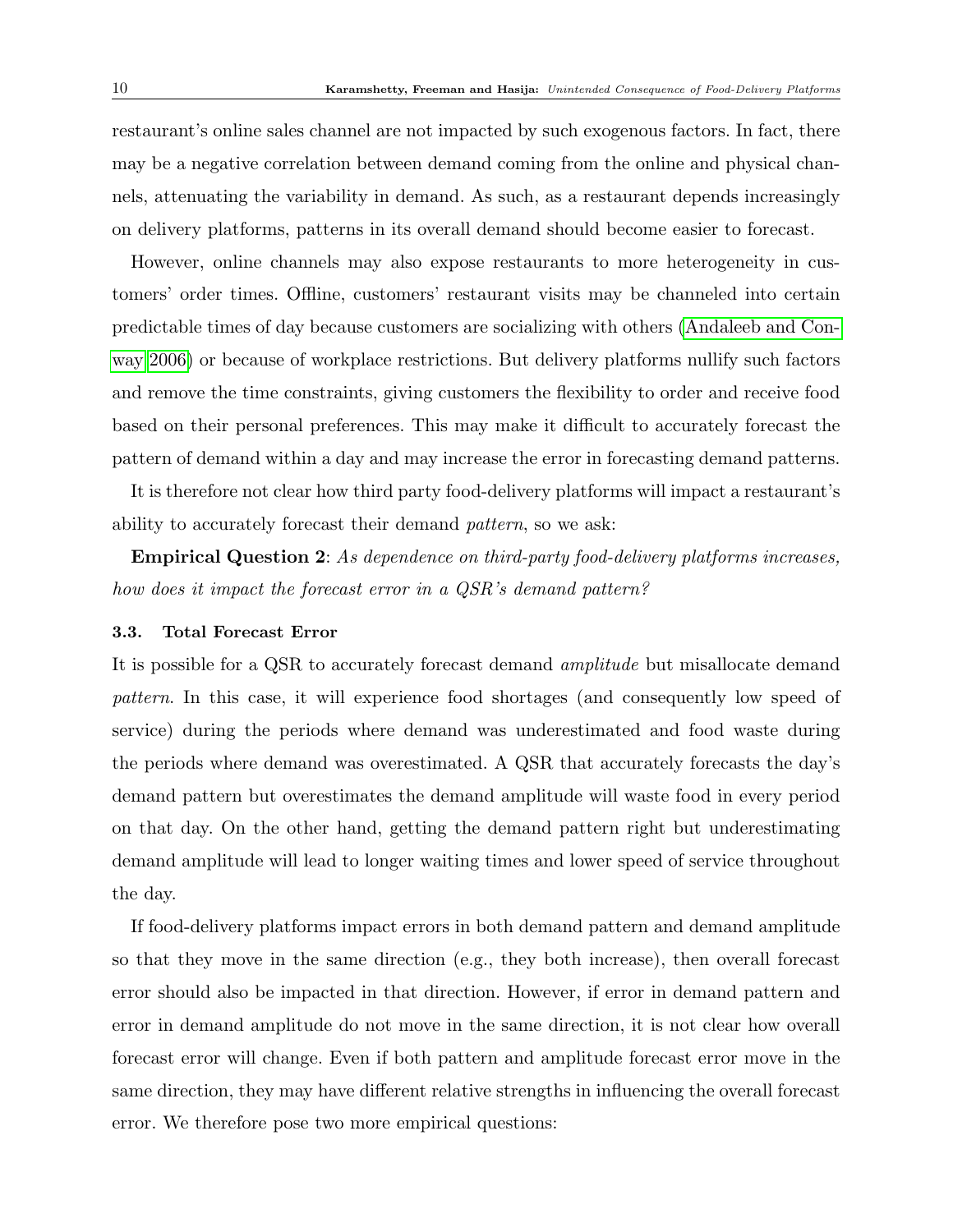Empirical Question 3: How does increasing dependence on third-party food-delivery platforms impact the error in a QSR's overall demand forecast?

Empirical Question 4: What is the relative importance of demand pattern and demand amplitude in mediating the impact of third-party food-delivery platforms on the error in a QSR's overall demand forecast?

# <span id="page-11-0"></span>4. Data Description and Variable Construction

# 4.1. Empirical Setting

We answer the empirical questions outlined in Section [3](#page-7-0) by taking advantage of a proprietary Point of Sale (PoS) database. The database was obtained from a chain of QSRs, and it consists of detailed transaction-level data for approximately 50 million orders placed in 99 QSRs spread across the country in 2018. [4](#page-1-0) Each QSR was operational for an average of 331 days in 2018, yielding 32,695 observations at the restaurant-day level.

For each transaction, the database contains information on the quantity and selling price for each SKU within that transaction. Any bundles or promotions and discounts associated with each transaction are also recorded, along with a timestamp identifying when the payment was made. The database also contains information on the mode of delivery to customer for each order: dine-in, take-away, drive-through, or via a delivery platform.

In 2018, the food-delivery business in the country was dominated by a single homegrown platform. According to industry experts, this platform commanded a market share of approximately 85%. This market leader also accounts for 96.1% of all platform-based orders in our dataset, and 10.7% of all orders filled by the QSR chain. Despite the dominance of this one platform, there was another smaller platform that also operated at the time our data was collected, which we also account for when measuring platform dependence.

Overall, then, 11.1% of total orders across all restaurants in our dataset were placed through a food-delivery platform. We will use these orders to generate our measure of each QSR's dependence on third-party food-delivery platforms (cf. Section [4.4\)](#page-17-0). We refer to the other 88.9% of the orders as non-platform demand. Non-platform demand is distributed as follows:  $51.1\%$  dine-in,  $27.8\%$  take-away, and  $6.1\%$  drive-through (numbers reported as percentage of total demand inclusive of platform orders). Furthermore, a small portion of demand (3.9%) is satisfied by the chain's own food-delivery service.

<sup>4</sup> Location is undisclosed to preserve anonymity.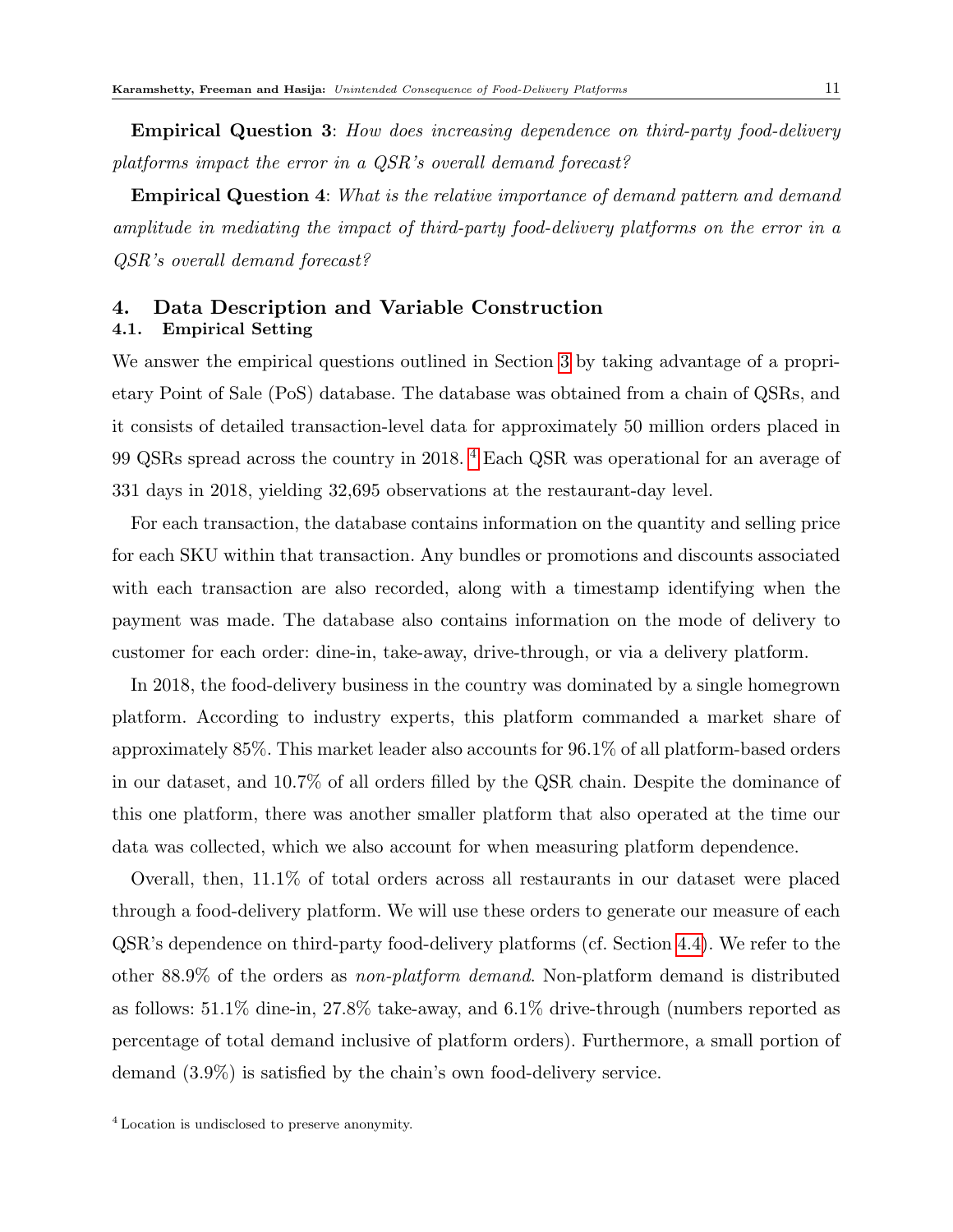#### <span id="page-12-0"></span>4.2. Forecasting Demand

In our setting 486,211 hourly forecasts were made across all restaurants in the QSR chain over the one-year sample period. Managers of individual QSRs generate these hourly forecasts at the start of each working day and base them on a combination of historical sales data and the manager's own experience. These hourly forecasts are made for aggregate demand across all delivery channels since each restaurant has only one kitchen to satisfy all demand.

In our setting, the QSR managers almost exclusively use *revenue generated through* sales before discounts (denoted by  $Sales_{id}$ ) as the metric for measuring demand. This makes sense because in this context, the sales price for each SKU is highly correlated with ingredient cost and the labor costs involved in preparation. Moreover, QSRs do not directly track the number of diners they serve. QSR managers therefore base their inventory and staffing decisions on the forecasted sales value in that hour rather than the numbers of diners they expect to see. Consistent with this, we use sales as the primary metric to measure demand in this paper.<sup>[5](#page-1-0)</sup> (Going forward, unless stated otherwise we will use the terms "demand" and "sales" interchangeably to represent the value of sales generated before accounting for any discounts or taxes.)

While the actual demand forecasts made by the managers were not centrally tracked, preventing us from using them directly, we were given access to every restaurant's staffing roster in 2018. By combining this staffing data with the observed sales data in our sample and augmenting this with other covariates (e.g., seasonal factors, dates of promotional campaigns), we can recreate the managers' hourly demand forecasts by using a range of statistical forecasting methods of varying levels of sophistication. This is a commonly used technique in the literature when historic demand forecasts are unobserved and must be estimated from observed data (e.g., [Rumyantsev and Netessine 2007,](#page-33-10) [Freeman et al. 2017\)](#page-31-6).

The fitted values from the statistical models become our estimate of *expected demand* for each hour of the day at each QSR in our sample. The more that actual demand (i.e., sales) deviates from expected demand (i.e., forecasted sales), the more likely it is that the QSR manager made incorrect staffing allocation and ingredient preparation decisions for that hour in the day, impacting performance in the ways outlined in Section [1.](#page-1-1)

<sup>&</sup>lt;sup>5</sup> However, we also replicate our analysis using *number of diners served* (denoted by  $D^{iners}_{id}$ ) as the demand metric

<sup>–</sup> results can be found in Appendix [C.1](#page-9-0) and are consistent with those in the main paper.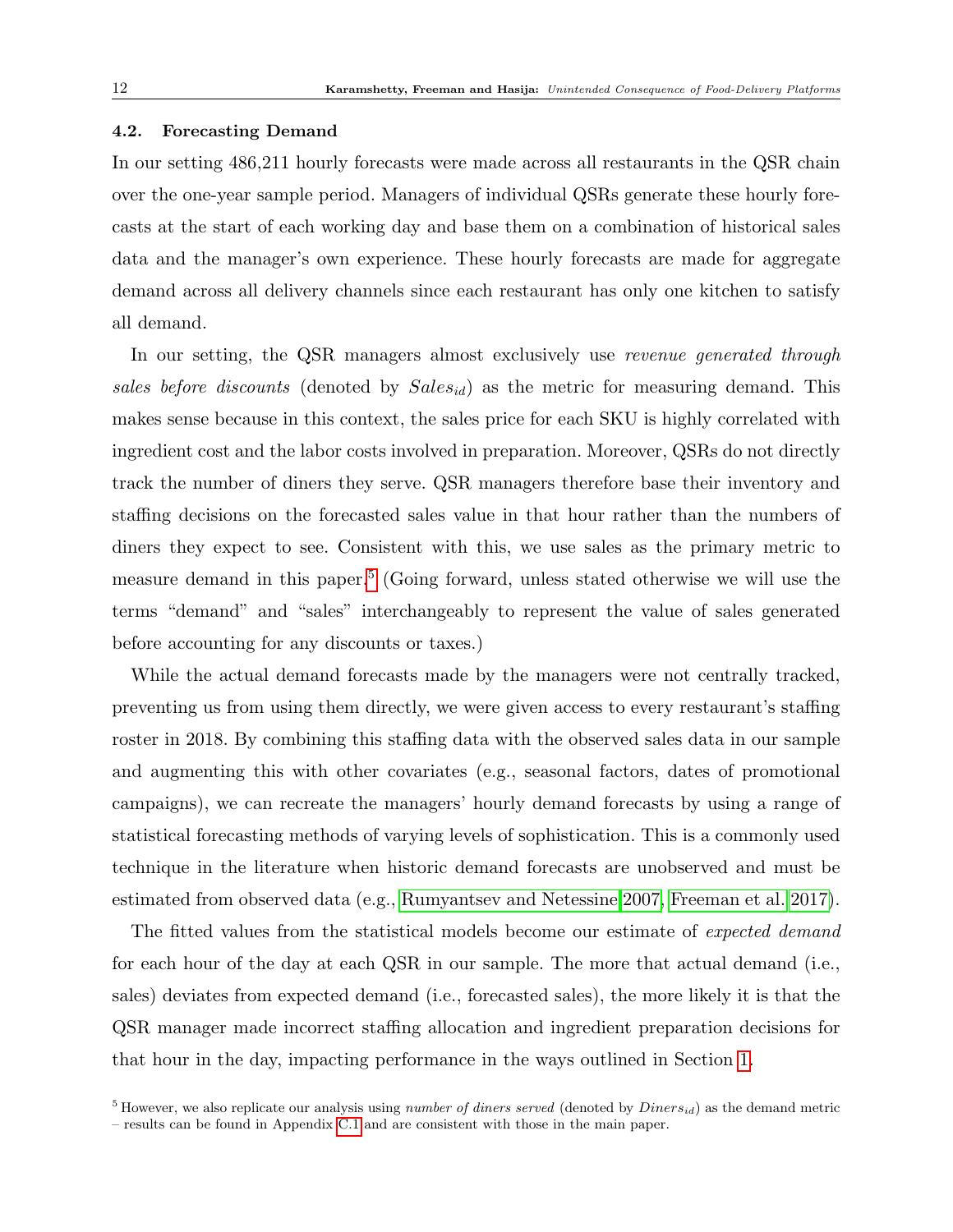In the rest of this section we document the comprehensive range of variables used in estimating demand (see Section [4.2.1\)](#page-13-0) and describe the model specification that we use as our baseline approach in the paper (see Section [4.2.2\)](#page-14-0).

<span id="page-13-0"></span>4.2.1. Control Variables Here we document and justify the various covariates (summarized in Table [1\)](#page-14-1) used to forecast demand.

Seasonality and trend. As one might expect, demand at any restaurant will vary across different hours of the day, with demand typically high during traditional mealtimes (e.g., lunch, dinner) and lower at other times of the day. Demand can also vary by a wide margin depending on the day of the week – for instance, a restaurant located in a shopping mall will typically experience higher demand on weekends. There is also variation in demand across weeks in the month, with demand tending to pick up during weeks that contain a payday. Additionally, at different times of the year, demand may vary due to factors such as the amount of daylight and peaks in tourism/travel.

To account for this variation, we include the following variables in our forecasting models: (i) hour of the day, (ii) day of the week, (iii) week number within that month<sup>[6](#page-1-0)</sup> and (iv) month of the year. We also include a linear trend variable at the day level in our forecasting models to account for any systematic trends in demand over time.

Holiday period. To account for a significant anticipated shift in demand that occurs during a prominent holiday period, we include a binary variable that takes value one while that holiday is occurring and zero otherwise. We also include a separate binary variable that takes a value one during public holidays.

Promotional campaigns. In 2018, the QSR chain ran several nationwide promotional campaigns aimed at both online and offline customers. While we do not have detailed information regarding these campaigns, we were provided with the dates on which they were active. We include this information in our forecasting model as a binary input that takes a value of one when there is an active promotional campaign on that restaurant-day and zero otherwise. (Including a separate binary for each campaign does not improve out of sample accuracy of our model.)

<sup>&</sup>lt;sup>6</sup> This is measured as  $\lceil date/7 \rceil$ , where  $\lceil . \rceil$  represents the *ceiling* function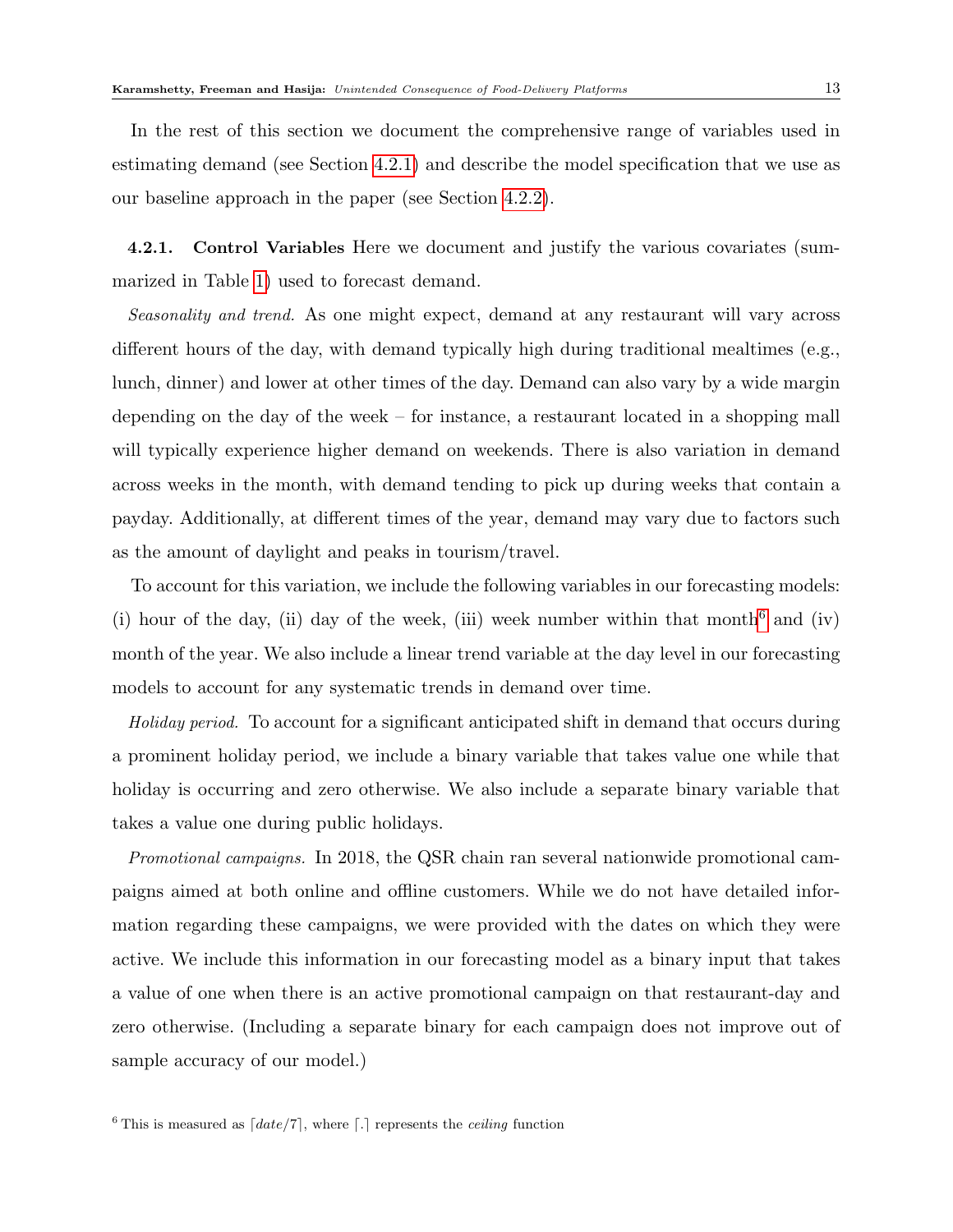<span id="page-14-1"></span>

| Variable                        | Type                          | Description                                                                                                                     |
|---------------------------------|-------------------------------|---------------------------------------------------------------------------------------------------------------------------------|
| Hour*                           | Categorical(24)               | Hour of the day                                                                                                                 |
| Day of the week                 | Categorical(7)                | Day of the week on which the restaurant-day falls                                                                               |
| Week number                     | Categorical(5)                | $\lceil date/7 \rceil$ , where $\lceil \rceil$ represents the ceiling function                                                  |
| Month                           | Categorical(12)               | Month on which the restaurant-day falls                                                                                         |
| Public holiday                  | Binary                        | Takes a value of 1 if the restaurant-day falls on a public holiday                                                              |
| Holiday period                  | Binary                        | Takes a value of 1 if the restaurant-day falls during the prominent holiday season                                              |
| Time trend                      | Continuous                    | Takes a value of 1 for the first day within a restaurant and increments by 1 for<br>each subsequent day                         |
| Promo campaign                  | Binary                        | Takes a value of 1 if the restaurant-day falls during an active promotional campaign                                            |
| Staffing data*<br>Restaurant ID | Continuous<br>Categorical(99) | Time-series of the number of staff that were on duty for each restaurant-hour<br>Unique ID to represent each QSR in our setting |

Table 1 Features used in training the demand model.

Notes: Some of these features are also used as control variables in our econometric specification (cf. Section [5.1\)](#page-20-0). Variables marked with an asterisk (\*) are used only in constructing the demand model and are not included as controls in the regression models.

If a variable is categorical, the number in  $(\cdot)$  in the 'Type' column indicates the number of levels.

Staffing data. As noted before, QSR managers in our setting staff their restaurants based on their hourly sales forecasts. They use a mix of permanent and temporary employees in four- or eight-hour shifts to manage their hourly staffing levels. We use this staffing data (i.e., the number of staff scheduled to work during each hour of each day at each restaurant) as a proxy for on-ground information about the demand at a particular QSR, which the manager is privy to but we the econometricians are not. Such on-ground information might include, for instance, information about conferences or sporting events in the vicinity, public holidays, local issues such as elections, and various other factors that might affect demand at a QSR.

Restaurant-specific factors. Finally, a wide range of restaurant-level factors could affect demand. These include location, competitive landscape, and neighborhood demographics. To account for variation in demand across restaurants, we include the restaurant ID as a categorical variable in our model.

Not only do all of these control variables influence demand, but their effects may not be uniform across all restaurants. For example, some restaurants may cater more to evening crowds, others more to lunchtime crowds. Or promotional campaigns may be more effective for some restaurants than others. To account for heterogeneity in the effect of each control variable across restaurants, our models also include two-way interactions between restaurant ID and all other variables discussed above. This is consistent with the bottom-up nature of demand forecasts, which are made by individual restaurant managers in response to local, restaurant-specific trends.

<span id="page-14-0"></span>4.2.2. Demand Model Specification Here we outline the baseline empirical model that we use to estimate hourly demand at each of the QSR sites in our dataset.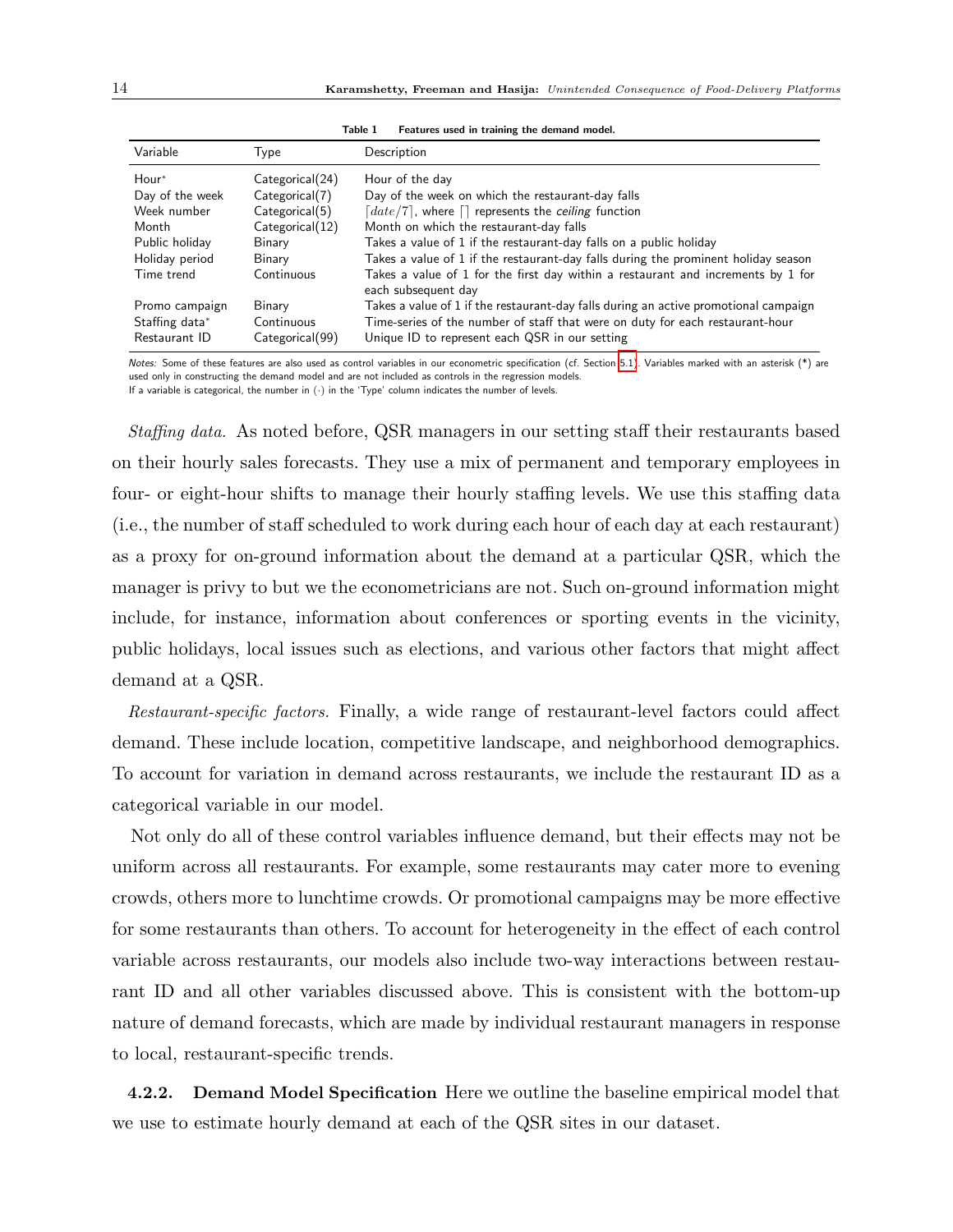First, we note that a linear model encompassing all the variables described above along with their two-way interactions with restaurant ID would contain over 6500 features. To avoid over-fitting, we thus use a lasso [\(Tibshirani 1996\)](#page-34-7) model for variable selection and regularization. We use the cv.glmnet function from the glmnetUtils package in R for model training and selection. The objective of lasso regression is to solve

$$
\min_{\beta} \left\{ \sum_{i=1}^{N} \left( y_i - x_i^T \beta \right)^2 \right\} \quad \text{subject to} \quad \sum_{j=1}^{p} |\beta_j| \le t \tag{1}
$$

where  $y_i$  is each observed instance of hourly demand,  $x_i$  is the covariate vector for the  $i^{\text{th}}$ observation, and  $\beta = (\beta_1, \ldots, \beta_p)$  is the set of coefficients to be estimated in the model. The regularization parameter for the lasso regression is given by t and is a free parameter that determines the amount of regularization.

In our models, we select the regularization parameter through five-fold cross validation such that the mean absolute error (MAE) of the model is minimized. This shrinks the total number of active features in our linear model by one-third – from 6643 to 4381. When trained on a randomly selected partition containing 70% of the data and tested on the remaining 30% of the data, such a model achieves an out-of-sample R-square of 69.5%.

The fitted values from the lasso model, denoted  $Demand_{idh}^F$ , give us our estimates of demand at each restaurant i on each day d and each hour  $h$ <sup>[7](#page-1-0)</sup>. In this paper we will report results where demand is estimated using the lasso approach described here. However, in the appendix we also explore a range of alternative models for building demand forecasts. These models include:

1. A simpler model including only staffing data and restaurant-specific factors as features and ignoring the other variables listed in Table [1.](#page-14-1) This model provides an out-of-sample Rsquare of 42.6%, and it captures a scenario where QSR managers are less sophisticated and rely primarily on intuition and experience to estimate demand rather than using statistical models. Analysis with this model is described in Appendix [C.2.](#page-9-1)

2. A more sophisticated model using machine learning and ensemble methods to combine the forecasts of several algorithms (e.g., gradient boosting and random forests) into a single aggregate forecast. This is clearly a more advanced method than is used by restaurant managers in our QSR sites, and it is able to increase out-of-sample R-square to 78.8%. A full discussion of this approach and replication of the analysis are described in Appendix [C.3.](#page-10-0)

<sup>&</sup>lt;sup>7</sup> We use the superscript  $F$  to denoted fitted or forecasted values as opposed to observed values.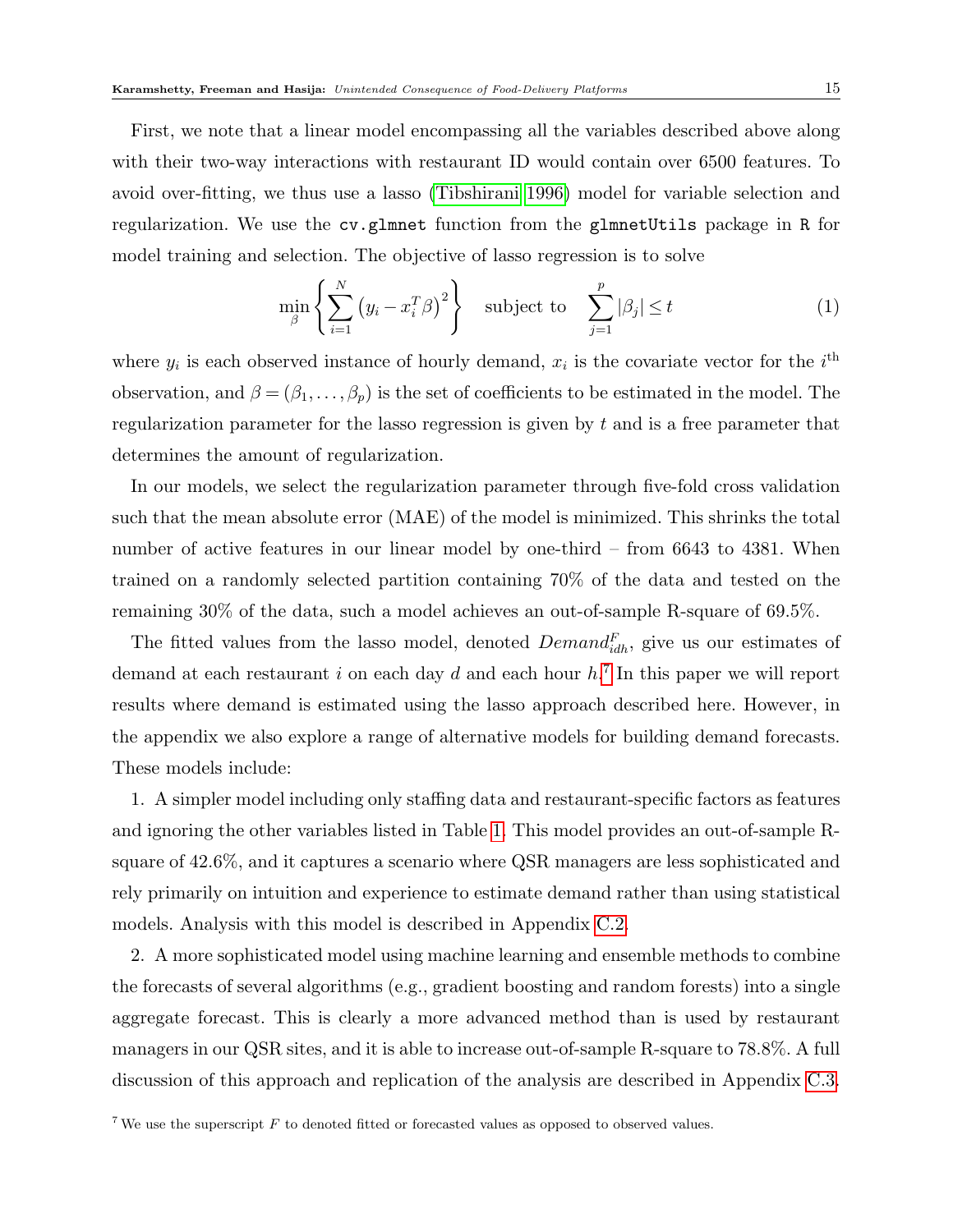Results using these alternative approaches are entirely consistent with those reported in the rest of this paper.

#### <span id="page-16-0"></span>4.3. Measures of Forecast Accuracy

Now that we have constructed our measure of expected demand,  $Demand_{idh}^F$ , we are ready to define three key variables for our analysis: measures of forecast accuracy. Recall that we are interested in three primary measures: (1) *overall* forecast accuracy on a particular day, which we then break down into (2) accuracy in forecasting the demand *amplitude* on a day and (2) accuracy in forecasting the demand pattern within a day. In the rest of this section we outline the calculation of these variables, with histograms provided in Figure [1.](#page-18-0)

<span id="page-16-2"></span>**4.3.1.** Overall Forecast Error We define hourly errors,  $\delta_{idh}$ , as the discrepancy between observed and forecasted demand for each hour  $h$  on each day  $d$  at each restaurant  $i$ :

<span id="page-16-1"></span>
$$
\delta_{idh} = Demand_{idh} - Demand_{idh}^F
$$
\n(2)

We aggregate from the hourly level to the daily level to arrive at our overall measure of forecast error for each restaurant-day by taking the root mean squared error (RMSE) of these hourly errors, i.e.:

$$
OverallErr_{id} = \sqrt{\frac{\sum_{h=1}^{m} \delta_{idh}^2}{m}}
$$
\n(3)

where m is the number of hours for which restaurant i was operational on day  $d$ <sup>[8](#page-1-0)</sup> RMSE is a common metric used to measure forecast accuracy and it is regularly used in the management literature (e.g., [Harrison and Klein 2007,](#page-31-7) [Ahuja et al. 2019\)](#page-29-13).

4.3.2. Relative Error in Demand Amplitude Amplitude error captures the extent to which we under- or over-predict total demand on a particular day when aggregating over our hourly demand forecasts. This is equal to the relative deviation of observed demand amplitude from forecasted demand amplitude, i.e.,

$$
AmpErr_{id} = \frac{|Amp_{id}^F - Amp_{id}|}{Amp_{id}^F}.
$$
\n<sup>(4)</sup>

In this equation, observed demand amplitude on a given day is simply the sum of observed hourly demand on that day, i.e.,  $Amp_{id} = \sum_{h \in h_{id}} Demon_{idh}$ ; forecasted demand amplitude

<sup>&</sup>lt;sup>8</sup> Mean absolute error (MAE),  $\sum_{h=1}^{m} |\delta_{idh}|/m$ , is an alternative technique to aggregate hourly errors to measure overall forecast error – see Appendix [D](#page-11-0) for analysis with this alternative technique, which produces nearly identical results.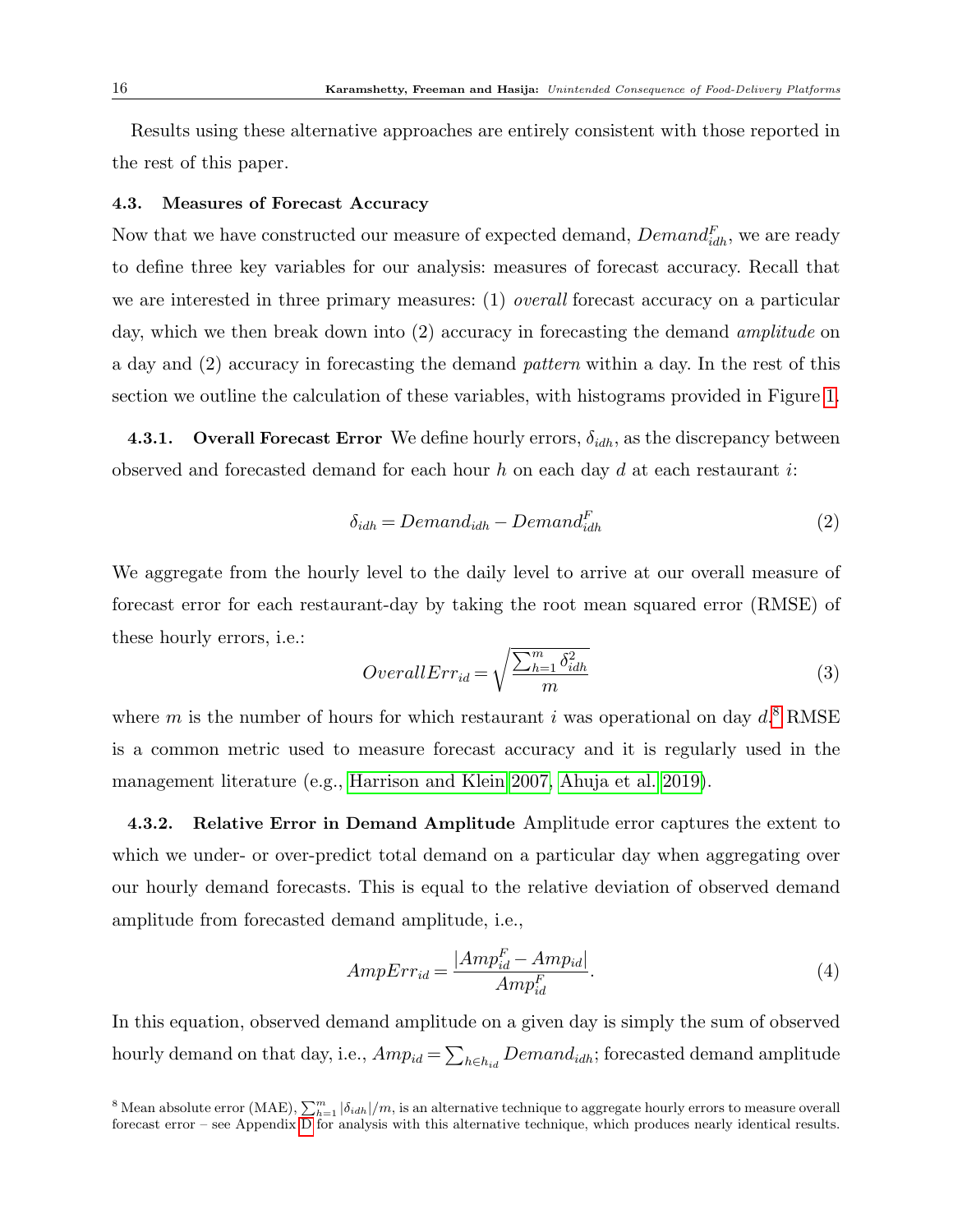is the sum of forecasted hourly demand on that day, i.e.,  $Amp_{id}^F = \sum_{h \in h_{id}} demand_{idh}^F$ ; and  $h_{id}$  is the set of hours h over which restaurant i was open on day d. (Note that by converting from an absolute measure to a relative measure, we adjust for the fact that larger QSRs are more likely on average to experience larger absolute forecast errors than smaller QSRs.) The greater the value of  $AmpErr_{id}$  the more inaccurate the total demand forecast on that day (i.e., the more actual demand deviates from expected demand).

4.3.3. Relative Error in Demand Pattern To measure the relative error in forecasting demand pattern,  $PattErr_{id}$ , we compute the Spearman rank-order correlation [\(Myers et al.](#page-32-9) [2013\)](#page-32-9) between forecasted and observed demand. In effect, this serves to rank order the forecasted and actual sales within a day, and then determines the degree of correlation between the rank-orders.

By defining relative error in forecasting demand pattern as a function of the rank, we are abstracting away from the amplitude aspect of the forecast error. This enables us to separate the amplitude effect from the pattern effect, and it captures the extent to which the demand model is able to accurately identify peaks and troughs in demand within a day. This distinction can be seen in Table [2,](#page-20-1) which shows that the correlation between these two error measures is small, taking value  $-0.082$ 

#### <span id="page-17-0"></span>4.4. Dependence on Platforms

Our primary independent variable of interest is the QSR's dependence on third-party food-delivery platforms. Measuring a QSR's dependence on platforms is akin to asking its manager, "If today were a typical day, what proportion of today's demand would you expect to come from food-delivery platforms?" It is important to note that the answer to this question should not be affected by unpredictable factors that impact daily demand at a restaurant.

In order to generate our measure of dependence, we start by calculating the proportion of total sales that come through third-party food-delivery platforms at each restaurant i on each day d, denoting this  $PlatformShare_{id} = PlatformDemand_{id}/Demand_{id}$ , where  $PlatformDemand_{id}$  and  $Demand_{id}$  give the total sales made through the platform and total sales through all channels, respectively.

Note that  $PlatformShare_{id}$  is not a good measure of platform dependence since it is likely to be highly correlated with the aforementioned idiosyncratic and unobservable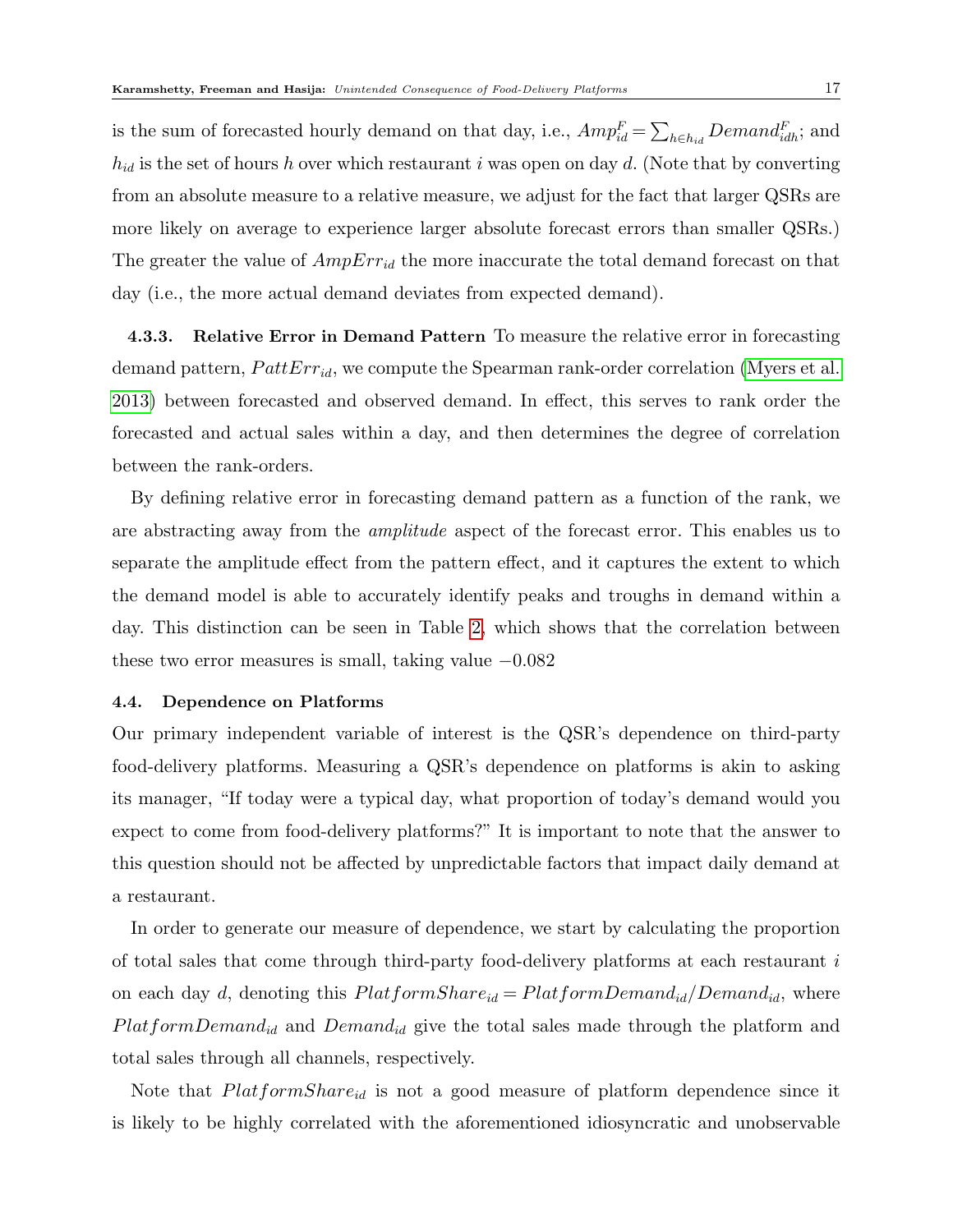

<span id="page-18-0"></span>Figure 1 Histograms of standardized measures of forecast error

factors that affect forecast accuracy. For example, if the weather is particularly bad on a given day or if traffic congestion is worse than normal, then overall demand might drop (i.e., forecast accuracy will be worse) and simultaneously the share of demand coming through the platform may increase (as customers may opt for the convenience of delivery over take-away or dining out). This would therefore lead to endogeneity issues and bias our estimate of the impact of platform demand on forecast accuracy.

We address these endogeneity concerns by eliminating the noise so that we can tease out each restaurant's latent dependence on platforms,  $Dep_{id}$ . To do this, we compute a moving average of  $PlatformShare_{id}$  over a sufficiently large window, i.e.,

<span id="page-18-1"></span>
$$
Dep_{id} = \frac{\sum_{d \in T_d}PlatformShare_{id}}{|T_d|}.
$$
\n
$$
(5)
$$

Here,  $T_d$  is the set of dates that lie within the specified window surrounding day d (i.e.,  $T_d = \{d - w, \ldots, d - 1, d + 1, \ldots, d + w\}$ , with w giving the number of days before and after day d that defines the length of the window) and  $|T_d| = 2w - 1$  denotes the cardinality of set  $T_d$ . Importantly, the window defined in Eq. [\(5\)](#page-18-1) excludes day d in order to remove the impact of any idiosyncratic factors that might simultaneously affect dependence and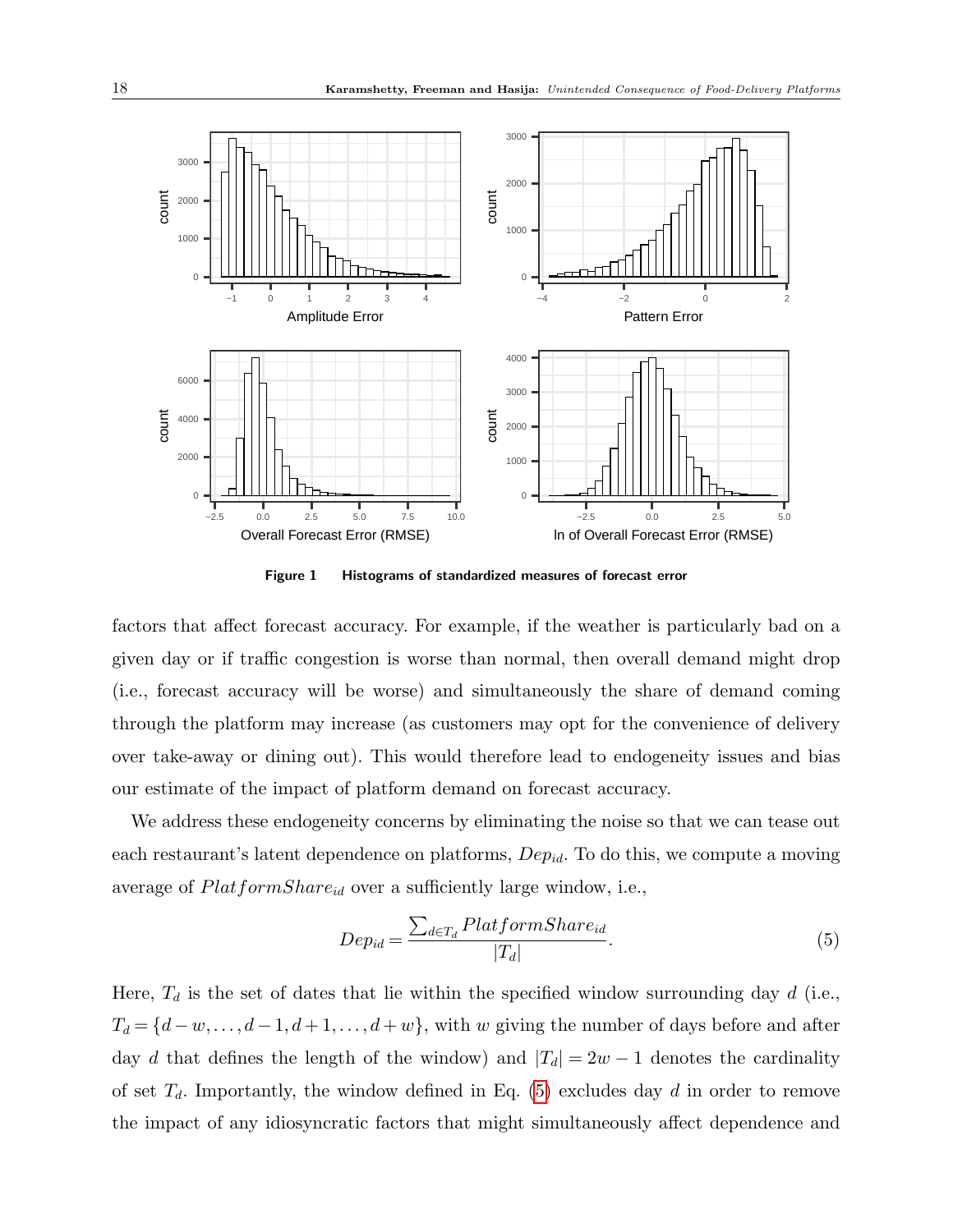demand forecast accuracy on a particular day.[9](#page-1-0)

In essence,  $Dep_{id}$  is a moving average of daily share of demand from platforms, and it serves as our measure for the underlying third-party food-delivery platform dependence of a particular restaurant  $i$  on that day  $d$ . When the window used is sufficiently long, this measure is stable (i.e., no large swings in dependence from one day to the next) but also follows the underlying trend in dependence at a particular restaurant (e.g., if dependence on the platform increases over our time horizon, then so too will this measure).

In this paper we use a wide time window,  $w = 14$ , when calculating  $Dep_{id}$ . This is equivalent to using a one-month window around day  $d$  and is chosen to reduce the impact of any residual unobserved factors on the days surrounding day  $d$ , as these factors might simultaneously affect dependence and demand forecast accuracy. What residual effects do exist will be accounted for in our control structure (specifically with seasonal factors). Estimations using other time windows (e.g.,  $w = 10$  and  $w = 21$ ) are given in Appendix [E,](#page-20-2) with results consistent with those reported when  $w = 14$ .

#### 4.5. Summary Statistics

Summary statistics and correlations between the key variables outlined in Sections [4.3–](#page-16-0)[4.4](#page-17-0) are given in Table [2.](#page-20-1) In order to maintain anonymity for the QSR chain, all summary statistics are reported on standardized variables – i.e., after subtracting the mean and dividing by the standard deviation. However, statistical analysis is performed and results reported for the variables on their original scales.

Note that  $Sales_{id}$ ,  $Diners_{id}$  and  $PlatformShare_{id}$  do not enter any of the statistical models, but are provided for reference in Table [2.](#page-20-1) Of the remaining variables of interest, the descriptive statistics show that all variables appear to be well-behaved except for  $OverallErr_{id}$ , for which the maximum takes a value  $9.65\sigma$  above the mean. This suggests that this variable is right skewed or contains one or more outliers. To reduce the influence of values in this right tail, we therefore take the natural logarithm transformation of OverallErr<sub>id</sub> prior to modeling.

<sup>9</sup> Note that the QSR chain in our study ran a number of promotional campaigns in the time window when our data was gathered. Since these campaigns ran for multiple days, they may have had a non-random impact on  $PlatformShare_{id}$ , while also potentially impacting the accuracy of our demand forecasts on day d. While we already control for promotional campaigns in the demand forecast model, we are also careful to account for the impact of such campaigns when computing the moving averages to tease out  $Dep_{id}$ . Full details of the moving average specification are in Appendix [A.](#page-1-1)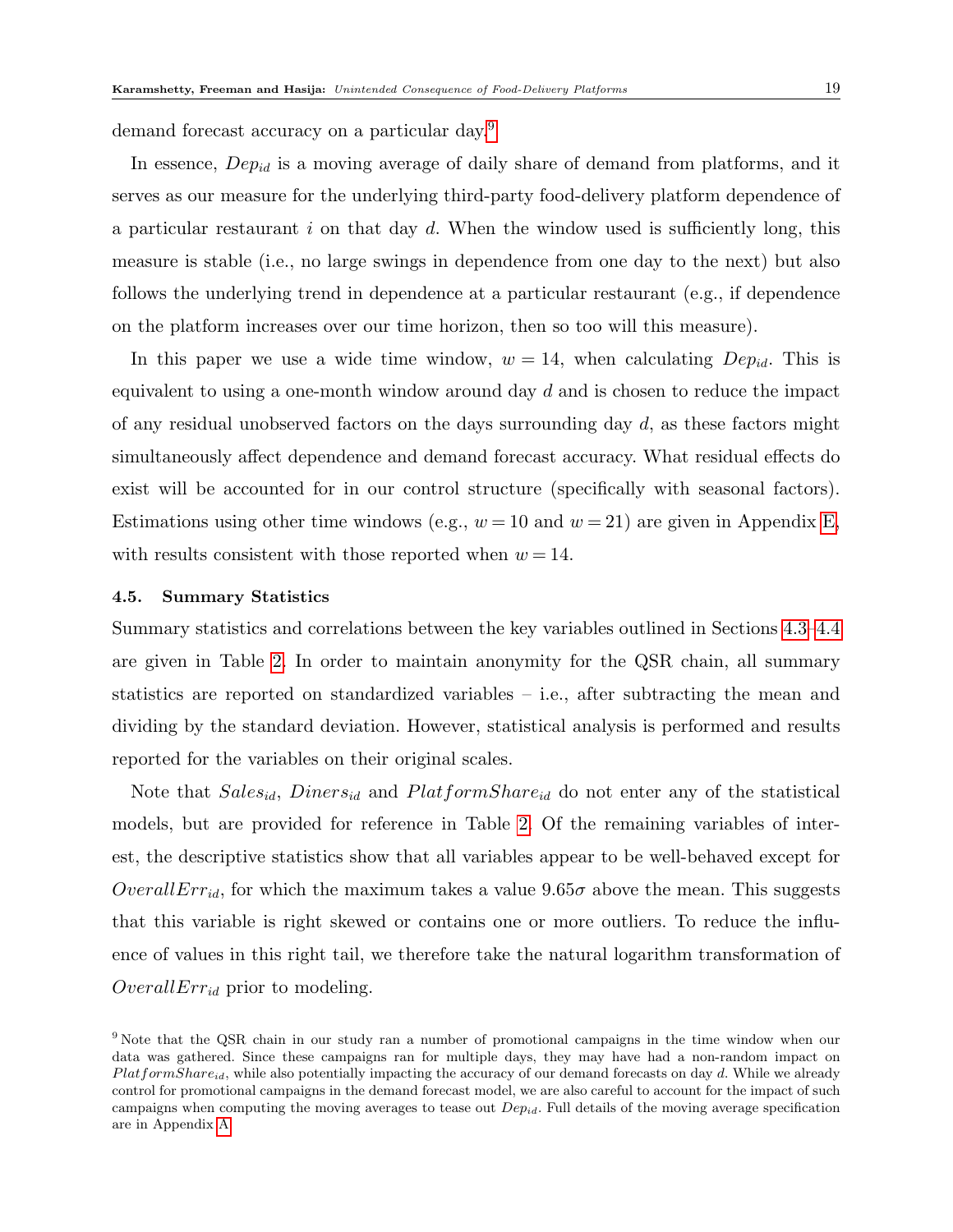<span id="page-20-1"></span>

|                              |                |               |                   |               |                | St.Dev         |                       |
|------------------------------|----------------|---------------|-------------------|---------------|----------------|----------------|-----------------------|
|                              | Mean           | Median        | Max               | Min           | Overall        | <b>Between</b> | Within                |
| $Sales_{id}$                 | $\theta$       | $-0.22$       | 15.37             | $-1.66$       | 1              | 0.86           | 0.60                  |
| $Diners_{id}$                | $\Omega$       | $-0.22$       | 12.06             | $-1.64$       |                | 0.83           | 0.64                  |
| $OverallErr_{id}$            | 0              | $-0.21$       | 9.65              | $-1.85$       |                | 0.85           | 0.88                  |
| $AmpErr_{id}$                | $\Omega$       | $-0.24$       | 4.52              | $-1.23$       | 1              | 0.86           | 0.97                  |
| $PattErr_{id}$               | 0              | 0.20          | 1.71              | $-3.71$       | 1              | 0.98           | 0.89                  |
| $PlatformShare_{id}$         | 0              | $-0.17$       | 5.43              | $-1.26$       |                | 0.79           | 0.66                  |
| $Dep_{id}$                   | $\overline{0}$ | $-0.08$       | 3.67              | $-1.48$       | 1              | 0.87           | 0.50                  |
| <b>Panel B: Correlations</b> |                |               |                   |               |                |                |                       |
|                              | $Sales_{id}$   | $Diners_{id}$ | $OverallErr_{id}$ | $AmpErr_{id}$ | $Pattern_{id}$ |                | $Plat formShare_{id}$ |
| $Diners_{id}$                | $0.957***$     |               |                   |               |                |                |                       |
| $OverallErr_{id}$            | $0.603***$     | $0.619***$    |                   |               |                |                |                       |
| $AmpErr_{id}$                | $-0.123***$    | $-0.099***$   | $0.293***$        |               |                |                |                       |
| $PattErr_{id}$               | $0.283***$     | $0.273***$    | $-0.059***$       | $-0.082***$   |                |                |                       |
| $Plat formShare_{id}$        | $-0.048***$    | $0.03***$     | $-0.033***$       | 0.006         | 0.002          |                |                       |
| $Dep_{id}$                   | $-0.029***$    | $0.052***$    | 0.004             | $-0.011*$     | $0.01*$        |                | $0.821***$            |

Table 2 Descriptive statistics and correlations for key variables.

Notes:  $*p<0.1$ ; \*\* $p<0.05$ ; \*\*\* $p<0.01$ ;  $Sales_{id}$  and  $Diners_{id}$  refer, respectively, to the total observed daily sales and number of diners at each restaurant-site.

Also note that Table [2](#page-20-1) reports only a small correlation between  $Dep_{id}$  (our key independent variable) and forecast errors. However, this is misleading as these correlations do not account for confounding variables such as seasonality, trend and unobserved sitespecific effects (cf. Table [1\)](#page-14-1). Therefore, to isolate the effects of interest, we next outline the statistical modeling approach taken in this paper.

# <span id="page-20-2"></span>5. Models and Results

In this section we describe the estimation approach used to answer Empirical Questions 1–4, then present results and robustness.

#### <span id="page-20-0"></span>5.1. Econometric Specification

Our empirical strategy takes advantage of the variation in platform dependence within (rather than between) each restaurant over the period of observation. We use this variation to estimate the impact of platform dependence on errors in forecasting demand amplitude, demand pattern, and overall demand at each restaurant. We then perform mediation analysis to investigate the relative importance of errors in amplitude and pattern in mediating the relationship between dependence and overall forecast error.

More formally, we answer Empirical Questions 1–3 by estimating the following set of independent regression equations: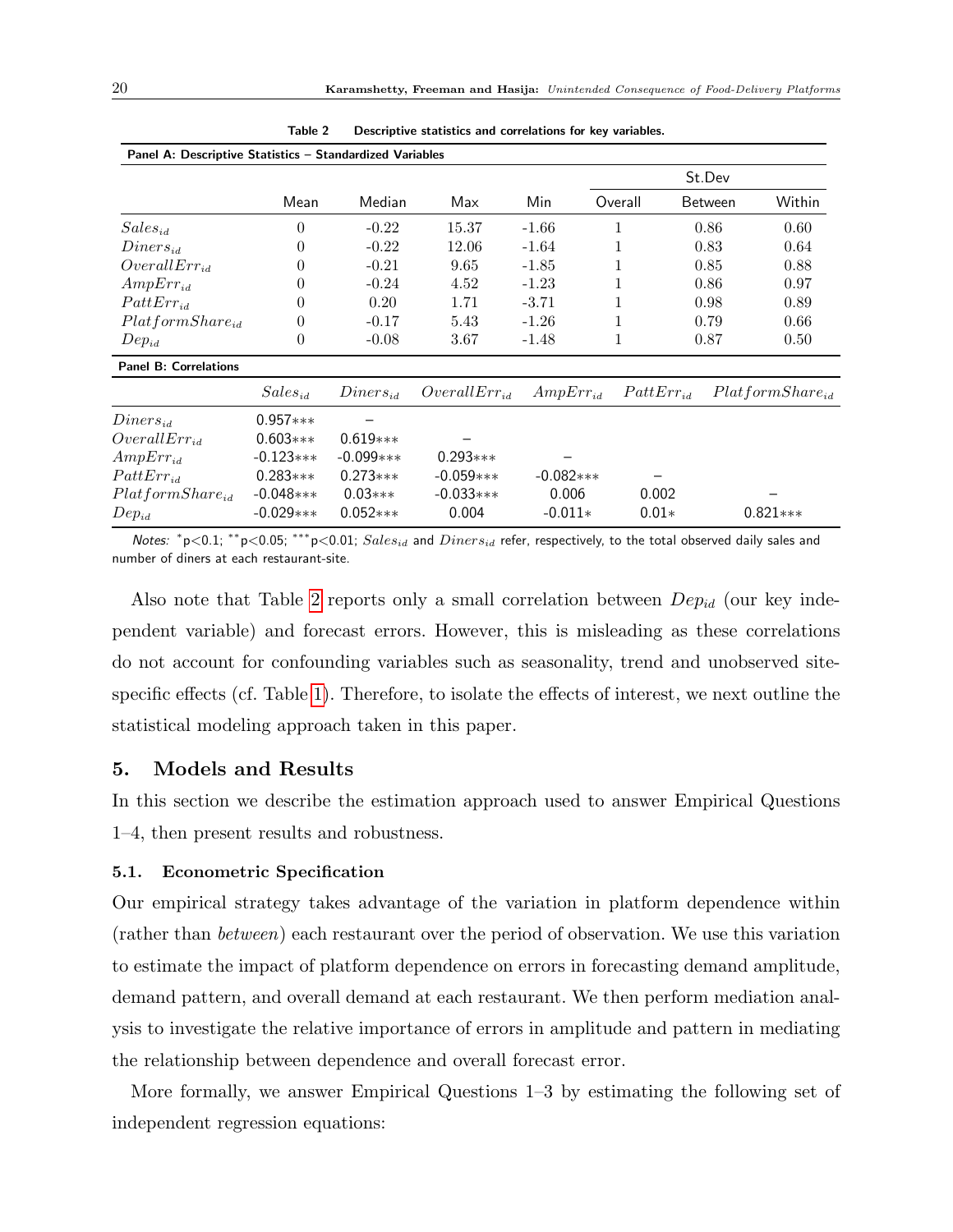<span id="page-21-0"></span>
$$
AmpErr_{id} = \alpha_i + \alpha_1 Dep_{id} + \mathbf{\alpha}_2^{\mathsf{T}} \mathbf{X}_{id} + \epsilon_{id}^{\alpha}
$$
\n
$$
\tag{6}
$$

$$
PattErr_{id} = \beta_i + \beta_1 Dep_{id} + \beta_2^{\mathsf{T}} \mathbf{X}_{id} + \epsilon_{id}^{\beta} \tag{7}
$$

$$
ln(Overal Err_{id}) = \gamma_i + \gamma_1 Dep_{id} + \gamma_2^{\mathsf{T}} \mathbf{X}_{id} + \epsilon_{id}^{\gamma}
$$
\n
$$
(8)
$$

In the above set of equations, the primary effects of interest are given by  $\alpha_1$ ,  $\beta_1$  and  $\gamma_1$ , which correspond to the effect of an increase in platform dependence on a QSR's error in forecasting demand amplitude, demand pattern and overall demand, respectively. Meanwhile,  $\alpha_i$ ,  $\beta_i$  and  $\gamma_i$  represent the unobserved site-specific effects (i.e., the site-specific fixed effects) that account for unobserved differences between restaurant-sites that may impact the relationship between dependence and forecast errors. The error terms  $\epsilon_{id}^{\alpha}, \epsilon_{id}^{\beta}$ and  $\epsilon_{id}^{\gamma}$  are normally distributed with a conditional mean value of zero.

The vector containing the control variables in Equations [\(6\)](#page-21-0)–[\(8\)](#page-21-0) is given by  $\mathbf{X}_{id}$ . This vector includes the controls listed in Table [1](#page-14-1) and is also expanded to include an additional covariate to adjust for the impact of the scale of demand. In particular, note that as daily demand increases, so too might the errors in our forecasts (i.e.,  $\delta_{idh}$  in Equation [\(2\)](#page-16-1) may increase). As a result, the overall error rates may be higher on days with higher expected demand or in restaurants with larger overall demand. To account for this, the scale of demand at the restaurant-day level is included as a control in the model as the natural logarithm of the hourly forecasts aggregated across each day, i.e.,  $Scale_{id} = ln(\sum_{h} Demand_{idh}^{F}).$ 

Turning to Empirical Question 4, we answer this by following the mediation approach outlined in the classic works of [Judd and Kenny](#page-31-8)  $(1981a,b)$  $(1981a,b)$  $(1981a,b)$  $(1981a,b)$ , [Baron and Kenny](#page-29-14)  $(1986)$  and [Kenny et al.](#page-31-10) [\(1998\)](#page-31-10) (also see [MacKinnon et al.](#page-32-10) [\(2007\)](#page-32-10) for a lucid discussion). This requires us to estimate the following regression equations:

<span id="page-21-1"></span>
$$
ln(Overal Err_{id}) = \theta_i + \theta_1 Dep_{id} + \theta_2 AmpErr_{id} + \theta_3^{\mathsf{T}}\mathbf{X}_{id} + \epsilon_{id}^{\theta}
$$
\n(9)

$$
ln(OveralErr_{id}) = \eta_i + \eta_1 Dep_{id} + \eta_2 PatErr_{id} + \eta_3^{\mathsf{T}}\mathbf{X}_{id} + \epsilon_{id}^{\eta}. \tag{10}
$$

Equation [\(9\)](#page-21-1) estimates the mediating effect of amplitude error on the relationship between dependence on platforms and overall forecast error. Here,  $\theta_1$  is an estimate of the average direct effect (ADE) of dependence on overall forecast error, after controlling for the mediating effect of amplitude error. The average causal mediation effect (ACME) – which is an estimate of the effect that is mediated by amplitude error – is equal to  $\theta_2 \times \alpha_1$ , where  $\alpha_1$  is estimated in Equation [\(6\)](#page-21-0). Meanwhile, the proportion of the total effect that can be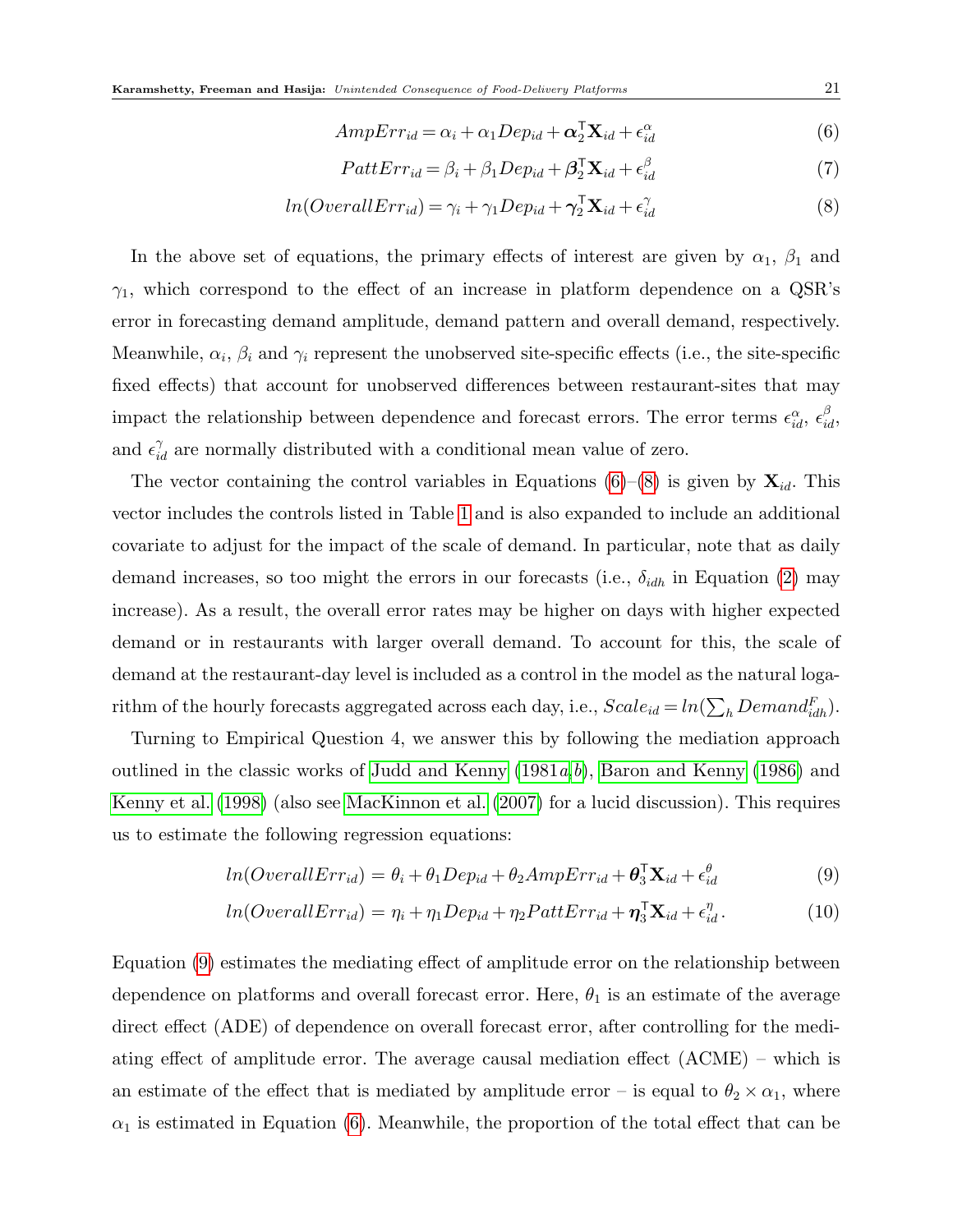attributed to mediation by amplitude error is given by  $(\theta_2 \times \alpha_1)/\gamma_1$ , where  $\gamma_1$  is estimated in Equation [\(8\)](#page-21-0).

Similarly, Equation [\(10\)](#page-21-1) estimates the mediating effect of pattern error on the relationship between dependence on platforms and overall forecast error. In this case,  $\eta_1$  is an estimate of the ADE and  $\eta_2 \times \beta_1$  is an estimate of ACME, while  $(\eta_2 \times \beta_1)/\gamma_1$  is the proportion of the total effect that can be attributed to mediation by pattern error.

#### <span id="page-22-0"></span>5.2. Results

Table [3](#page-24-0) reports the estimates of coefficients from the regression equations outlined in Section [5.1.](#page-20-0) Standard errors reported are heteroskedasticity and autocorrelation consistent.

The first, second and third columns in Table [3](#page-24-0) answer Empirical Questions 1, 2 and 3, respectively (cf. Section [3\)](#page-7-0). We find that an increasing dependence on platforms has only a small effect on the error in forecasting demand amplitude (denoted by  $\alpha_1$  in Eq. [\(6\)](#page-21-0)). Specifically, for every 10 percentage point (p.p.) increase in dependence on platforms, error in forecasting demand amplitude increases by  $0.88$  p.p. (p-value  $0.001$ ). However, we find that increasing platform dependence has a significant impact on the error in forecasting demand pattern (denoted by  $\beta_1$  in Eq. [\(7\)](#page-21-0)): for every 10 p.p. increase in dependence on platforms, pattern correlation decreases by 2.6 p.p. (p-value  $< 0.001$ ). Increasing dependence on platforms also has a significant impact on the overall error in forecasting demand (denoted by  $\gamma_1$  in Eq. [\(8\)](#page-21-0)). For every 10 p.p. increase in platform dependence, overall error in forecasting demand increases by  $2.83\%$  (p-value  $< 0.01$ ).

Turning to the mediating effects, in Table [3,](#page-24-0) note that once AmpErr is introduced as a mediating variable in the control structure (column four), the marginal effect of dependence on overall forecasting error falls from 28.3% to 15.9%, remaining significant only at the 10% level (p-value = 0.065). In the case of *PattErr* (column five) this change is even more pronounced and the direct effect no longer remains statistically significant – falling from  $28.3\%$  to  $10.8\%$  (p-value = 0.262). And finally, when both the mediating variables are introduced simultaneously (column six), the marginal effect of dependence on overall forecasting error is negligibly small and statistically insignificant. This indicates that the increase in platform dependence on forecast errors can, essentially, be entirely explained by an increase in errors associated with forecasting the daily amplitude and within-day pattern of demand.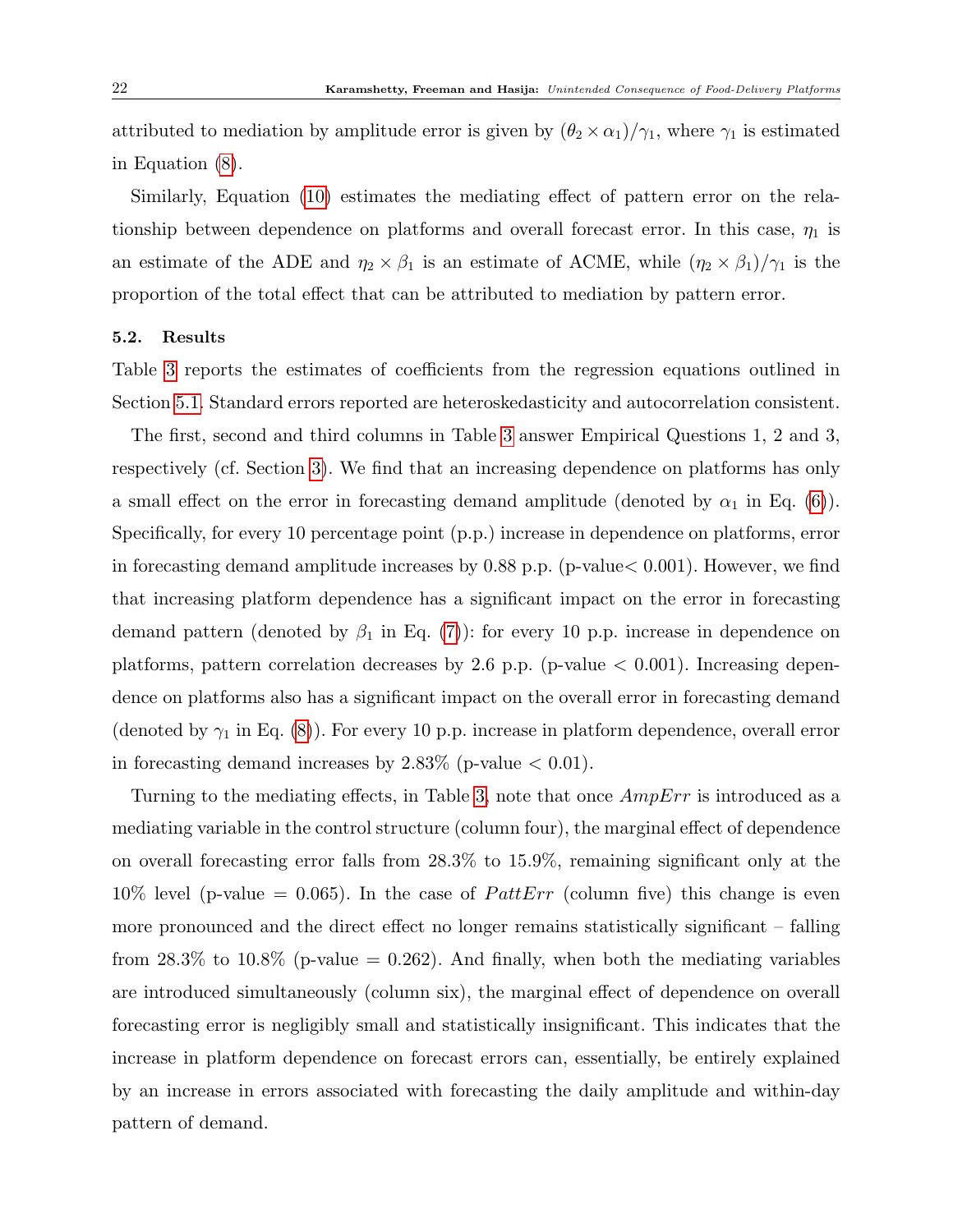To explore this further, we follow the mediation approach described in Section [5.1.](#page-20-0) To understand mediation by  $AmpErr$  we combine the coefficient estimates from columns (1), (3) and (4) in Table [3.](#page-24-0) Using this, we estimate the ACME ( $\theta_2 \times \alpha_1$ ) to be 0.124 and the proportion of effect mediated by  $AmpErr$  to be 43.9%  $((\theta_2 \times \alpha_1)/\gamma_1)$ . Using columns  $(2)$ ,  $(3)$  and  $(5)$  from Table [3](#page-24-0) to explore mediation by *PattErr* gives an ACME  $(\eta_2 \times \beta_1)$  of 0.175, while the proportion of effect mediated by  $PattErr$  is estimated to be 61.8% ( $\eta_2 \times \beta_1/\gamma_1$ ). However, strictly speaking, additional analysis is required to rigorously establish the statistical significance of these mediation effects [\(Singh and Fleming 2010\)](#page-33-11). To that end, we use a bootstrapping approach developed by [Preacher and Hayes](#page-33-12) [\(2004\)](#page-33-12) to corroborate these mediated effect sizes and confirm their statistical significance (see Appendix [B](#page-4-0) for results from the bootstrapping analysis).

Overall, these results demonstrate that increasing dependence on platform demand results in poorer demand forecasting performance across the board, with this especially negatively affecting a restaurants ability to forecast at what time demand will materialize within a day. The unpredictable nature of the timing of these arrivals is further worsened by the fact that total daily demand is also harder to forecast as restaurants increase their dependence on these platforms.

#### 5.3. Alternative Explanations

It is seldom straightforward to establish causality through analysis of secondary data. Nevertheless, we try to eliminate several other possible explanations for the effects we observe in our data using a variety of approaches described below.

First, by taking advantage of only the within-restaurant variation in dependence and forecast error to estimate our models, we control for a wide variety of unobserved sitespecific effects, such as restaurant size, neighborhood demographics, intensity of competitor activity, etc.

Second, our findings are based on the underlying degree of dependence each restaurant has on demand that comes through food-delivery platforms (cf. Section [4.4](#page-17-0) and Appendix [A](#page-1-1) for definitions of  $Dep_{id}$  and  $PlatformShare_{id}$ . In order to eliminate the impact of such confounding factors as sudden changes in weather or traffic or local events such as sporting events, the calculation for this measure does not include day  $d$ , and the measure is calculated over a wide time window to further reduce potential confounding by factors that persist for multiple days. To further account for confounding by such multi-day factors, we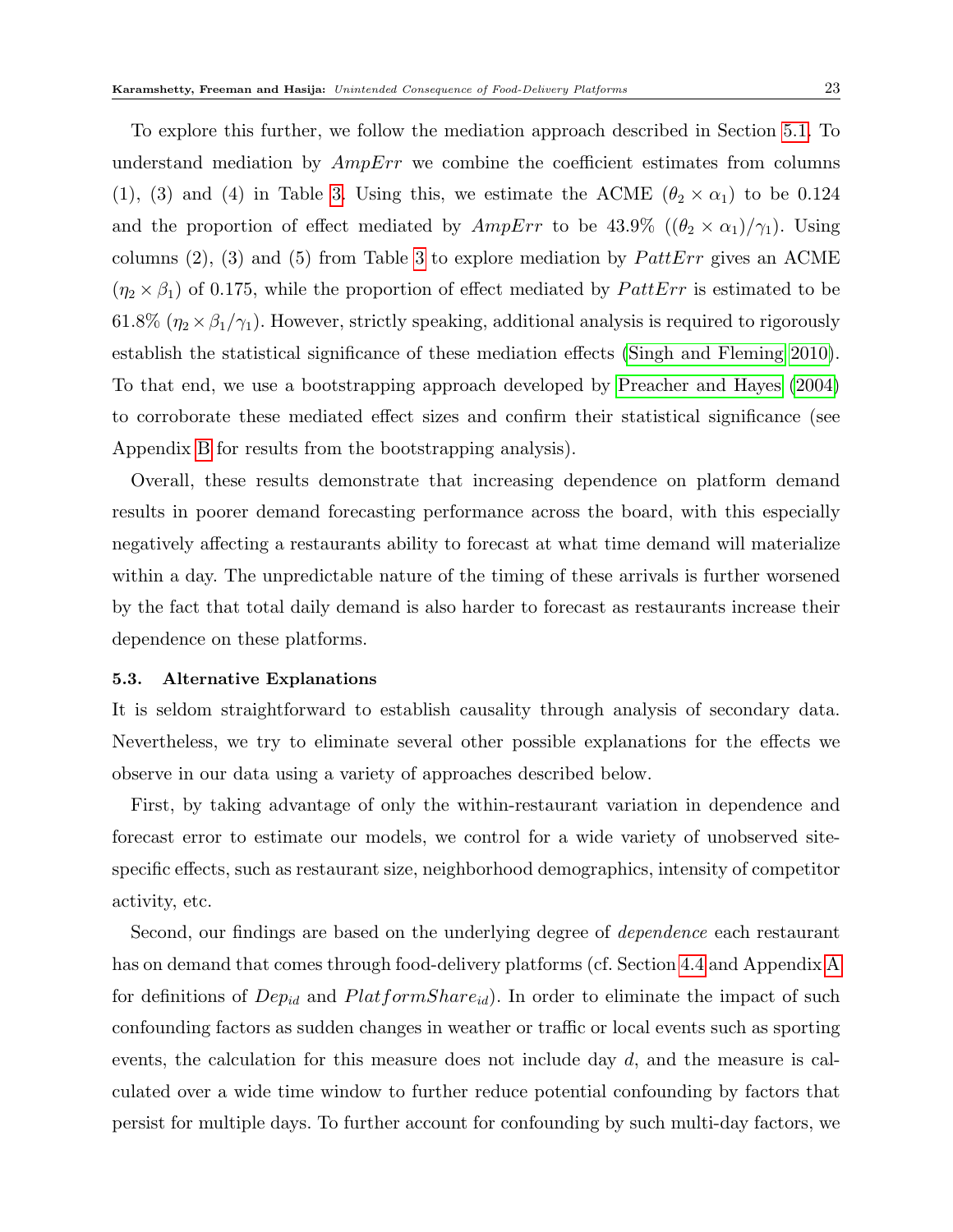<span id="page-24-0"></span>

|                        | Amplitude error | Pattern correlation |            | Overall forecast error |             |             |
|------------------------|-----------------|---------------------|------------|------------------------|-------------|-------------|
|                        | (1)             | (2)                 | (3)        | (4)                    | (5)         | (6)         |
| Dependence             | $0.088***$      | $-0.259***$         | $0.283***$ | $0.159*$               | 0.108       | $-0.005$    |
|                        | (0.023)         | (0.051)             | (0.096)    | (0.086)                | (0.096)     | (0.088)     |
| Amplitude error        |                 |                     |            | $1.412***$             |             | $1.377***$  |
|                        |                 |                     |            | (0.035)                |             | (0.034)     |
| Pattern correlation    |                 |                     |            |                        | $-0.675***$ | $-0.645***$ |
|                        |                 |                     |            |                        | (0.026)     | (0.023)     |
| Seasonality            | Yes             | Yes                 | Yes        | Yes                    | Yes         | Yes         |
| Holiday period         | Yes             | Yes                 | Yes        | Yes                    | Yes         | Yes         |
| Day aggregate forecast | Yes             | Yes                 | Yes        | Yes                    | Yes         | Yes         |
| <b>Time Trend</b>      | Yes             | Yes                 | Yes        | Yes                    | Yes         | Yes         |
| Promo campaign         | Yes             | Yes                 | Yes        | Yes                    | Yes         | Yes         |
| Observations           | 32,695          | 32,695              | 32,695     | 32,695                 | 32,695      | 32,695      |
| $R^2$                  | 0.076           | 0.049               | 0.350      | 0.506                  | 0.440       | 0.588       |
| Adjusted $R^2$         | 0.072           | 0.045               | 0.348      | 0.504                  | 0.438       | 0.586       |
|                        |                 |                     |            |                        |             |             |

Table 3 Main regression results

 $\text{Note:} \quad \text{``p<0.05;} \quad \text{``p<0.01;} \quad \text{``p<0.05;} \quad \text{``p<0.01;}$ 

Robust standard errors in parantheses below each coefficient.

also (i) perform robustness checks by excluding additional days around the focal day when calculating dependence and (ii) estimate a model that includes the lag of the dependent variable on the right hand side (see Section [5.4](#page-24-1) for more details).

Third, we use a comprehensive range of control variables (cf. Table [1\)](#page-14-1) to account for confounding factors. These factors, such as promotional campaigns and extended holiday periods, can have an impact on both dependence and forecast error. By explicitly including them in the control structure of our linear regressions, we partial out their impact on the relationship between dependence and forecast error.

Finally, it is possible that the increase in forecast error is due to an increase in the total demand – which could be due to either an increasing dependence on platforms or some other unknown variable that is increasing over time. We control for this in two ways: we include trend as a control for any omitted variables that are increasing with time, and we include aggregated day-level forecasts as a control to account for the scale of the demand for which forecasts are made.

#### <span id="page-24-1"></span>5.4. Robustness Tests

We perform a wide variety of robustness checks to ensure that our results and insights are not confined to the specifications presented in the main manuscript.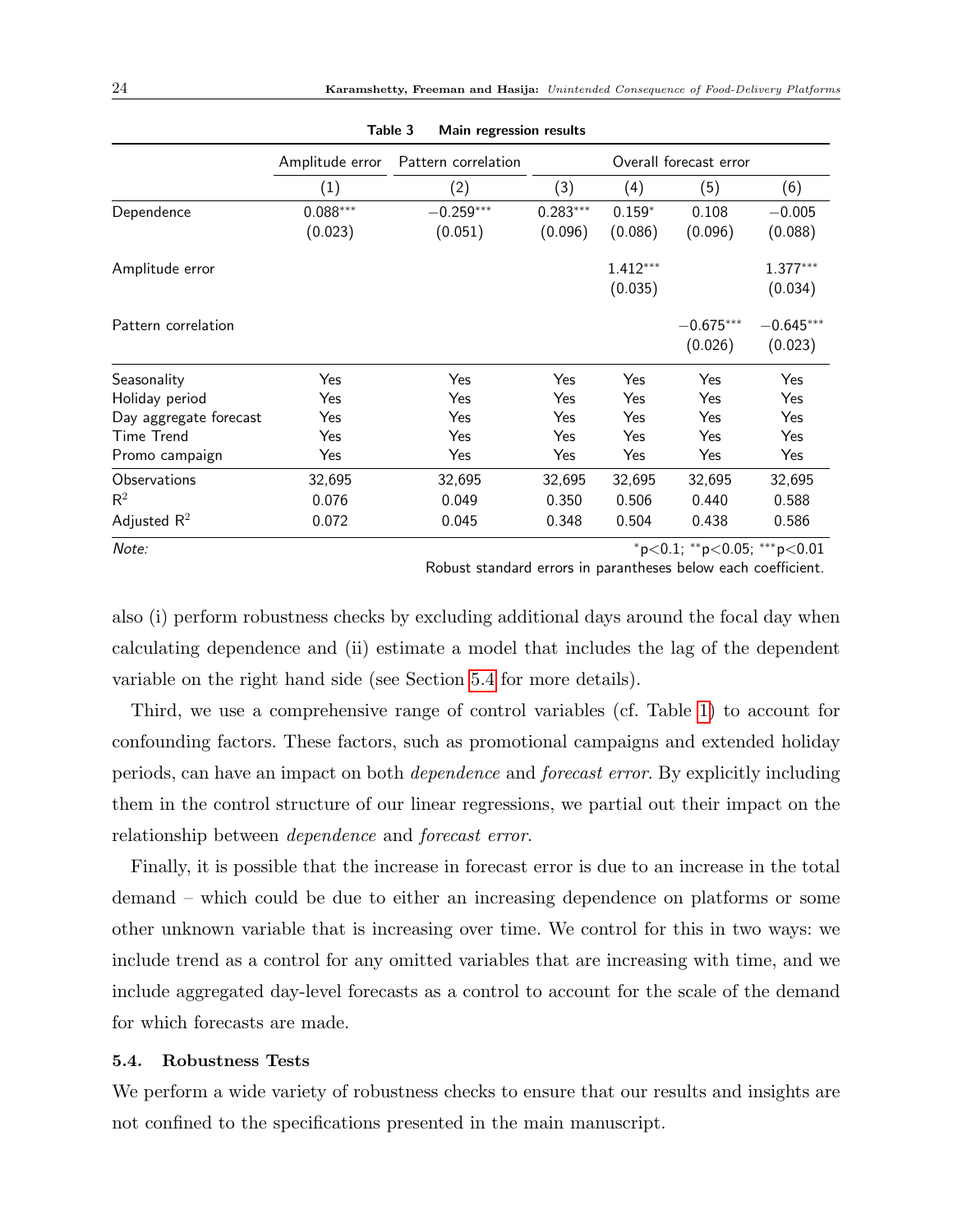First, we use alternative specifications for the demand model from which we extracted the fits for computing forecast error (see the end of Section [4.2.2](#page-14-0) for more details); we present these results in Appendix [C.](#page-7-0) More specifically, in Appendix [C.2,](#page-9-1) we use a simpler model that includes only staffing data and restaurant-specific factors as features, ignoring other features listed in Table [1.](#page-14-1) Additionally, in Appendix [C.3,](#page-10-0) we re-run our analysis with a more sophisticated model that uses an ensemble of machine learning methods.

We also perform additional checks on the results discussed in Table [3,](#page-24-0) where we use RMSE to measure overall forecast error. We repeat our analysis using Mean Absolute Error (MAE) to measure overall forecast error; see Appendix [D](#page-11-0) for results of this re-estimation, which are similar to our original findings. We also repeat our analysis employing a range of window sizes to measure dependence on platforms and report results for 10- and 20-day windows in Appendix [E.1](#page-20-0) and Appendix [E.2,](#page-22-0) respectively.

When computing the moving average of  $PlatformShare$  to measure  $Dep_{id}$ , we eliminate confounding factors by disregarding the focal day  $d$  (cf. [A](#page-1-1)ppendix A for full details of the moving average specification). However, eliminating the focal day itself does not account for any potential confounding factors that can have an influence beyond the focal day. To ascertain the robustness of our results, we compute variants of  $Dep_{id}$  that also disregard PlatformShare from a few days surrounding (and including) the focal day d. We discuss the details of this modified moving average specification for  $Dep_{id}$  in Appendix [F.](#page-26-0) In Appendix [F.1,](#page-43-0) we discuss results with  $Dep_{id}$  measured as a moving average of  $PlatformShare$ , but disregarding the focal day and  $\pm 1$  day surrounding the focal day. In Appendices [F.2](#page-44-0) and [F.3,](#page-45-0) we disregard the focal day and, respectively,  $\pm 2$  and  $\pm 3$  days surrounding it.

Another technique that can eliminate, or at least mitigate, the impact of confounding factors is to use a proxy variable that can account for the unobserved variable. [Woolridge](#page-34-8) [et al.](#page-34-8) [\(2002\)](#page-34-8) note that "often the outcome of the dependent variable from an earlier time period can be a useful proxy variable" (p. 66) to deal with the bias that arises from an omitted variable. This technique has been used in previous empirical studies – for instance, see [Heckman and Borjas](#page-31-11) [\(1980\)](#page-31-11), [Nerkar and Paruchuri](#page-32-11) [\(2005\)](#page-32-11), [Gokpinar et al.](#page-31-12) [\(2010\)](#page-31-12). In Appendix [G,](#page-46-0) we present results from regressions that include the first lag of forecast error as a covariate (in addition to those features presented in Table [1\)](#page-14-1).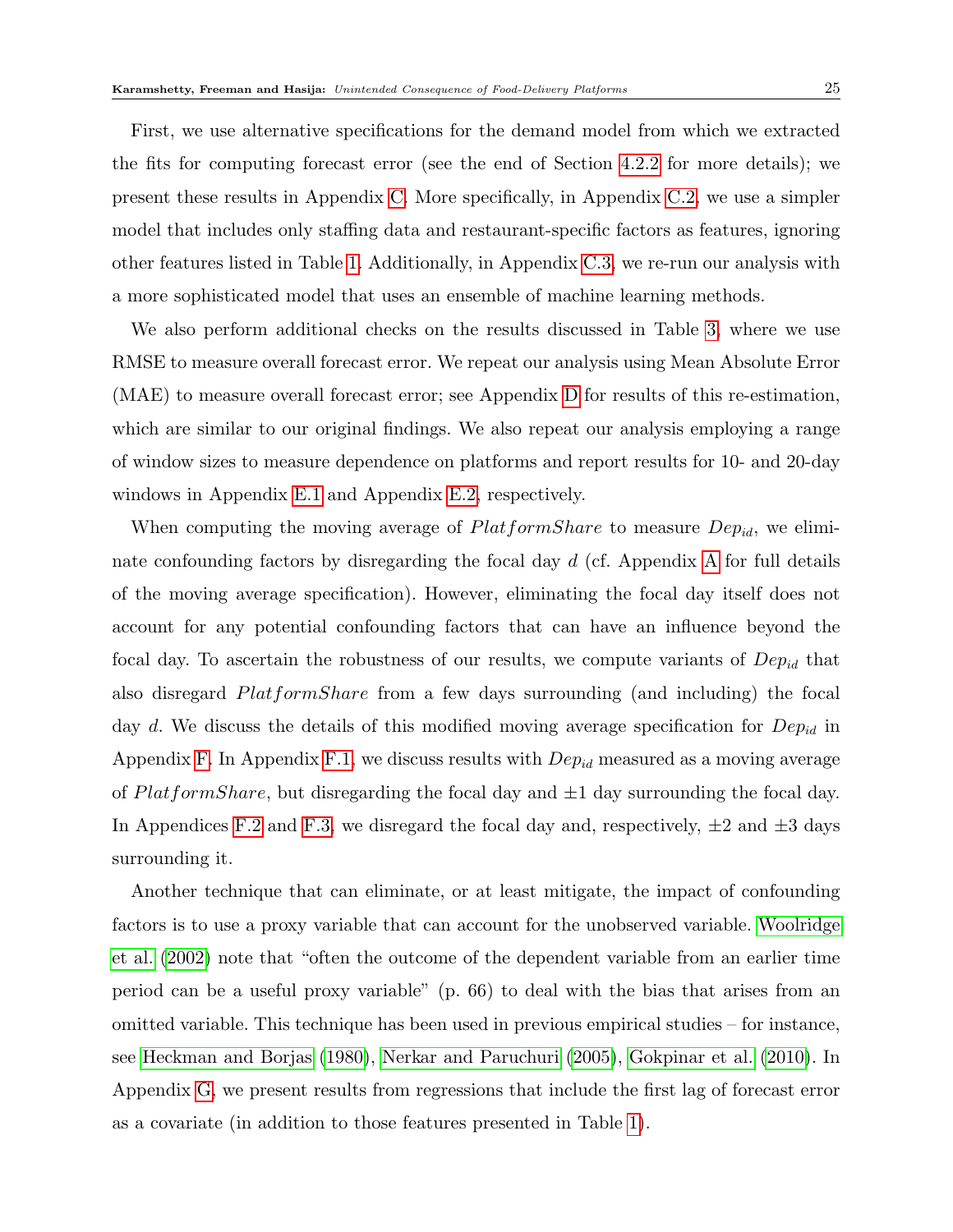Overall, regardless of the demand model specified or the way we measure dependence and forecast error, we consistently find that as the QSR increases its dependence on third-party platforms, its overall error in forecasting demand increases. We also find that increasing dependence has only a small and positive impact on error in forecasting demand amplitude, or sometimes an insignificant impact (at  $10\%$  p-value level). Whatever the case, accuracy in forecasting demand patterns consistently deteriorates as QSRs become more dependent on platforms.[10](#page-1-0) And finally, models that account for changes in both demand amplitude and demand patterns consistently have a statistically insignificant residual relationship between dependence and overall error in demand forecasts.

#### <span id="page-26-0"></span>6. Conclusions and Discussion

The food delivery market is expected to reach a total value significantly over US\$100 billion in the next two to three years, and the COVID-19 pandemic is, if anything, only accelerating its growth. Powered by app-based platforms that connect restaurants, drivers/riders and consumers in real time, it is changing the food and beverage industry landscape. The high popularity of these delivery platforms among consumers has driven restaurants to increasingly depend on them to drive their sales growth. However, restaurant managers need to be aware of the potential adverse effects of this dependence.

In this paper, we conduct a rigorous analysis to establish, first, that as QSRs' dependence on third-party food-delivery platforms increases, their ability to accurately forecast their demand decreases. This ability is critical for efficient planning in restaurant operations. It is especially important in the context of QSRs, where speed of service is a key competitive advantage and cooked food has a short shelf-life, leading to high potential for food waste. Second, we show that the increase in forecast error can be primarily attributed to errors in forecasting demand pattern, as opposed to forecasting demand amplitude.

Our work has important implications for the nascent literature examining the relationship between new, app-based marketplaces and traditional businesses (e.g., [Feldman et al.](#page-30-10) [2018,](#page-30-10) [Chen, Hu and Wang 2019\)](#page-30-11). We empirically establish that demand coming from food-delivery platforms changes the characteristics of the overall demand at a restaurant. Going forward, this dynamic needs to be properly accounted for in models that study the relationship between delivery platforms and restaurants.

 $10$  This result is confirmed by a survey-based study of anecdotal evidence from restaurateurs in the UK. [\(Smithers](#page-33-13) [2020\)](#page-33-13)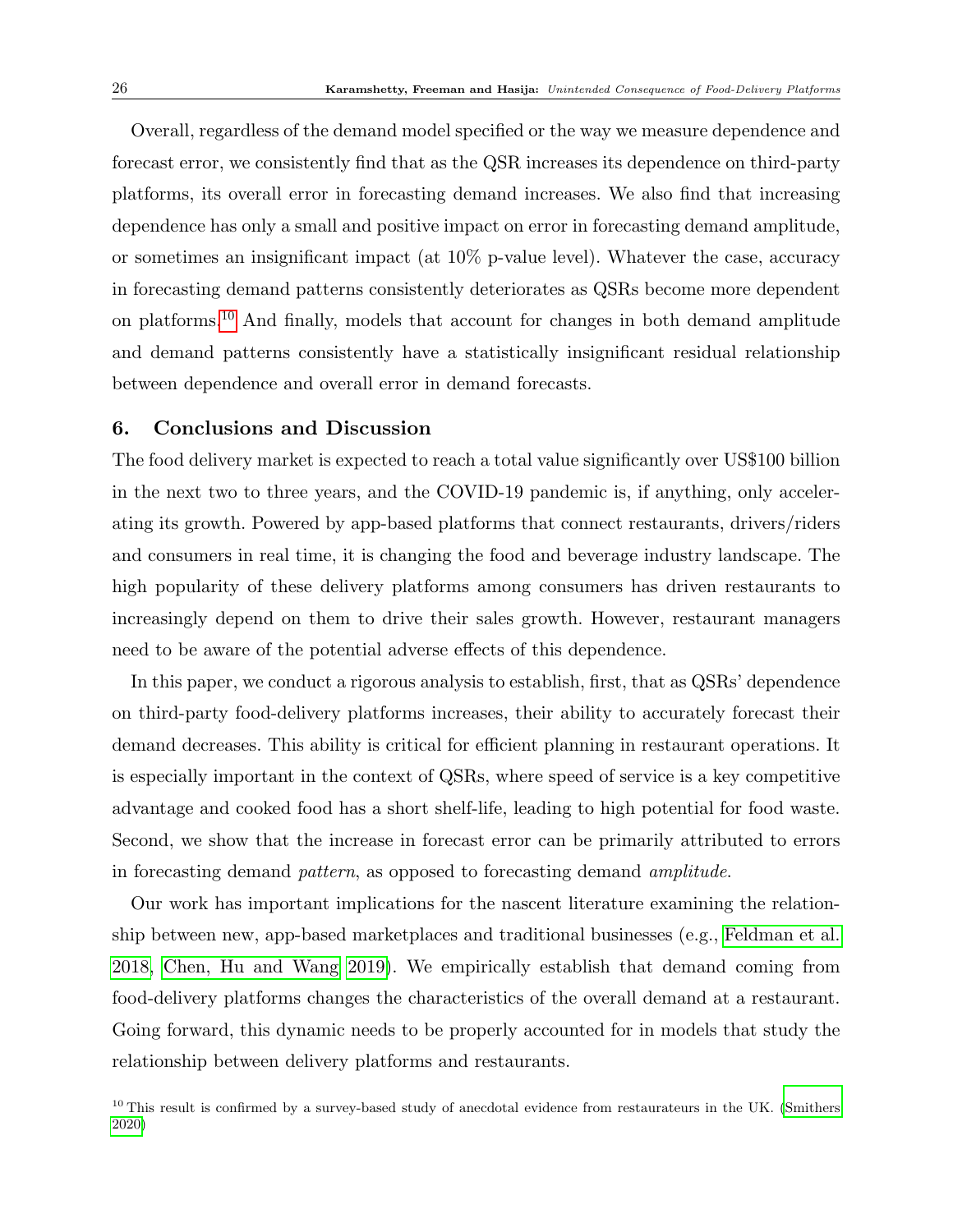From a managerial perspective, our work adds several rigorously-tested insights to the conversation among restaurateurs on the unintended consequences of third-party fooddelivery platforms on their businesses. Since an increase in forecast error leads to an increase in a restaurant's operational costs, managers must account for this when considering a relationship with third-party delivery platforms and offset that against any anticipated increase in their revenues. The overall impact will be context specific and our paper provides a methodology that restaurant managers can follow to measure these trade-offs and to, at regular intervals, re-assess their engagement with their platform partners.

To improve adoption, the platform itself may be able to help restaurants by offering value-added services that help their client restaurants to anticipate demand patterns and lower the costs of adoption. Since the platform has access to real-time data on platform demand for all of the restaurants that are part of their network, such forecasts will likely be more accurate than those that the restaurant can produce using only their own data. For example, restaurants and platforms might negotiate information sharing agreements that can help restaurants improve their forecasting and, in general, operational efficiency. Advantages of information sharing in supply chains are well understood (for instance, cf. [Lee and Whang 2000\)](#page-32-12), and undertaken by companies such as Amazon [\(Levy 2019\)](#page-32-13) and Airbnb [\(Novet 2015\)](#page-32-14).

Extrapolating from our results, we also hypothesize that demand at so-called "virtual kitchens"<sup>[11](#page-1-0)</sup> will be much harder to forecast than demand at a traditional restaurant. This implies that margins on cloud kitchens will be lower than expected due to the additional costs of decreased forecast accuracy. This implication is highly relevant for managers and shareholders of such businesses. In fact, recent news reports indicate that firms that have invested in cloud kitchens are now realizing the "high volatility" associated with those businesses and are scaling down their investments [\(Singh 2020\)](#page-33-14).

Finally, our results suggest that changes in forecast accuracy in demand amplitude and demand patterns explain almost all the deterioration in overall forecast accuracy. This suggests that restaurants, in responding to this, can focus their attention on just two strategies: one, improving forecast accuracy for total daily demand; two, improving forecast accuracy for distribution of demand within the day. Further analysis suggest that restaurants should

 $11$  Also known as cloud, ghost or dark kitchens, these kitchens only serve delivery customers and do not have any seating or direct customer-facing component.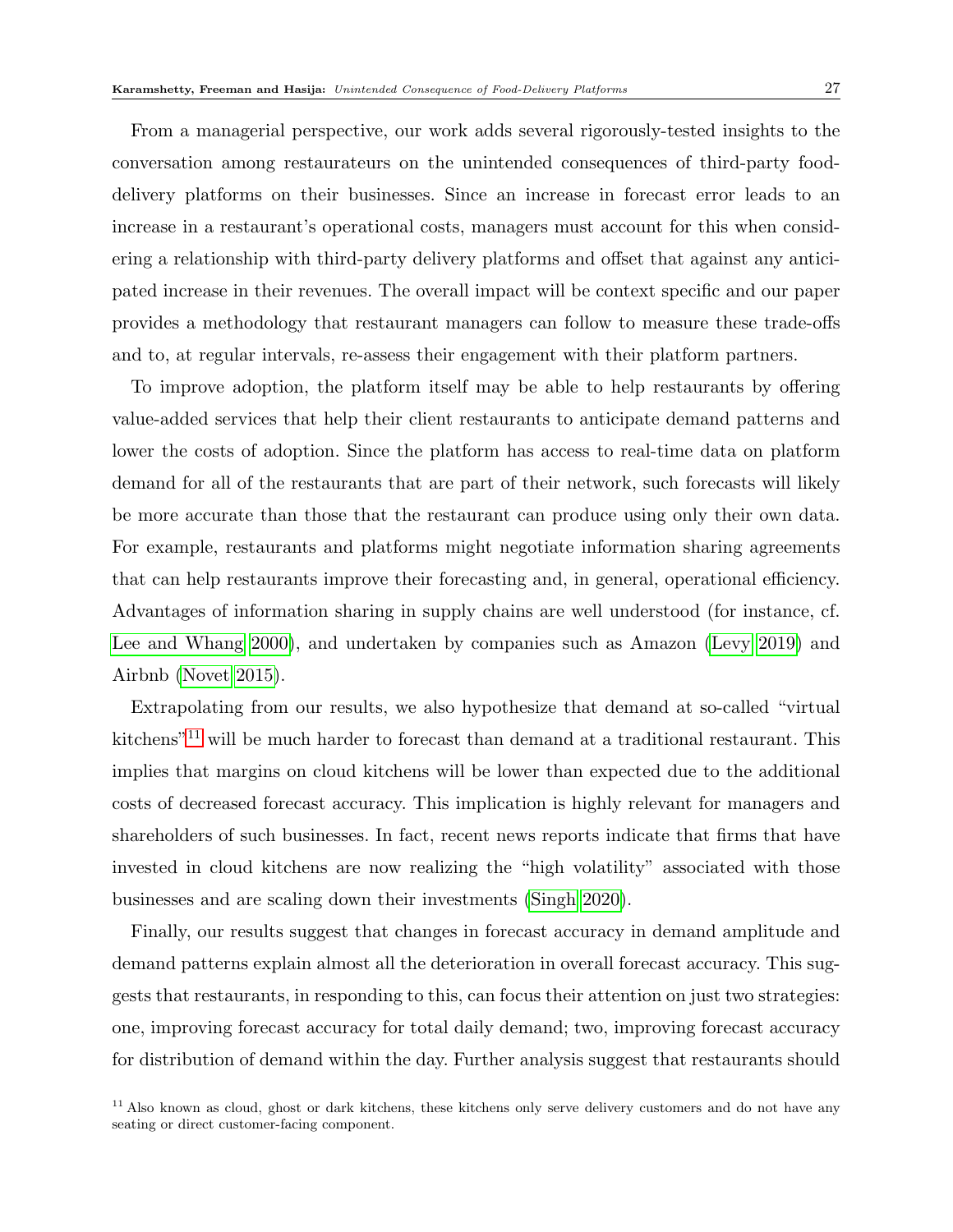rather focus their attention on the latter. To do this, they could take advantage of modern IS-enabled capabilities to offer personalized, geolocation-based and time-of-day-based recommendations and incentives to customers. There are some indications that customers may be amenable to this; for instance, [Susskind et al.](#page-33-15) [\(2004\)](#page-33-15) show that consumers are willing to change their dining times when proper incentives are offered. In this day and age, restaurants cannot avoid depending on third-party food-delivery platforms, but our results suggest that they should endeavor to regulate their demand patterns in order to take full advantage of this growing phenomenon.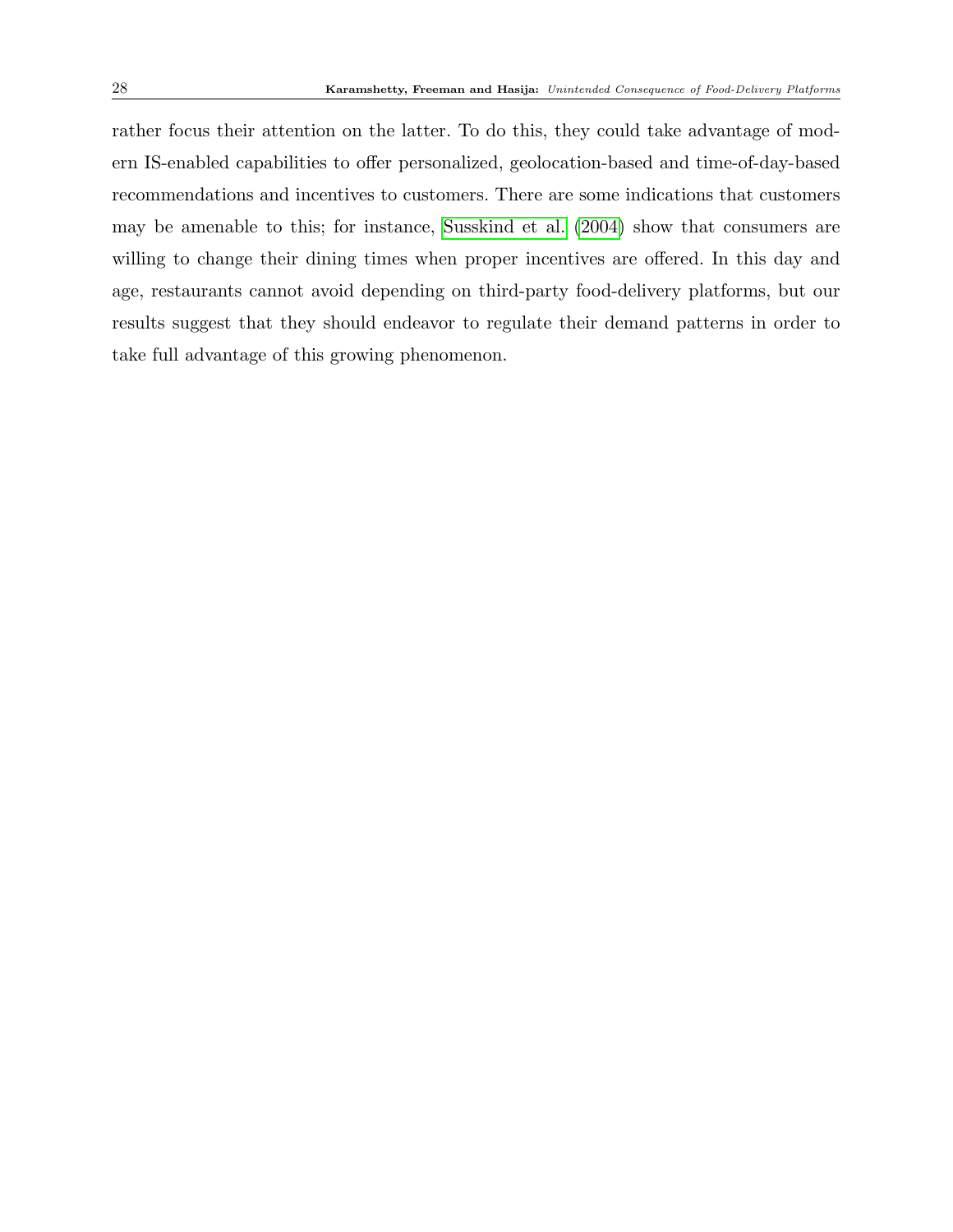#### <span id="page-29-8"></span>References

- Agatz, N. A., Fleischmann, M. and Van Nunen, J. A. (2008), 'E-fulfillment and multi-channel distribution–a review', European journal of operational research 187(2), 339–356.
- <span id="page-29-13"></span>Ahuja, V., Alvarez, C. and Staats, B. R. (2019), 'How continuity in service impacts process variability: Evidence from a primary care setting', Available at SSRN 3440355 .
- <span id="page-29-7"></span>Akturk, M. S., Ketzenberg, M. and Heim, G. R. (2018), 'Assessing impacts of introducing ship-to-store service on sales and returns in omnichannel retailing: A data analytics study', *Journal of Operations* Management **61**, 15–45.
- <span id="page-29-11"></span>Allon, G., Federgruen, A. and Pierson, M. (2011), 'How much is a reduction of your customers' wait worth? an empirical study of the fast-food drive-thru industry based on structural estimation methods', Manufacturing  $\mathcal C$  Service Operations Management 13(4), 489-507.
- <span id="page-29-12"></span>Andaleeb, S. S. and Conway, C. (2006), 'Customer satisfaction in the restaurant industry: an examination of the transaction-specific model', Journal of services marketing .
- <span id="page-29-10"></span>Astashkina, E., Belavina, E. and Marinesi, S. (2019), 'The environmental impact of the advent of online grocery retailing', Available at SSRN 3358664 .
- <span id="page-29-0"></span>Awasthi, P. (2020), 'Diners have inhibition to visit their favourite restaurants post lockdown: Survey', The Hindu Business Line .

URL: https://www.thehindubusinessline.com/news/variety/diners-have-inhibition-to-visit-theirfavourite-restaurants-post-lockdown-survey/article31640412.ece

- <span id="page-29-2"></span>Bakos, J. Y. (1991), 'A strategic analysis of electronic marketplaces', MIS quarterly pp. 295–310.
- <span id="page-29-1"></span>Bakos, J. Y. (1997), 'Reducing buyer search costs: Implications for electronic marketplaces', Management science **43**(12), 1676-1692.
- <span id="page-29-3"></span>Bakos, Y. (1998), 'The emerging role of electronic marketplaces on the internet', Communications of the  $ACM$  41(8), 35–42.
- <span id="page-29-6"></span>Banerjee, S., Johari, R. and Riquelme, C. (2016), 'Dynamic pricing in ridesharing platforms', ACM SIGecom Exchanges  $15(1)$ , 65-70.
- <span id="page-29-5"></span>Bapna, R., Chang, S. A., Goes, P. and Gupta, A. (2009), 'Overlapping online auctions: Empirical characterization of bidder strategies and auction prices', MIS quarterly pp. 763–783.
- <span id="page-29-4"></span>Bapna, R., Goes, P., Gupta, A. and Jin, Y. (2004), 'User heterogeneity and its impact on electronic auction market design: An empirical exploration', MIS quarterly pp. 21–43.
- <span id="page-29-14"></span>Baron, R. M. and Kenny, D. A. (1986), 'The moderator–mediator variable distinction in social psychological research: Conceptual, strategic, and statistical considerations.', Journal of personality and social  $psychology$  51(6), 1173.
- <span id="page-29-9"></span>Belavina, E., Girotra, K. and Kabra, A. (2017), 'Online grocery retail: Revenue models and environmental impact', Management Science 63(6), 1781–1799.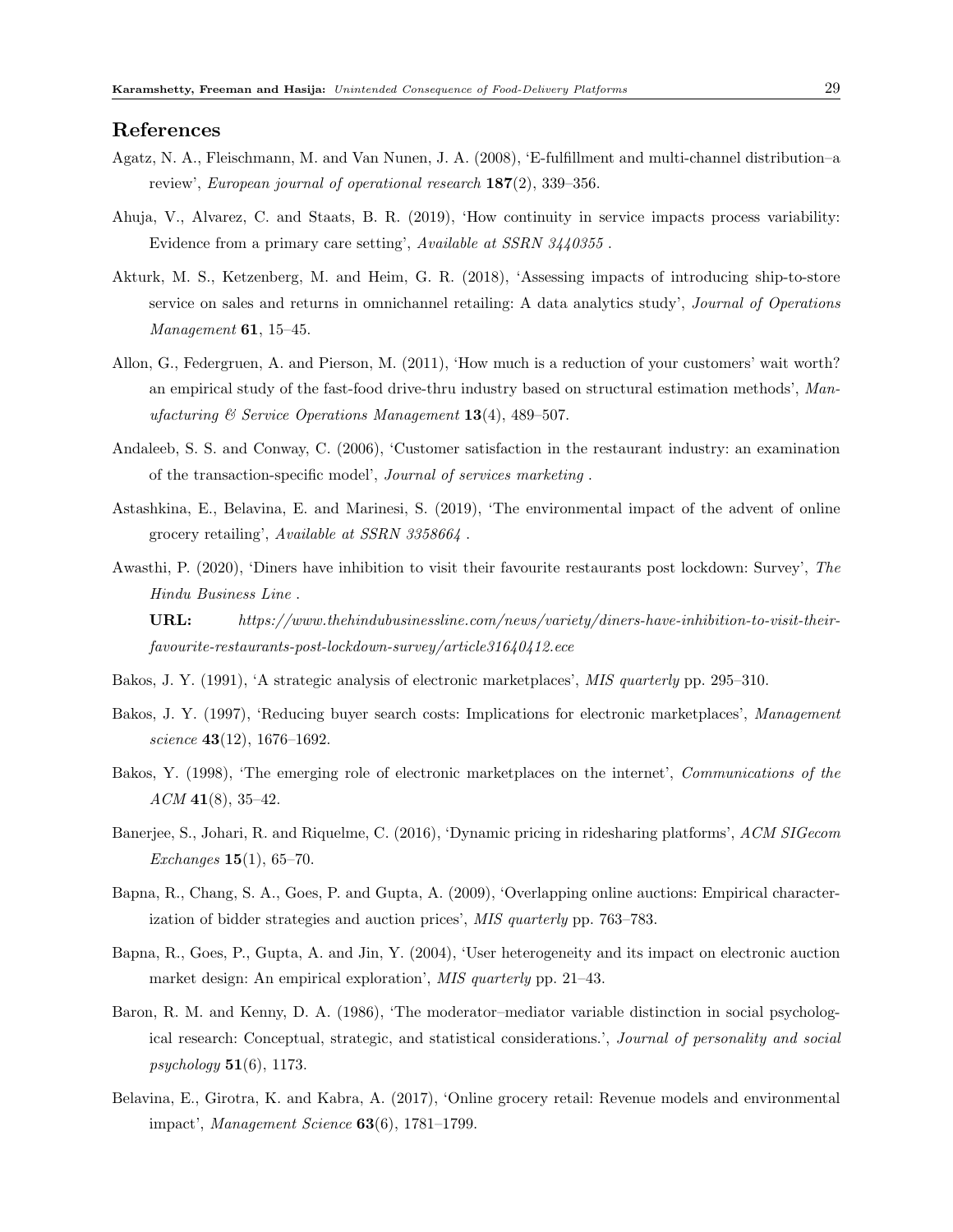- <span id="page-30-5"></span>Brynjolfsson, E. and Smith, M. D. (2000), 'Frictionless commerce? a comparison of internet and conventional retailers', *Management science*  $46(4)$ , 563–585.
- <span id="page-30-12"></span>Burt, S. and Sparks, L. (2003), 'E-commerce and the retail process: a review', Journal of Retailing and Consumer Services 10(5), 275–286.
- <span id="page-30-8"></span>Cachon, G. P., Daniels, K. M. and Lobel, R. (2017), 'The role of surge pricing on a service platform with self-scheduling capacity', Manufacturing  $\mathcal C$  Service Operations Management 19(3), 368–384.
- <span id="page-30-13"></span>Cachon, G. P. and Terwiesch, C. (2016), Operations Management, McGraw-Hill.
- <span id="page-30-4"></span>Cagle, S. (2020), "fees are murder": delivery apps profit as restaurants forced to close doors', The Guardian. URL: https://www.theguardian.com/world/2020/apr/03/delivery-app-restaurants-coronaviruscalifornia
- <span id="page-30-7"></span>Chandrashekar, T. S., Narahari, Y., Rosa, C. H., Kulkarni, D. M., Tew, J. D. and Dayama, P. (2007), 'Auction-based mechanisms for electronic procurement', IEEE Transactions on Automation Science and Engineering  $4(3)$ , 297–321.
- <span id="page-30-11"></span>Chen, M., Hu, M. and Wang, J. (2019), 'Food delivery service and restaurant: Friend or foe?', Available at SSRN 3469971 .
- <span id="page-30-6"></span>Chen, R. R., Roundy, R. O., Zhang, R. Q. and Janakiraman, G. (2005), 'Efficient auction mechanisms for supply chain procurement', Management Science 51(3), 467-482.
- <span id="page-30-14"></span>Chen, T. and Guestrin, C. (2016), Xgboost: A scalable tree boosting system, in 'Proceedings of the 22nd acm sigkdd international conference on knowledge discovery and data mining', pp. 785–794.
- <span id="page-30-9"></span>Chen, Y., Hu, M. and Zhou, Y. (2019), Pricing and matching in the sharing economy, in 'Sharing Economy', Springer, pp. 137–164.
- <span id="page-30-1"></span>Chiappetta, M. (2020), 'Uber eats demand soars due to covid-19 crisis', Forbes . URL: https://www.forbes.com/sites/marcochiappetta/2020/03/25/uber-eats-demand-soars-due-tocovid-19-crisis
- <span id="page-30-0"></span>De Vries, J., Roy, D. and De Koster, R. (2018), 'Worth the wait? how restaurant waiting time influences customer behavior and revenue', Journal of Operations Management .
- <span id="page-30-3"></span>Dunn, E. (2018), 'How delivery apps may put your favorite restaurant out of business', The New Yorker . URL: https://www.newyorker.com/culture/annals-of-gastronomy/are-delivery-apps-killingrestaurants
- <span id="page-30-10"></span>Feldman, P., Frazelle, A. E. and Swinney, R. (2018), 'Service delivery platforms: Pricing and revenue implications', Available at SSRN 3258739 .
- <span id="page-30-2"></span>First, D. (2020), 'When will diners be ready to return to restaurants? here's what 1,000 globe readers said', Boston Globe .

URL: https://www.bostonglobe.com/2020/05/26/lifestyle/when-will-diners-be-ready-returnrestaurants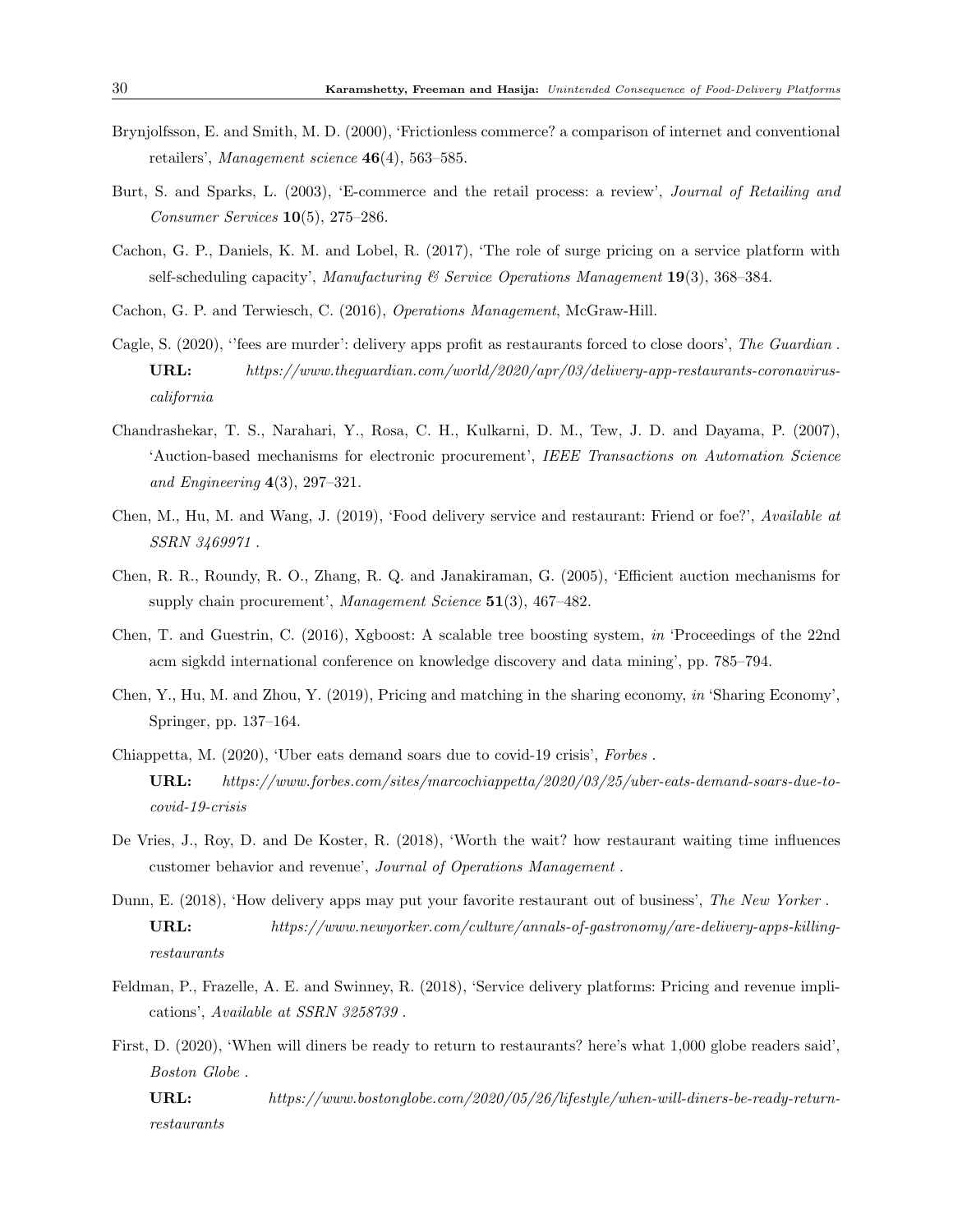- <span id="page-31-6"></span>Freeman, M., Robinson, S. and Scholtes, S. (2017), 'Gatekeeping under congestion: An empirical study of referral errors in the emergency department'.
- <span id="page-31-14"></span>Friedman, J. H. (2001), 'Greedy function approximation: a gradient boosting machine', Annals of statistics pp. 1189–1232.
- <span id="page-31-4"></span>Gallino, S., Moreno, A. and Stamatopoulos, I. (2017), 'Channel integration, sales dispersion, and inventory management', Management Science 63(9), 2813-2831.
- <span id="page-31-15"></span>Geurts, P., Ernst, D. and Wehenkel, L. (2006), 'Extremely randomized trees', Machine learning 63(1), 3–42.
- <span id="page-31-12"></span>Gokpinar, B., Hopp, W. J. and Iravani, S. M. (2010), 'The impact of misalignment of organizational structure and product architecture on quality in complex product development', Management science 56(3), 468– 484.
- <span id="page-31-0"></span>Gunders, D. (2017), Wasted: How America is losing up to 40 percent of its food from farm to fork to landfill.
- <span id="page-31-13"></span>H2O.docs (2020), 'Automl: Automatic machine learning', H2O.ai documentation . URL: https://docs.h2o.ai/h2o/latest-stable/h2o-docs/automl.html
- <span id="page-31-7"></span>Harrison, D. A. and Klein, K. J. (2007), 'What's the difference? diversity constructs as separation, variety, or disparity in organizations', Academy of management review  $32(4)$ , 1199–1228.
- <span id="page-31-11"></span>Heckman, J. J. and Borjas, G. J. (1980), 'Does unemployment cause future unemployment? definitions, questions and answers from a continuous time model of heterogeneity and state dependence', Economica 47(187), 247–283.
- <span id="page-31-5"></span>Isaac, M. and Yaffe-Bellany, D. (2019), 'The rise of the virtual restaurant', The New York Times . URL: https://www.nytimes.com/2019/08/14/technology/uber-eats-ghost-kitchens.html
- <span id="page-31-8"></span>Judd, C. M. and Kenny, D. A. (1981a), Estimating the effects of social intervention, CUP Archive.
- <span id="page-31-9"></span>Judd, C. M. and Kenny, D. A. (1981b), 'Process analysis: Estimating mediation in treatment evaluations', Evaluation review  $5(5)$ , 602–619.
- <span id="page-31-3"></span>Kapoor, R. and Agarwal, S. (2017), 'Sustaining superior performance in business ecosystems: Evidence from application software developers in the ios and android smartphone ecosystems', Organization Science  $28(3), 531-551.$
- <span id="page-31-10"></span>Kenny, D. A., Kashy, D. A., Bolger, N. et al. (1998), 'Data analysis in social psychology', The handbook of social psychology  $1(4)$ , 233–265.
- <span id="page-31-2"></span>Khan, M. (2019), 'The rush to offer food deliveries is leaving franchisees at the crossroads', Forbes. URL: https://www.forbes.com/sites/mahmoodkhan1/2019/08/10/the-rush-to-offer-food-deliveries-isleaving-franchisees-at-the-crossroads
- <span id="page-31-1"></span>Klein, D. (2019), 'Fighting for share in the usd 16.6 billion delivery app market', *QSR Magazine*. URL: https://www.qsrmagazine.com/technology/fighting-share-166-billion-delivery-app-market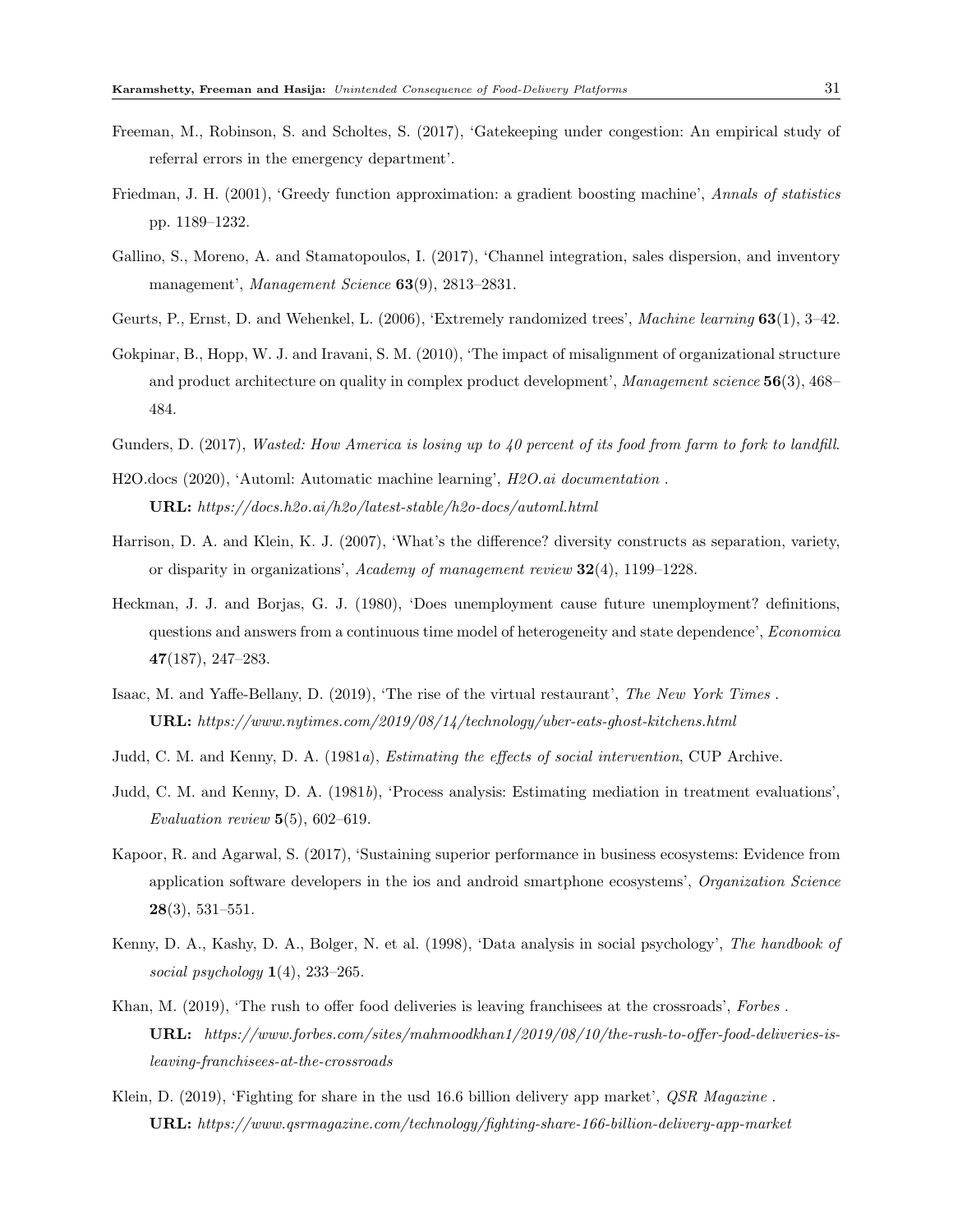- <span id="page-32-5"></span>Kumar, A., Mehra, A. and Kumar, S. (2019), 'Why do stores drive online sales? evidence of underlying mechanisms from a multichannel retailer', *Information Systems Research* 30(1), 319–338.
- <span id="page-32-12"></span>Lee, H. L. and Whang, S. (2000), 'Information sharing in a supply chain', International Journal of Manufacturing Technology and Management 1(1), 79–93.
- <span id="page-32-7"></span>Levi, D. S., Kaminsky, P. and Levi, E. S. (2003), *Designing and managing the supply chain: Concepts*, strategies, and case studies, McGraw-Hill.
- <span id="page-32-13"></span>Levy, N. (2019), 'Amazon unveils small business academy to help third-party sellers bolster e-commerce presence', Geekwire .

URL: https://www.geekwire.com/2019/amazon-unveils-small-business-academy-help-third-partysellers-bolster-e-commerce-presence/

- <span id="page-32-15"></span>Liaw, A., Wiener, M. et al. (2002), 'Classification and regression by randomforest', R news  $2(3)$ , 18–22.
- <span id="page-32-8"></span>Lynch Jr, J. G. and Ariely, D. (2000), 'Wine online: Search costs affect competition on price, quality, and distribution', Marketing science  $19(1)$ , 83-103.
- <span id="page-32-3"></span>Lyu, G., Cheung, W. C., Teo, C.-P. and Wang, H. (2019), 'Multi-objective online ride-matching', Available at SSRN 3356823 .
- <span id="page-32-10"></span>MacKinnon, D. P., Fairchild, A. J. and Fritz, M. S. (2007), 'Mediation analysis', Annu. Rev. Psychol. 58, 593– 614.
- <span id="page-32-6"></span>Magnin, C. (2019), 'How ai can unlock a usd 127b opportunity by reducing food waste', McKinsey  $\mathcal{C}$ Company .

URL: https://www.mckinsey.com/business-functions/sustainability/our-insights/sustainabilityblog/how-ai-can-unlock-a-127b-opportunity-by-reducing-food-waste

- <span id="page-32-0"></span>Mahajan, A. (2019), 'How to survive the competitive online food delivery business', *Hackernoon Magazine*. URL: https://hackernoon.com/how-to-survive-in-competitive-online-food-delivery-businessb26a6ce8a0e0
- <span id="page-32-1"></span>Malone, T. W., Yates, J. and Benjamin, R. I. (1987), 'Electronic markets and electronic hierarchies', Communications of the  $ACM$  30(6), 484-497.
- <span id="page-32-2"></span>Mithas, S. and Jones, J. L. (2007), 'Do auction parameters affect buyer surplus in e-auctions for procurement?', Production and Operations Management 16(4), 455-470.
- <span id="page-32-9"></span>Myers, J. L., Well, A. D. and Lorch Jr, R. F. (2013), Research design and statistical analysis, Routledge.
- <span id="page-32-11"></span>Nerkar, A. and Paruchuri, S. (2005), 'Evolution of r&d capabilities: The role of knowledge networks within a firm', Management science  $51(5)$ , 771–785.
- <span id="page-32-14"></span>Novet, J. (2015), 'Airbnb is introducing pricing tips for hosts', VentureBeat . URL: https://venturebeat.com/2015/06/04/airbnb-is-introducing-pricing-tips-for-hosts/
- <span id="page-32-4"></span>Ozkan, E. and Ward, A. R. (2020), 'Dynamic matching for real-time ride sharing', *Stochastic Systems*  $10(1)$ , 29-70.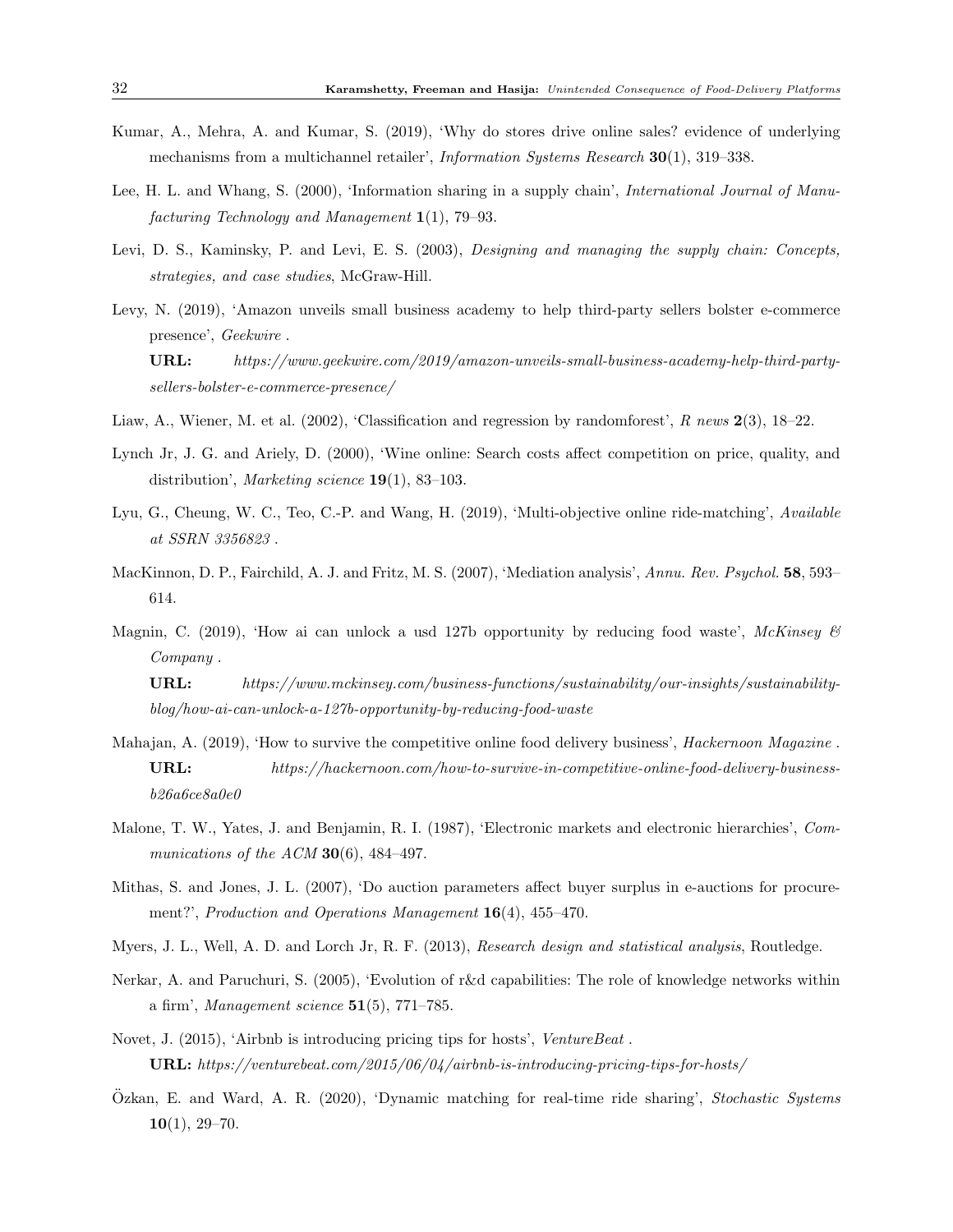<span id="page-33-1"></span>Pereira, D. X. R. (2018), 'Going zero waste in canteens: Exploring food demand using data analytics'.

- <span id="page-33-8"></span>Pittman, R. (2019), 'Fast-food drive thrus got 20 seconds slower in 2019', *QSR Magazine*. URL: https://www.qsrmagazine.com/drive-thru/fast-food-drive-thrus-got-20-seconds-slower-2019
- <span id="page-33-12"></span>Preacher, K. J. and Hayes, A. F. (2004), 'Spss and sas procedures for estimating indirect effects in simple mediation models', Behavior research methods, instruments,  $\mathcal{B}'$  computers **36**(4), 717–731.

<span id="page-33-0"></span>ReFED, A. (2016), 'A roadmap to reduce us food waste by 20 percent'.

- <span id="page-33-10"></span>Rumyantsev, S. and Netessine, S. (2007), 'What can be learned from classical inventory models? a crossindustry exploratory investigation', Manufacturing  $\mathcal C$  Service Operations Management  $9(4)$ , 409–429.
- <span id="page-33-2"></span>Sharma, A. and Mehrotra, A. (2007), 'Choosing an optimal channel mix in multichannel environments', Industrial Marketing Management 36(1), 21–28.
- <span id="page-33-11"></span>Singh, J. and Fleming, L. (2010), 'Lone inventors as sources of breakthroughs: Myth or reality?', Management science  $56(1)$ , 41-56.
- <span id="page-33-14"></span>Singh, M. (2020), 'India's swiggy to cut 1,100 jobs, scale down cloud kitchen operations', Techcrunch . URL: https://techcrunch.com/2020/05/18/indias-swiggy-to-cut-1100-jobs-scale-down-cloud-kitchenoperations/
- <span id="page-33-3"></span>Smith, M. D., Bailey, J. and Brynjolfsson, E. (1999), Understanding digital markets: review and assessment, MIT press.
- <span id="page-33-13"></span>Smithers, R. (2020), 'Uk takeaway food waste rises during coronavirus lockdown', The Guardian. URL: https://www.theguardian.com/environment/2020/may/13/uk-takeaway-food-waste-rises-duringcoronavirus-lockdown
- <span id="page-33-5"></span>Soh, C., Markus, M. L. and Goh, K. H. (2006), 'Electronic marketplaces and price transparency: strategy, information technology, and success', MIS quarterly pp. 705–723.
- <span id="page-33-6"></span>Standing, C., Love, P. E., Stockdale, R. and Gengatharen, D. (2006), 'Examining the relationship between electronic marketplace strategy and structure', IEEE Transactions on Engineering Management  $53(2), 297-311.$
- <span id="page-33-4"></span>Standing, S., Standing, C. and Love, P. E. (2010), 'A review of research on e-marketplaces 1997–2008', Decision Support Systems  $49(1)$ ,  $41-51$ .
- <span id="page-33-15"></span>Susskind, A. M., Reynolds, D. and Tsuchiya, E. (2004), 'An evaluation of guests' preferred incentives to shift time-variable demand in restaurants', Cornell Hotel and Restaurant Administration Quarterly  $45(1), 68-84.$
- <span id="page-33-7"></span>Swaminathan, J. M. and Lee, H. L. (2003), 'Design for postponement', Handbooks in Operations Research and Management Science 11, 199–226.
- <span id="page-33-9"></span>Tan, T. F. and Netessine, S. (2014), 'When does the devil make work? an empirical study of the impact of workload on worker productivity', Management Science  $60(6)$ , 1574–1593.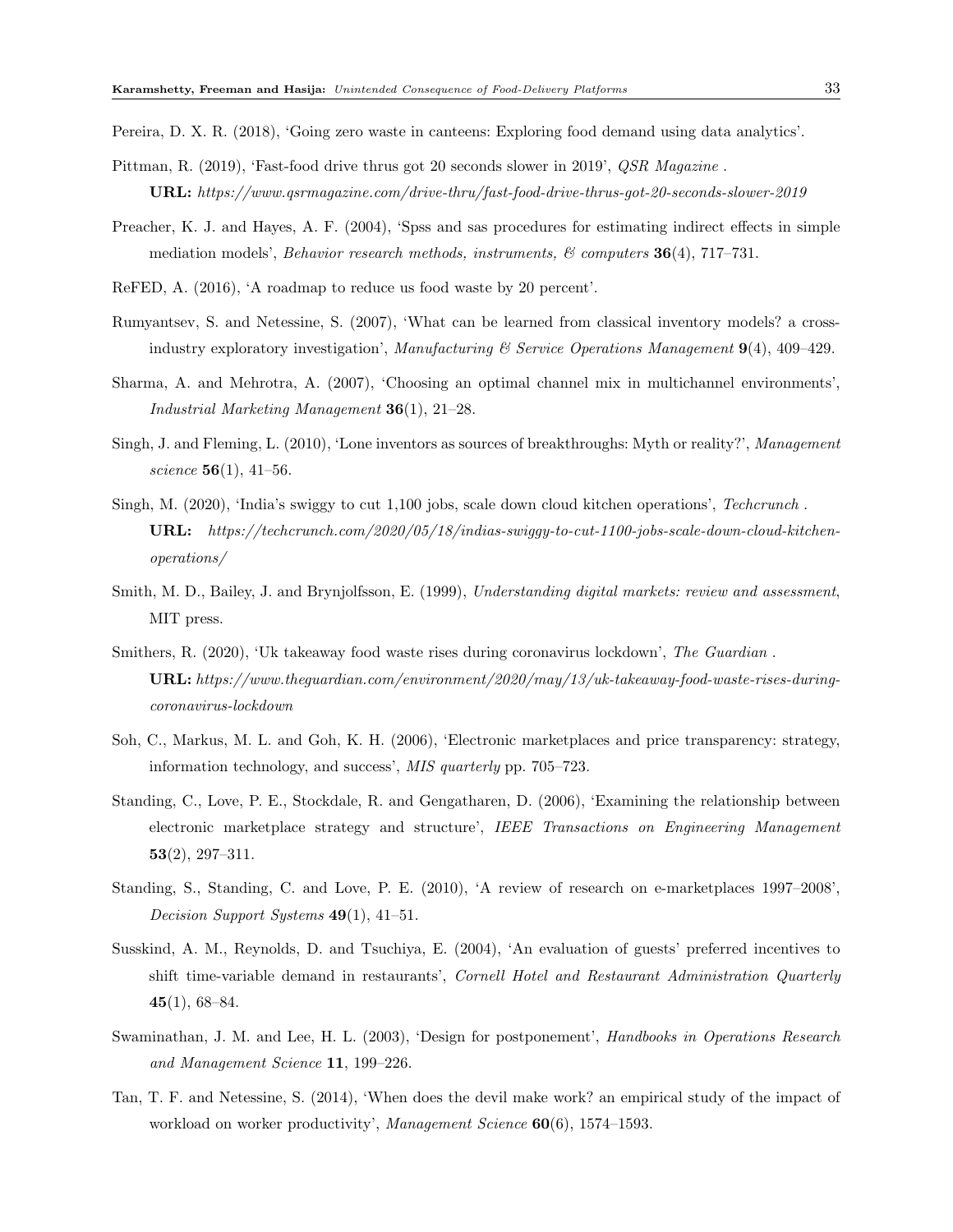- <span id="page-34-6"></span>Thompson, G. M. (1998), 'Labor scheduling, part 2: Knowing how many on-duty employees to schedule', Cornell Hotel and Restaurant Administration Quarterly 39(6), 26–37.
- <span id="page-34-7"></span>Tibshirani, R. (1996), 'Regression shrinkage and selection via the lasso', Journal of the Royal Statistical Society: Series B (Methodological) 58(1), 267–288.
- <span id="page-34-9"></span>Tingley, D., Yamamoto, T., Hirose, K., Keele, L. and Imai, K. (2014), 'Mediation: R package for causal mediation analysis'.
- <span id="page-34-2"></span>Tkacik, M. (2020), 'Restaurants are barely surviving. delivery apps will kill them.', The Washington Post . URL: https://www.washingtonpost.com/outlook/2020/05/29/delivery-apps-restaurants-coronavirus/
- <span id="page-34-0"></span>Ulkü, S., Hydock, C. and Cui, S.  $(2019)$ , 'Making the wait worthwhile: Experiments on the effect of queueing on consumption', Management Science .
- <span id="page-34-3"></span>Wang, S., Zheng, S., Xu, L., Li, D. and Meng, H. (2008), 'A literature review of electronic marketplace research: Themes, theories and an integrative framework', *Information Systems Frontiers* 10(5), 555– 571.
- <span id="page-34-5"></span>Wiggers, K. (2018), 'Tenzo raises usd1.8 million to reduce restaurant food waste with ai', VentureBeat. URL: https://venturebeat.com/2018/11/05/tenzo-raises-1-8-million-to-reduce-restaurant-food-wastewith-ai/
- <span id="page-34-8"></span>Woolridge, J. M. et al. (2002), 'Econometric analysis of cross section and panel data'.
- <span id="page-34-1"></span>Xia, Y. and Zhang, G. P. (2010), 'The impact of the online channel on retailers' performances: An empirical evaluation', Decision Sciences 41(3), 517–546.
- <span id="page-34-4"></span>Zhang, J., Farris, P. W., Irvin, J. W., Kushwaha, T., Steenburgh, T. J. and Weitz, B. A. (2010), 'Crafting integrated multichannel retailing strategies', Journal of Interactive Marketing 24(2), 168–180.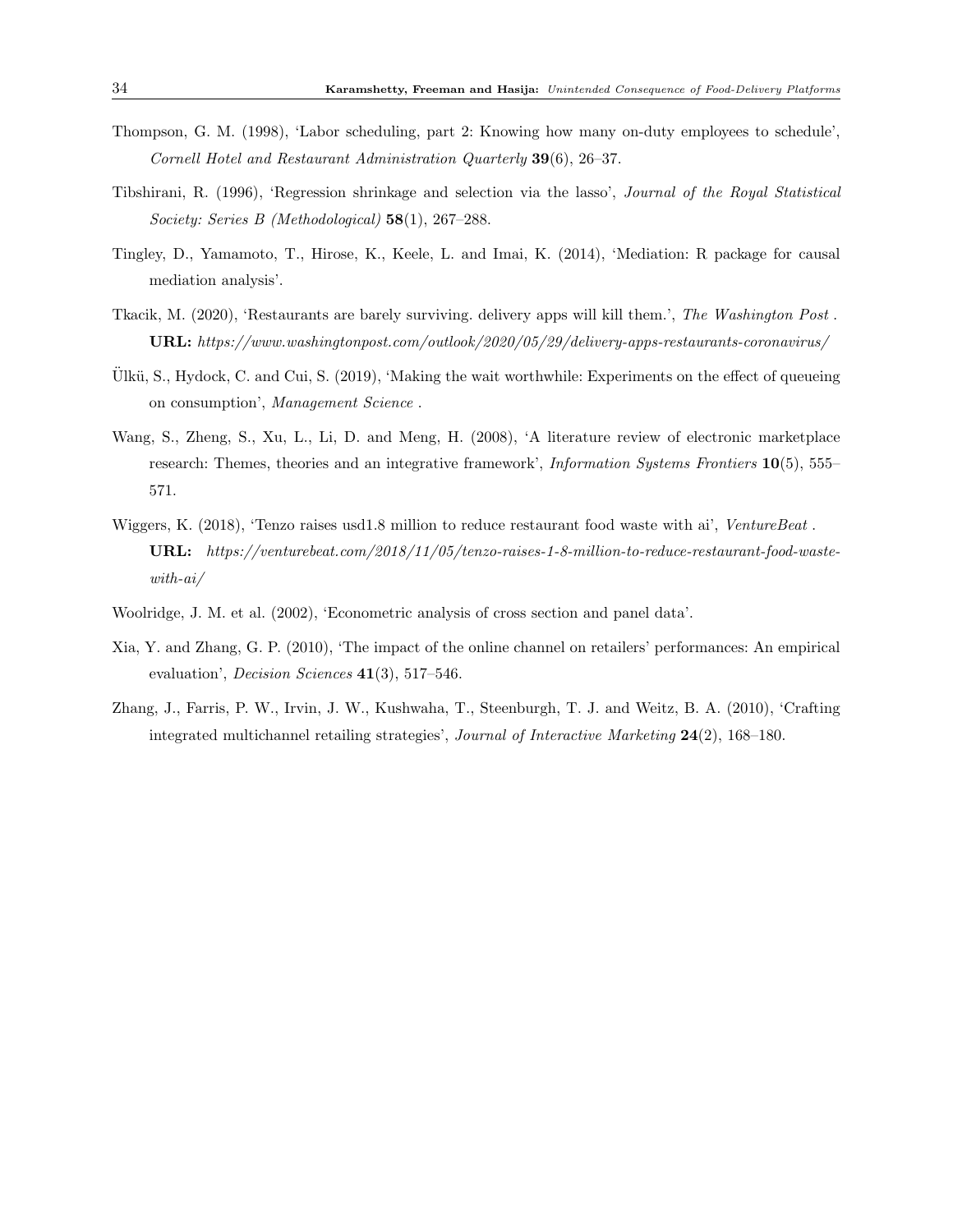#### Appendix A: Measuring Dependence on Platforms

.

We define the share of demand coming from third-party food-delivery platforms for each restaurant-day as

$$
Plat formShare_{id}=\frac{PlatformDemand_{id}}{Demand_{id}}
$$

As we noted in Section [4.4,](#page-17-0)  $PlatformShare_{id}$  is not a good measure of platform *dependence* since it is likely to be impacted by idiosyncratic and unobservable factors. For example, if the weather or traffic is particularly bad on a given day, the share of demand coming through the platform may increase (as customers may opt for the convenience of delivery rather than having to collect their meal themselves).

$$
Plat formShare_{id} = Dep_{id} + noise_{id}
$$
\n
$$
(11)
$$

We tease out the latent variable,  $Dep_{id}$ , by eliminating the noise around it. We compute  $Dep_{id}$  as a moving average of  $PlatformShare_{id}$  over a sufficiently large window. However, note that the QSR chain ran a number of promotional campaigns in the time window to which our data belongs. Since these campaigns ran for multiple days, they may have had a non-random impact on  $PlatformShare_{id}$ .

Since the impact of these promotional campaigns may be non-random, a simple moving average of  $PlatformShare_{id}$  would not lead us to  $Dep_{id}$ . We therefore carefully account for the impact of promotional campaigns when computing the moving averages to tease out  $Dep_{id}$ . We do this by estimating the following regression equation for every day  $d$ , at every restaurant i, in our sample:

<span id="page-35-0"></span>
$$
PlatformShare_{it} = \lambda_{id} + \gamma_{id} \times banner.binary_{it} + \Delta_{it}
$$
\n(12)

where  $t \in [d-w, d+w] \wedge t \neq d$  and w is the size of the window.

We use  $\lambda_{it}$  as our measure of dependence for restaurant i on day d. Note that if we do not control for the banner activities, then the intercept  $\lambda_{it}$  is equivalent to a sample average of  $PlatformShare_{it}$  over that window. In the main paper, we present results with  $w = 14$  days (cf. Table [3\)](#page-24-0). In Appendix [E](#page-20-2) we present results with alternate window sizes.

#### Appendix B: Mediation Analysis with Bootstrapped Samples

We test the statistical significance of the mediation effects of forecasting error in demand pattern and demand amplitude via non-parametric bootstrapping analysis as outlined in [Preacher and Hayes](#page-33-12) [\(2004\)](#page-33-12). We generate confidence intervals for this analysis from 1500 simulations, using the mediation package in R statistical software developed by [Tingley et al.](#page-34-9) [\(2014\)](#page-34-9). Table [4](#page-36-0) and Table [5](#page-36-1) report non-parametric bootstrap confidence intervals for the mediation effects we present in Section [5.2.](#page-22-0)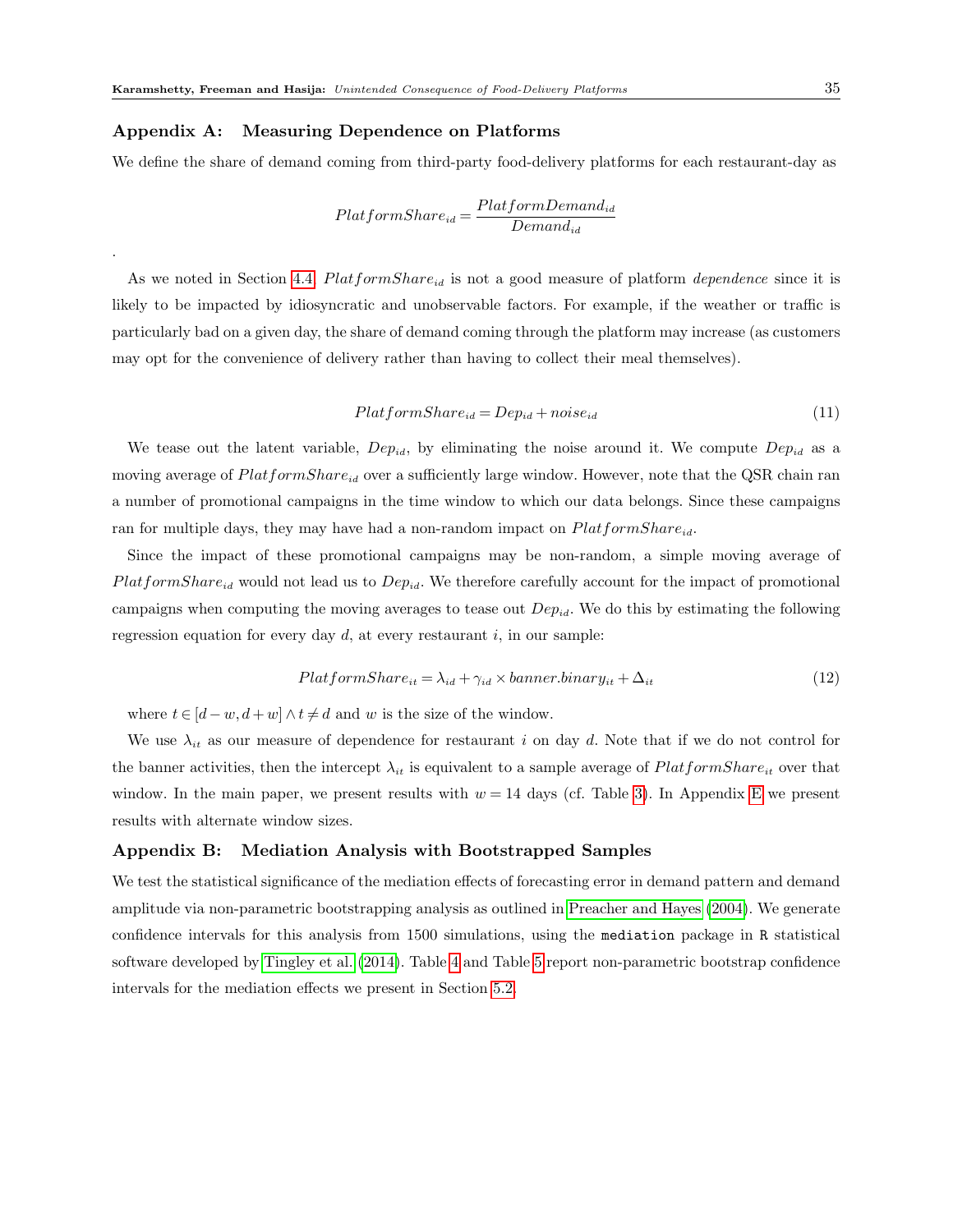$\equiv$ 

|                | Estimate |       | $95\%$ CI Lower $95\%$ CI Upper | p-value          |        |
|----------------|----------|-------|---------------------------------|------------------|--------|
|                |          |       |                                 |                  |        |
| <b>ACME</b>    | 0.122    | 0.058 | 0.187                           | $\left( \right)$ | $***$  |
| ADE            | 0.158    | 0.039 | 0.269                           | 0.012            | $\ast$ |
| Total Effect   | 0.280    | 0.142 | 0.407                           | $\left( \right)$ | $***$  |
| Prop. Mediated | 0.436    | 0.247 | 0.753                           | $\left( \right)$ | $***$  |

<span id="page-36-0"></span>Table 4 Nonparametric Bootstrap Confidence Intervals for Mediation by Demand Amplitude

<span id="page-36-1"></span>Table 5 Nonparametric Bootstrap Confidence Intervals for Mediation by Demand Pattern

|                | Estimate |          | 95\% CI Lower 95\% CI Upper | p-value          |     |
|----------------|----------|----------|-----------------------------|------------------|-----|
|                |          |          |                             |                  |     |
| <b>ACME</b>    | 0.175    | 0.122    | 0.221                       | $\left( \right)$ | *** |
| ADE            | 0.105    | $-0.016$ | 0.228                       | 0.088            |     |
| Total Effect   | 0.280    | 0.148    | 0.407                       | $\theta$         | *** |
| Prop. Mediated | 0.624    | 0.401    | 1.104                       | $\left( \right)$ | *** |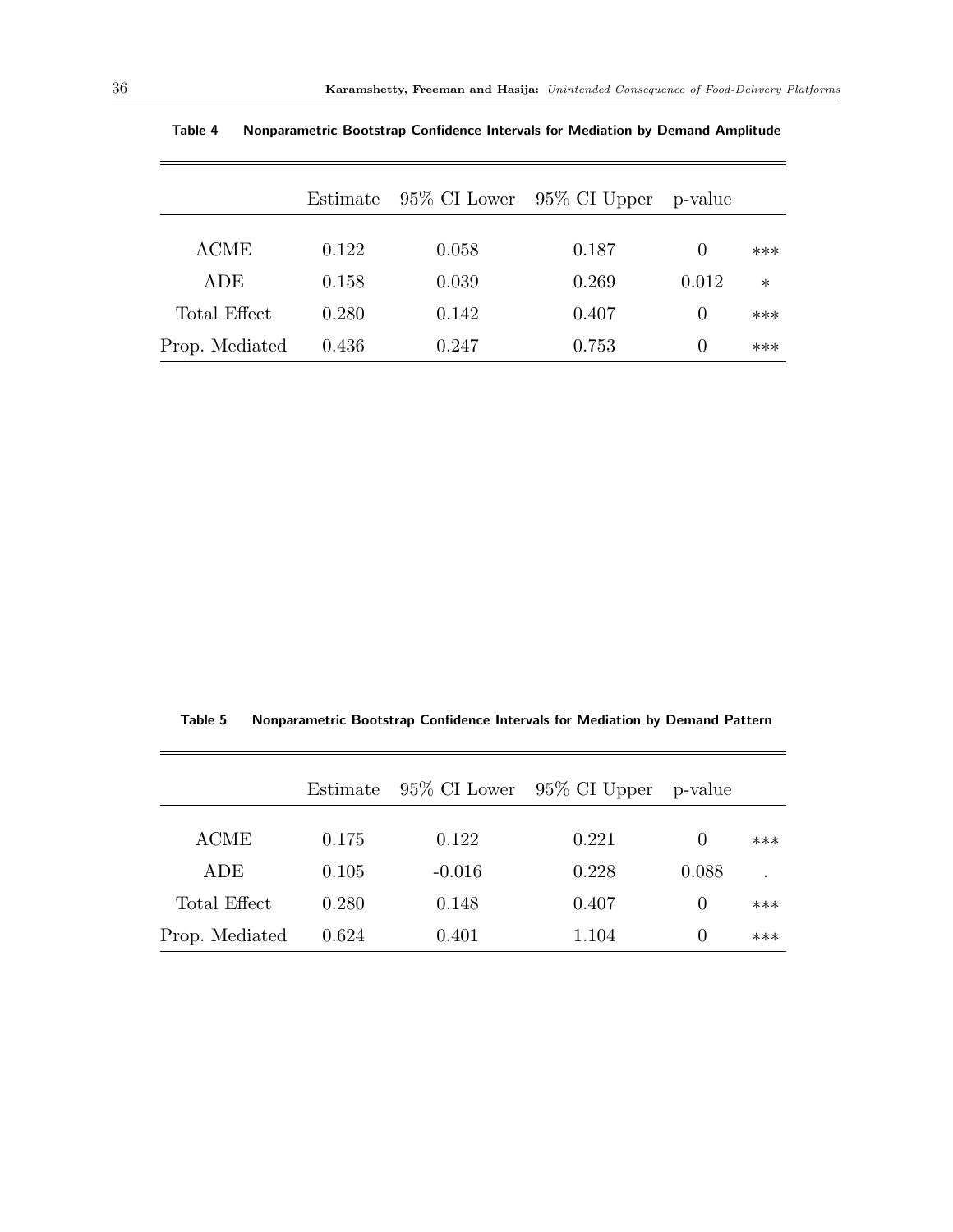#### Appendix C: Alternative Demand Models

#### C.1. Number of diners served as the measure of demand

In Section [4.2](#page-12-0) we mention that restaurant demand can also be measured by number of diners served. In this section, we repeat the analysis from our main manuscript using number of diners served as the measure of demand, and our results and insights still hold.

Since the number of diners served by the QSR was not directly available to us, we compute this metric for each check by counting the number of core menu items that were sold as part of that check. Core menu items include all items except for desserts, beverages and sides. For instance, a check showing one meal – one burger, one side of fries and one beverage – would be considered as serving one diner. An a-la-carte check with two burgers, one side of fries and two beverages would be considered as serving two diners.

|                         | <b>Table 0</b><br>results with no. Of uniters served as inteasure of definant |                     |              |                        |                      |             |  |  |  |  |  |
|-------------------------|-------------------------------------------------------------------------------|---------------------|--------------|------------------------|----------------------|-------------|--|--|--|--|--|
|                         | Amplitude error                                                               | Pattern correlation |              | Overall forecast error |                      |             |  |  |  |  |  |
|                         | $\left( 1\right)$                                                             | $\left( 2\right)$   | (3)          | (4)                    | (5)                  | (6)         |  |  |  |  |  |
| Dependence              | 0.045                                                                         | $-0.283***$         | $0.228**$    | $0.163**$              | 0.037                | $-0.018$    |  |  |  |  |  |
|                         | (0.030)                                                                       | (0.052)             | (0.095)      | (0.078)                | (0.101)              | (0.086)     |  |  |  |  |  |
| Amplitude error         |                                                                               |                     |              | $1.474***$             |                      | $1.439***$  |  |  |  |  |  |
|                         |                                                                               |                     |              | (0.038)                |                      | (0.035)     |  |  |  |  |  |
| Pattern correlation     |                                                                               |                     |              |                        | $-0.676***$          | $-0.642***$ |  |  |  |  |  |
|                         |                                                                               |                     |              |                        | (0.027)              | (0.024)     |  |  |  |  |  |
| Seasonality             | Yes                                                                           | Yes                 | Yes          | Yes                    | Yes                  | Yes         |  |  |  |  |  |
| Holiday period          | Yes                                                                           | Yes                 | $_{\rm Yes}$ | Yes                    | Yes                  | Yes         |  |  |  |  |  |
| Day aggregate forecast  | Yes                                                                           | Yes                 | Yes          | Yes                    | Yes                  | Yes         |  |  |  |  |  |
| Time Trend              | Yes                                                                           | Yes                 | Yes          | Yes                    | Yes                  | Yes         |  |  |  |  |  |
| Promo campaign          | $\operatorname{Yes}$                                                          | Yes                 | Yes          | Yes                    | $\operatorname{Yes}$ | ${\rm Yes}$ |  |  |  |  |  |
| Observations            | 32,699                                                                        | 32,699              | 32,699       | 32,699                 | 32,699               | 32,699      |  |  |  |  |  |
| $\mathbf{R}^2$          | 0.086                                                                         | 0.050               | 0.390        | 0.547                  | 0.466                | 0.616       |  |  |  |  |  |
| Adjusted $\mathbb{R}^2$ | 0.083                                                                         | 0.047               | 0.387        | 0.545                  | 0.464                | 0.614       |  |  |  |  |  |

Table 6 Results with no. of diners served as measure of demand

Note: \*\*p<0.05; \*\*\*p<0.05}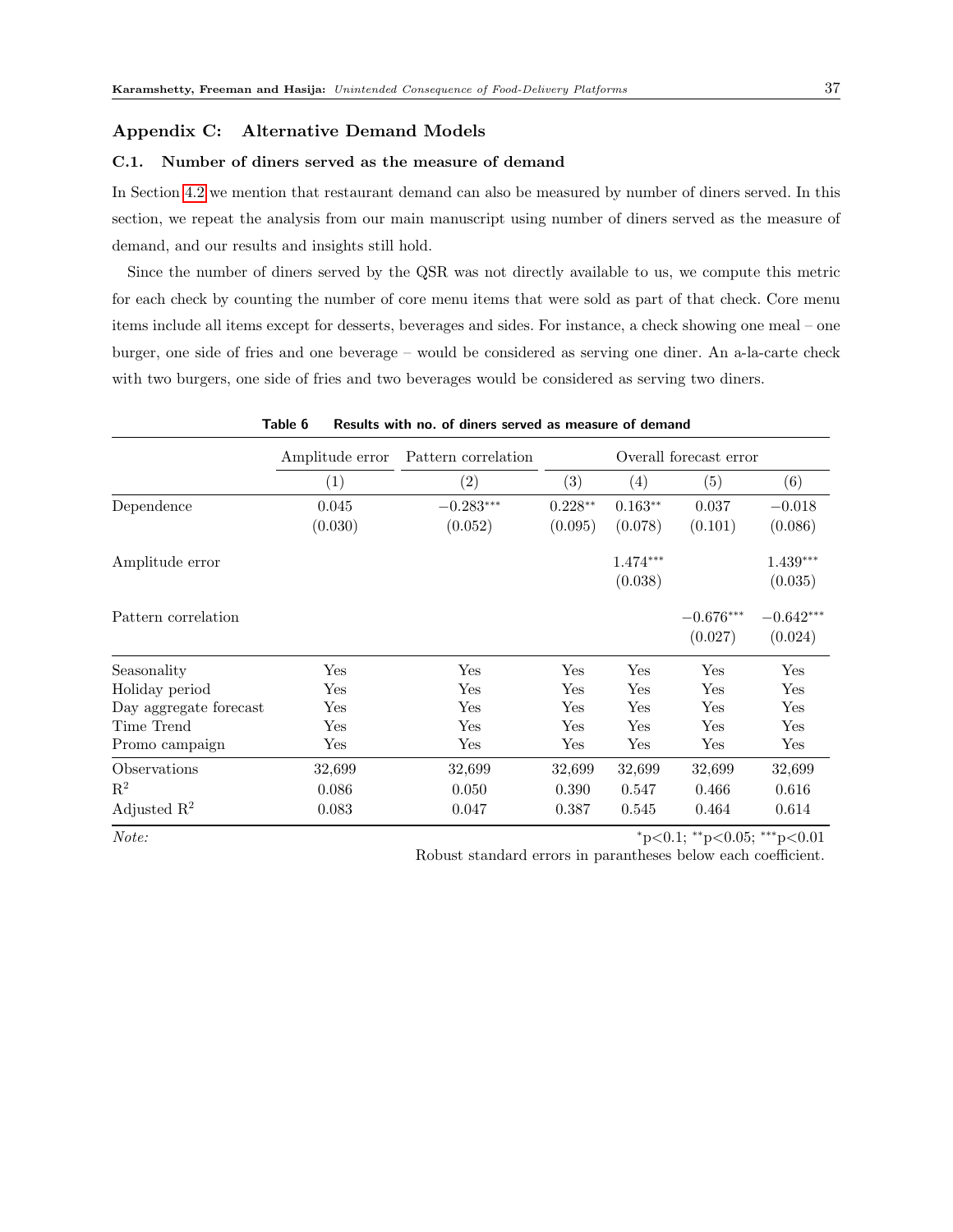#### C.2. Man-hours only model

In this section, we present results when we recreate our analysis using forecasts from a simpler model including only staffing data and restaurant-specific factors as features and ignoring the other variables listed in Table [1.](#page-14-1) This model provides an out-of-sample R-square of 42.6%, and it captures a scenario where QSR managers are less sophisticated and rely primarily on intuition and experience to estimate demand rather than using statistical models.

|                          | nesuns with forecasts from a simpler mouch                       |                   |          |                       |                        |                                    |  |  |  |  |
|--------------------------|------------------------------------------------------------------|-------------------|----------|-----------------------|------------------------|------------------------------------|--|--|--|--|
|                          | Overall forecast error<br>Amplitude error<br>Pattern correlation |                   |          |                       |                        |                                    |  |  |  |  |
|                          | (1)                                                              | $\left( 2\right)$ | (3)      | (4)                   | (5)                    | (6)                                |  |  |  |  |
| Dependence               | 0.101                                                            | $-0.267*$         | $0.251*$ | 0.211                 | 0.177                  | 0.134                              |  |  |  |  |
|                          | (0.094)                                                          | (0.138)           | (0.132)  | (0.128)               | (0.124)                | (0.123)                            |  |  |  |  |
| Amplitude error          |                                                                  |                   |          | $0.401***$<br>(0.098) |                        | $0.403***$<br>(0.097)              |  |  |  |  |
| Pattern correlation      |                                                                  |                   |          |                       | $-0.279***$<br>(0.016) | $-0.286^{\ast\ast\ast}$<br>(0.013) |  |  |  |  |
| Day of the week          | Yes                                                              | Yes               | Yes      | Yes                   | Yes                    | Yes                                |  |  |  |  |
| Month                    | $_{\rm Yes}$                                                     | Yes               | Yes      | Yes                   | Yes                    | Yes                                |  |  |  |  |
| Week of the month        | Yes                                                              | Yes               | Yes      | Yes                   | Yes                    | Yes                                |  |  |  |  |
| Public holiday           | Yes                                                              | Yes               | Yes      | Yes                   | Yes                    | Yes                                |  |  |  |  |
| Religious holiday period | Yes                                                              | Yes               | Yes      | Yes                   | Yes                    | Yes                                |  |  |  |  |
| Day aggregate forecast   | Yes                                                              | Yes               | Yes      | Yes                   | Yes                    | Yes                                |  |  |  |  |
| Time Trend               | $_{\rm Yes}$                                                     | Yes               | Yes      | Yes                   | Yes                    | Yes                                |  |  |  |  |
| Promo campaign           | Yes                                                              | Yes               | Yes      | Yes                   | Yes                    | Yes                                |  |  |  |  |
| Observations             | 33,302                                                           | 33,302            | 33,302   | 33,302                | 33,302                 | 33,302                             |  |  |  |  |
| $\mathbf{R}^2$           | 0.120                                                            | 0.123             | 0.182    | 0.351                 | 0.231                  | 0.402                              |  |  |  |  |
| Adjusted $\mathbb{R}^2$  | 0.116                                                            | 0.120             | 0.179    | 0.349                 | 0.228                  | 0.400                              |  |  |  |  |

Table 7 Results with forecasts from a simpler model

Note:<br> ∗p<0.1; \*\*p<0.05; \*\*\*p<0.01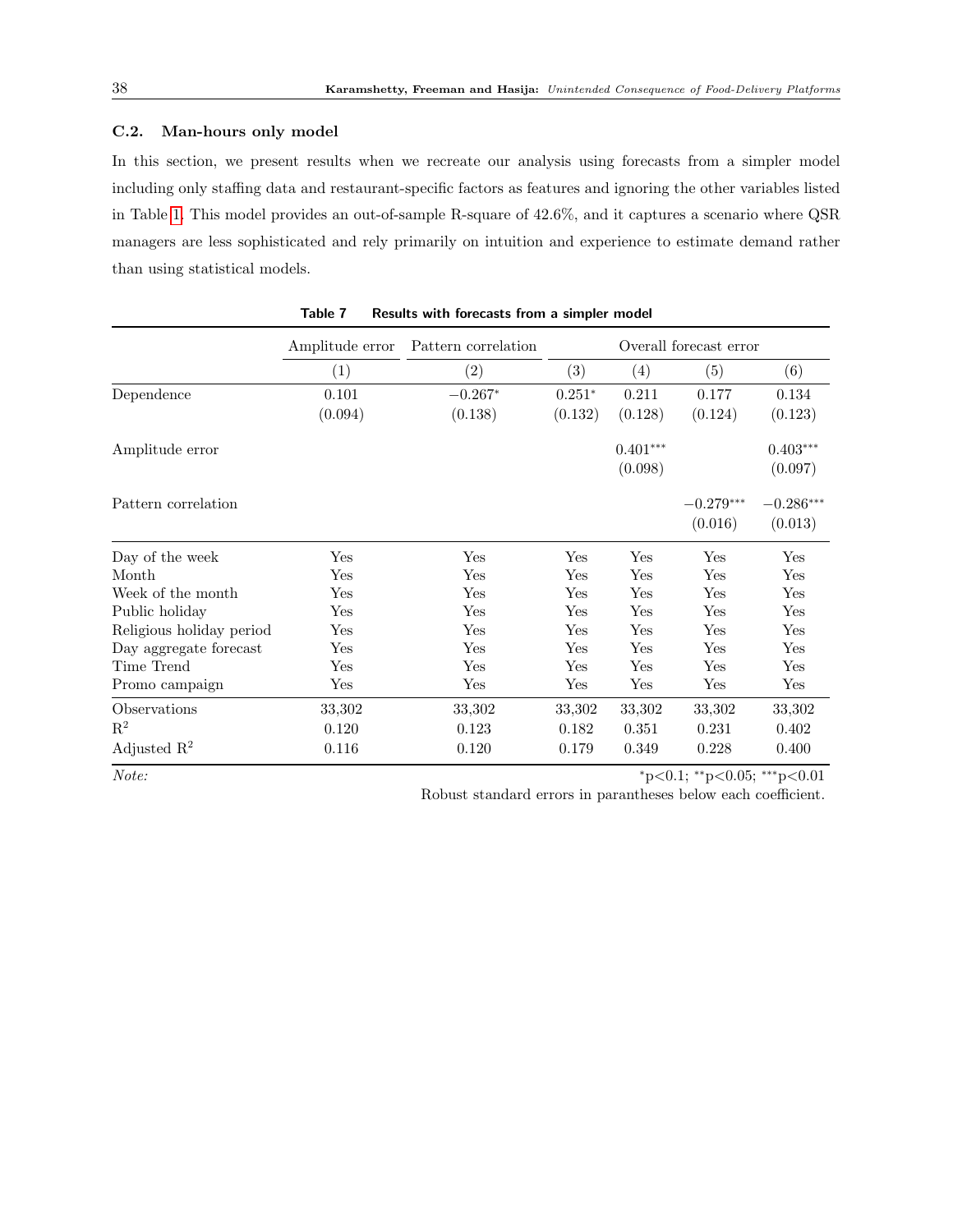#### C.3. Forecasts from a stacked demand model

In this section, we present results when we recreate our analysis using forecasts from a more sophisticated model using machine learning and ensemble methods to combine the forecasts of several algorithms (e.g., gradient boosting and random forests) into a single aggregate forecast.

We use the h2o. automl function from the h2o package in R for model training and selection. h2o. automl can be used for automatically training and tuning machine learning models with minimal input from the user [\(H2O.docs 2020\)](#page-31-13). The best model, chosen through five-fold cross validation such that the mean absolute error (MAE) of the model is minimized, was a stacked ensemble of several models. The stacked ensemble model generated forecasts by aggregating forecasts from constituent individual models such as gradient boosting machines [\(Friedman 2001\)](#page-31-14), XGBoost models [\(Chen and Guestrin 2016\)](#page-30-14), fully-connected multi-layer artificial neural networks, random forests [\(Liaw et al. 2002\)](#page-32-15), and extremely randomized trees [\(Geurts et al. 2006\)](#page-31-15). Each of these constituent models was automatically tuned by h2o to minimize MAE.

This is clearly a more advanced method than is used by restaurant managers in our QSR sites, and it is able to increase out-of-sample R-square to 78.8%.

|                         | Amplitude error      | Pattern correlation | Overall forecast error |            |             |             |
|-------------------------|----------------------|---------------------|------------------------|------------|-------------|-------------|
|                         | (1)                  | (2)                 | (3)                    | (4)        | (5)         | (6)         |
| Dependence              | 0.016                | $-0.265***$         | $0.326***$             | $0.294***$ | 0.110       | 0.100       |
|                         | (0.019)              | (0.051)             | (0.089)                | (0.069)    | (0.082)     | (0.070)     |
| Amplitude error         |                      |                     |                        | $2.022***$ |             | 1.894***    |
|                         |                      |                     |                        | (0.064)    |             | (0.057)     |
| Pattern correlation     |                      |                     |                        |            | $-0.815***$ | $-0.740***$ |
|                         |                      |                     |                        |            | (0.035)     | (0.030)     |
| Seasonality             | Yes                  | Yes                 | Yes                    | Yes        | Yes         | Yes         |
| Holiday period          | $\operatorname{Yes}$ | Yes                 | Yes                    | Yes        | Yes         | Yes         |
| Day aggregate forecast  | Yes                  | Yes                 | Yes                    | Yes        | Yes         | Yes         |
| Time Trend              | Yes                  | Yes                 | Yes                    | Yes        | Yes         | Yes         |
| Promo campaign          | Yes                  | Yes                 | Yes                    | Yes        | Yes         | Yes         |
| Observations            | 33,308               | 33,308              | 33,308                 | 33,308     | 33,308      | 33,308      |
| $\mathbf{R}^2$          | 0.028                | 0.080               | 0.240                  | 0.398      | 0.352       | 0.489       |
| Adjusted $\mathbb{R}^2$ | 0.025                | 0.077               | 0.237                  | 0.395      | 0.350       | 0.487       |

Table 8 Results with forecasts from a more sophisticated model

Note: \*\*p<0.05; \*\*\*p<0.05}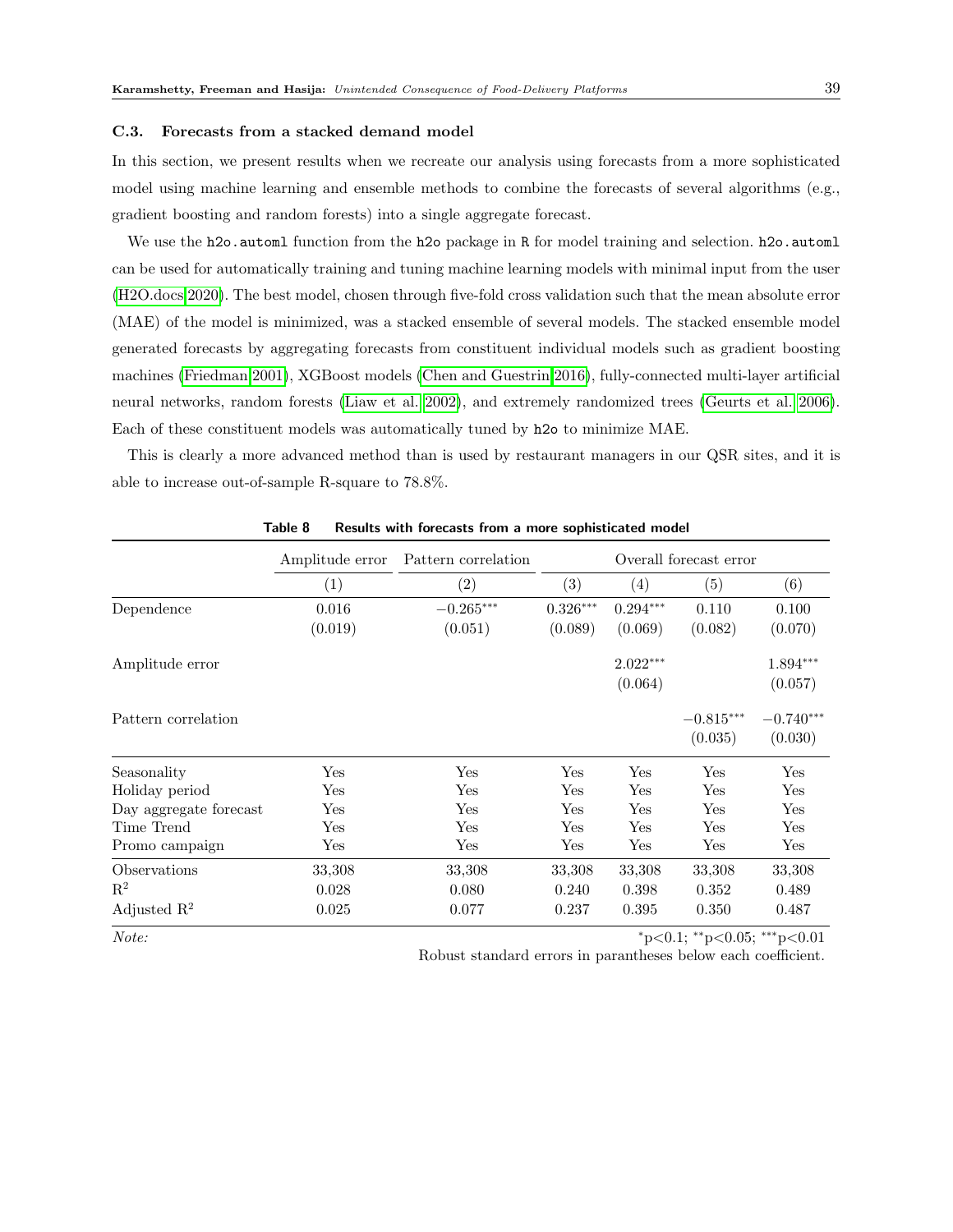# Appendix D: Regressions with MAE

As we discuss in Section [4.3.1,](#page-16-2) Mean Absolute Error (MAE) is another metric commonly used to measure the accuracy of forecasts. We find that our results are robust to specifications with this measure.

|                         | Amplitude error | Pattern correlation  |                   | Overall forecast error |                                    |             |  |  |
|-------------------------|-----------------|----------------------|-------------------|------------------------|------------------------------------|-------------|--|--|
|                         | (1)             | $\left( 2\right)$    | $\left( 3\right)$ | (4)                    | (5)                                | (6)         |  |  |
| Dependence              | $0.088***$      | $-0.259***$          | $0.273***$        | $0.148*$               | 0.106                              | $-0.009$    |  |  |
|                         | (0.023)         | (0.051)              | (0.099)           | (0.089)                | (0.102)                            | (0.092)     |  |  |
| Amplitude error         |                 |                      |                   | $1.430***$             |                                    | 1.396***    |  |  |
|                         |                 |                      |                   | (0.038)                |                                    | (0.036)     |  |  |
| Pattern correlation     |                 |                      |                   |                        | $-0.648***$                        | $-0.618***$ |  |  |
|                         |                 |                      |                   |                        | (0.024)                            | (0.021)     |  |  |
| Seasonality             | Yes             | Yes                  | Yes               | $\operatorname{Yes}$   | Yes                                | Yes         |  |  |
| Holiday period          | Yes             | Yes                  | Yes               | Yes                    | Yes                                | Yes         |  |  |
| Day aggregate forecast  | $_{\rm Yes}$    | $\operatorname{Yes}$ | Yes               | $\operatorname{Yes}$   | Yes                                | Yes         |  |  |
| Time Trend              | Yes             | Yes                  | Yes               | Yes                    | Yes                                | Yes         |  |  |
| Promo campaign          | Yes             | Yes                  | Yes               | Yes                    | Yes                                | Yes         |  |  |
| Observations            | 32,695          | 32,695               | 32,695            | 32,695                 | 32,695                             | 32,695      |  |  |
| $\mathbf{R}^2$          | 0.076           | 0.049                | 0.369             | 0.537                  | 0.456                              | 0.615       |  |  |
| Adjusted $\mathbb{R}^2$ | 0.072           | 0.045                | 0.367             | 0.535                  | 0.454                              | 0.614       |  |  |
| Note:                   |                 |                      |                   |                        | $*_{p<0.1; *_{p<0.05; *_{p<0.01}}$ |             |  |  |

Table 9 Results with MAE as measure of forecast error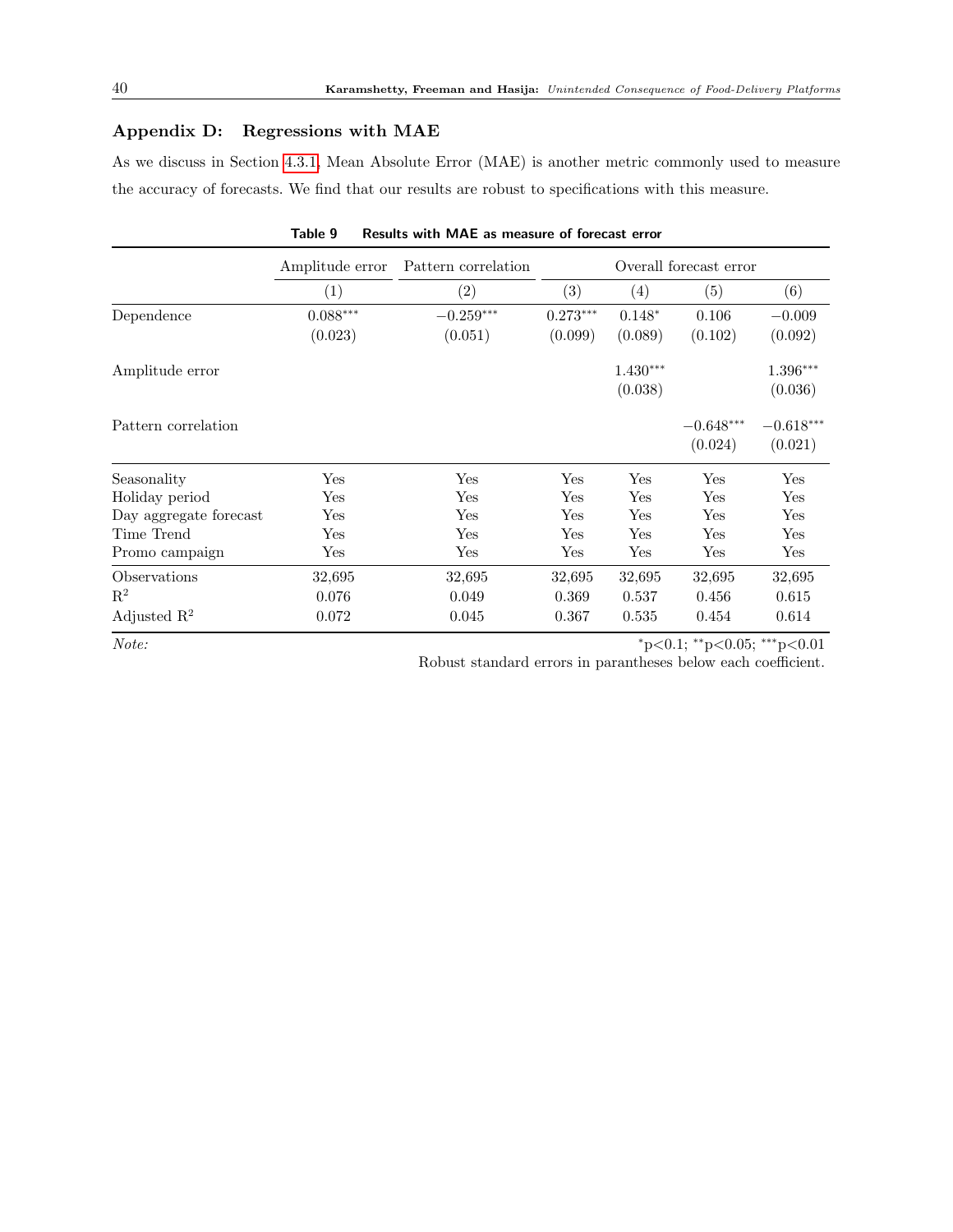#### Appendix E: Alternative Window Sizes for Computing  $Dep_{id}$

## E.1. 10 days

In our main results, we chose a 28-day window to run the regressions. In this section, we show that our results are robust to other window size specifications. For instance, we re-run the regressions using a ±10-day window, which is approximately equivalent to averaging over 1.5 weeks in both directions: past and future.

|                         | Amplitude error    | Pattern correlation | Overall forecast error |            |             |                         |
|-------------------------|--------------------|---------------------|------------------------|------------|-------------|-------------------------|
|                         | (1)                | (2)                 | (3)                    | (4)        | (5)         | (6)                     |
| Dependence              | $0.038^{\ast\ast}$ | $-0.201***$         | $0.228***$             | $0.174**$  | 0.092       | 0.045                   |
|                         | (0.018)            | (0.047)             | (0.084)                | (0.076)    | (0.088)     | (0.080)                 |
| Amplitude error         |                    |                     |                        | $1.414***$ |             | $1.380***$              |
|                         |                    |                     |                        | (0.036)    |             | (0.034)                 |
| Pattern correlation     |                    |                     |                        |            | $-0.675***$ | $-0.645^{\ast\ast\ast}$ |
|                         |                    |                     |                        |            | (0.027)     | (0.023)                 |
| Seasonality             | Yes                | Yes                 | Yes                    | Yes        | Yes         | Yes                     |
| Holiday period          | Yes                | $_{\rm Yes}$        | Yes                    | Yes        | Yes         | Yes                     |
| Day aggregate forecast  | Yes                | Yes                 | Yes                    | Yes        | Yes         | Yes                     |
| Time Trend              | Yes                | Yes                 | Yes                    | Yes        | Yes         | Yes                     |
| Promo campaign          | Yes                | Yes                 | Yes                    | Yes        | Yes         | Yes                     |
| Observations            | 32,874             | 32,874              | 32,874                 | 32,874     | 32,874      | 32,874                  |
| $\mathbf{R}^2$          | 0.075              | 0.048               | 0.349                  | 0.506      | 0.439       | 0.588                   |
| Adjusted $\mathbb{R}^2$ | 0.071              | 0.044               | 0.347                  | 0.504      | 0.437       | 0.586                   |

| Table 10 Results with Dependence defined over a three weeks moving window |  |  |  |  |  |  |  |  |  |
|---------------------------------------------------------------------------|--|--|--|--|--|--|--|--|--|
|---------------------------------------------------------------------------|--|--|--|--|--|--|--|--|--|

Note: \*\*\*p<0.05; \*\*\*p<0.01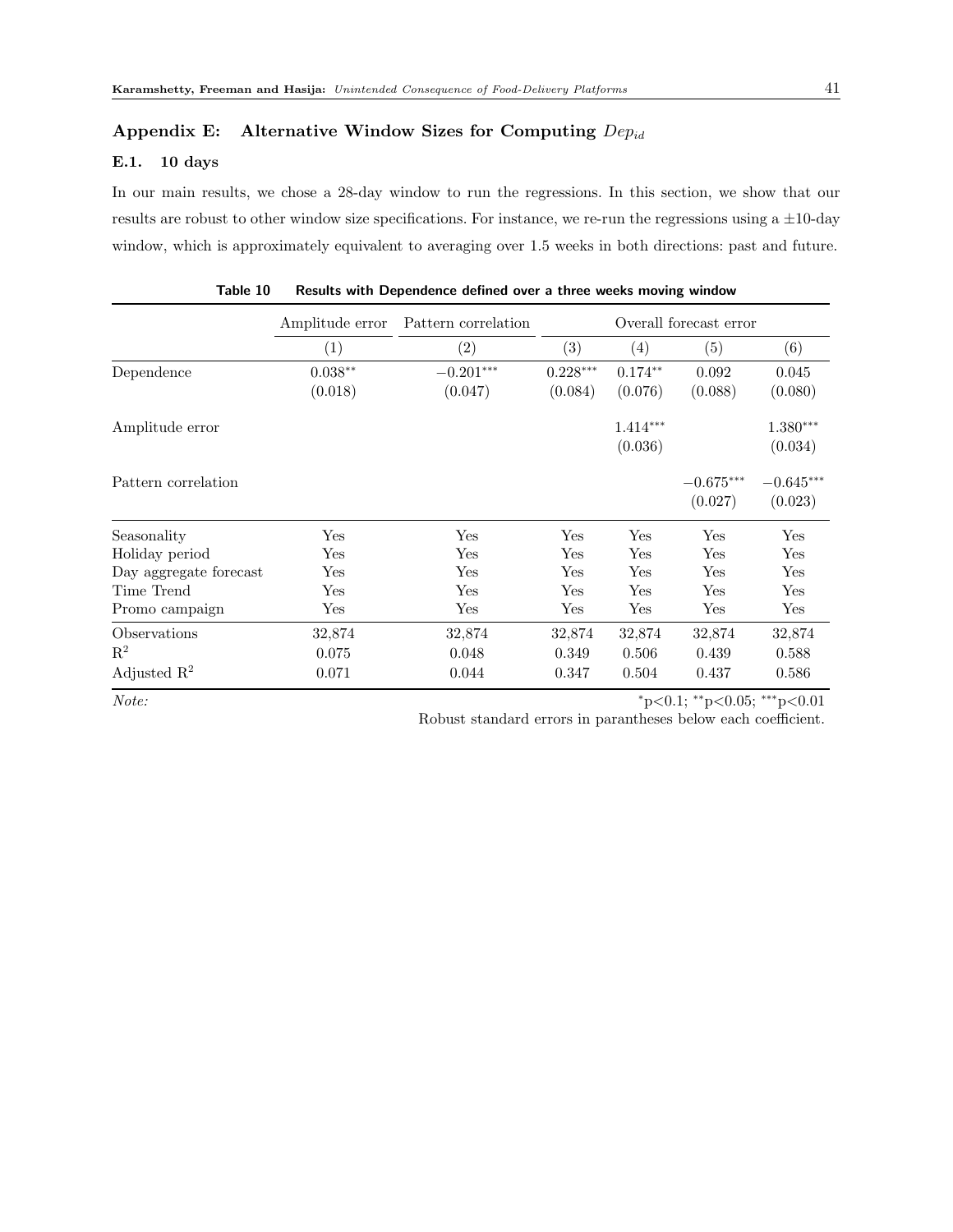## E.2. 20 days

Similar to the previous table, table Table [11](#page-42-0) showcases results from a re-run of our analysis, this time using a  $\pm 20$  day moving window to measure  $Dep_{id}$ . This is approximately equivalent to averaging over three weeks in both directions: past and future.

<span id="page-42-0"></span>

|                         | Amplitude error<br>Pattern correlation |                   |           | Overall forecast error |                             |                        |
|-------------------------|----------------------------------------|-------------------|-----------|------------------------|-----------------------------|------------------------|
|                         | $\left( 1\right)$                      | $\left( 2\right)$ | (3)       | $\left(4\right)$       | (5)                         | (6)                    |
| Dependence              | $0.068**$                              | $-0.273***$       | $0.288**$ | $0.192*$               | 0.104                       | 0.018                  |
|                         | (0.030)                                | (0.056)           | (0.119)   | (0.099)                | (0.115)                     | (0.099)                |
| Amplitude error         |                                        |                   |           | $1.411***$             |                             | $1.375***$             |
|                         |                                        |                   |           | (0.036)                |                             | (0.034)                |
| Pattern correlation     |                                        |                   |           |                        | $-0.676***$<br>(0.026)      | $-0.645***$<br>(0.023) |
| Seasonality             | Yes                                    | Yes               | Yes       | Yes                    | Yes                         | Yes                    |
| Holiday period          | Yes                                    | Yes               | Yes       | Yes                    | Yes                         | Yes                    |
| Day aggregate forecast  | Yes                                    | Yes               | Yes       | Yes                    | $\operatorname{Yes}$        | Yes                    |
| Time Trend              | Yes                                    | Yes               | Yes       | Yes                    | Yes                         | Yes                    |
| Promo campaign          | $\operatorname{Yes}$                   | Yes               | Yes       | Yes                    | Yes                         | Yes                    |
| Observations            | 32,296                                 | 32,296            | 32,296    | 32,296                 | 32,296                      | 32,296                 |
| $\mathrm{R}^2$          | 0.076                                  | 0.049             | 0.352     | 0.507                  | 0.441                       | 0.589                  |
| Adjusted $\mathbb{R}^2$ | 0.072                                  | 0.045             | 0.349     | 0.506                  | 0.439                       | 0.587                  |
| Note:                   |                                        |                   |           |                        | *p<0.1; **p<0.05; ***p<0.01 |                        |

| Table 11   Results with Dependence defined over a six weeks moving window |  |  |  |
|---------------------------------------------------------------------------|--|--|--|
|                                                                           |  |  |  |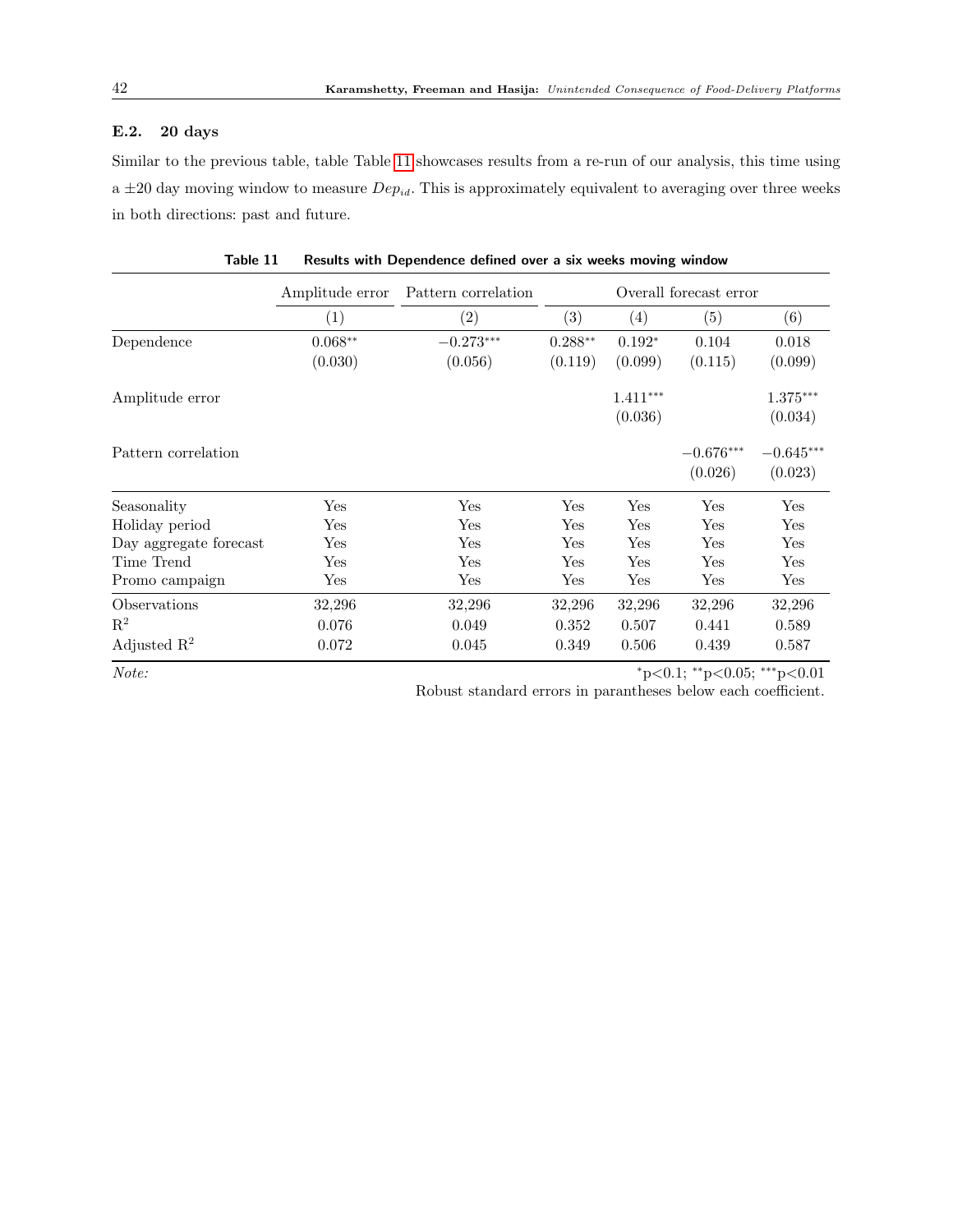#### Appendix F: Alternative Definitions of Dependence

In [A](#page-1-1)ppendix A we discuss the moving average specification employed to measure  $Dep_{id}$ . Specifically, we note that the moving average is defined over a window  $t \in [d-w, d+w] \wedge t \neq d$  and  $w = 14$  for the results presented in the main paper (cf. Table [3\)](#page-24-0).

In the above definition, we disregard only the focal day d to eliminate the impact of confounding factors. To test the robustness of our results, we compute variants of *dependence* that also disregard PlatformShare from a few days surrounding the focal day  $d$ .

More formally, we estimate the regression specified in Eq. [12](#page-35-0) over  $t \in [d-w, d+w] \wedge t \notin [d-l, d+l]$ , where  $w = 14$  and  $l \in \{1, 2, 3\}.$ 

#### <span id="page-43-0"></span>F.1. Moving average with  $w = 14$  and  $l = 1$

|                         | TANIC IZ<br>Amplitude error | Results with all alternative definition of Dependence<br>Pattern correlation |                        |            |                      |                      |  |
|-------------------------|-----------------------------|------------------------------------------------------------------------------|------------------------|------------|----------------------|----------------------|--|
|                         |                             |                                                                              | Overall forecast error |            |                      |                      |  |
|                         | (1)                         | (2)                                                                          | (3)                    | (4)        | (5)                  | (6)                  |  |
| Dependence              | $0.095^{\ast\ast\ast}$      | $-0.251***$                                                                  | $0.298***$             | $0.165*$   | 0.129                | 0.006                |  |
|                         | (0.025)                     | (0.050)                                                                      | (0.098)                | (0.087)    | (0.097)              | (0.088)              |  |
| Amplitude error         |                             |                                                                              |                        | $1.410***$ |                      | $1.375***$           |  |
|                         |                             |                                                                              |                        | (0.036)    |                      | (0.034)              |  |
| Pattern correlation     |                             |                                                                              |                        |            | $-0.674***$          | $-0.645***$          |  |
|                         |                             |                                                                              |                        |            | (0.026)              | (0.023)              |  |
| Seasonality             | Yes                         | Yes                                                                          | Yes                    | Yes        | $\operatorname{Yes}$ | Yes                  |  |
| Holiday period          | Yes                         | Yes                                                                          | Yes                    | Yes        | $\operatorname{Yes}$ | Yes                  |  |
| Day aggregate forecast  | Yes                         | Yes                                                                          | Yes                    | Yes        | Yes                  | Yes                  |  |
| Time Trend              | Yes                         | Yes                                                                          | Yes                    | Yes        | $\operatorname{Yes}$ | Yes                  |  |
| Promo campaign          | Yes                         | Yes                                                                          | Yes                    | Yes        | Yes                  | $\operatorname{Yes}$ |  |
| Observations            | 32,486                      | 32,486                                                                       | 32,486                 | 32,486     | 32,486               | 32,486               |  |
| $\mathbf{R}^2$          | 0.076                       | 0.049                                                                        | 0.351                  | 0.506      | 0.440                | 0.588                |  |
| Adjusted $\mathbb{R}^2$ | 0.072                       | 0.045                                                                        | 0.349                  | 0.504      | 0.438                | 0.586                |  |

 $Note:$   $*_{p<0.1; *_{p<0.05; * *_{p<0.01}}$ 

Robust standard errors in parantheses below each coefficient.

#### Table 12 Results with an alternative definition of Dependence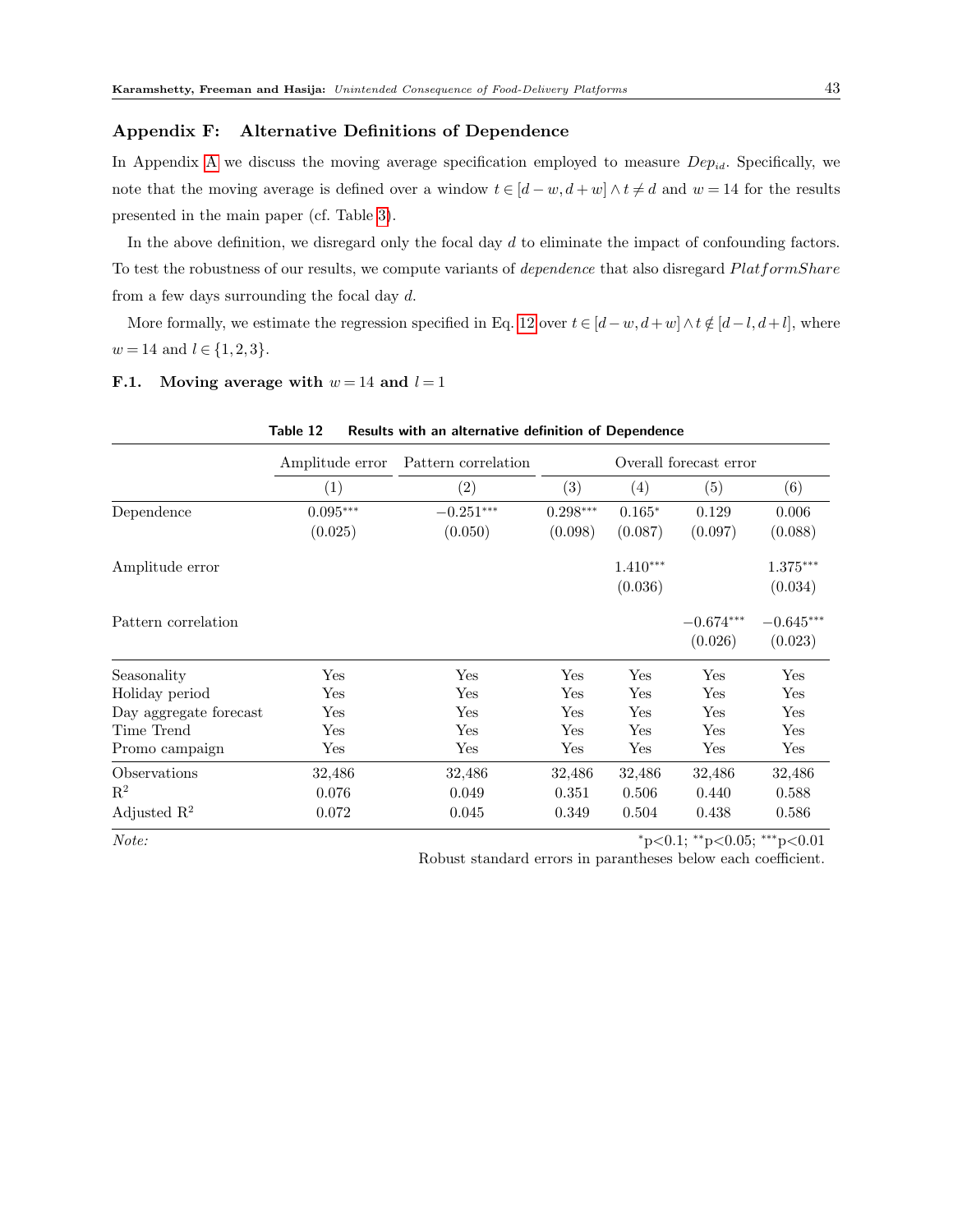# <span id="page-44-0"></span>**F.2.** Moving average with  $w = 14$  and  $l = 2$

|                         | Amplitude error      | Pattern correlation | Overall forecast error |            |                             |             |  |
|-------------------------|----------------------|---------------------|------------------------|------------|-----------------------------|-------------|--|
|                         | (1)                  | (2)                 | (3)                    | (4)        | (5)                         | (6)         |  |
| Dependence              | $0.106***$           | $-0.247***$         | $0.321***$             | $0.172**$  | 0.155                       | 0.017       |  |
|                         | (0.027)              | (0.049)             | (0.096)                | (0.084)    | (0.095)                     | (0.085)     |  |
| Amplitude error         |                      |                     |                        | $1.410***$ |                             | $1.375***$  |  |
|                         |                      |                     |                        | (0.036)    |                             | (0.034)     |  |
| Pattern correlation     |                      |                     |                        |            | $-0.674***$                 | $-0.645***$ |  |
|                         |                      |                     |                        |            | (0.026)                     | (0.023)     |  |
| Seasonality             | Yes                  | Yes                 | Yes                    | Yes        | Yes                         | Yes         |  |
| Holiday period          | $\operatorname{Yes}$ | Yes                 | Yes                    | Yes        | Yes                         | Yes         |  |
| Day aggregate forecast  | Yes                  | Yes                 | Yes                    | Yes        | Yes                         | Yes         |  |
| Time Trend              | Yes                  | Yes                 | Yes                    | Yes        | Yes                         | Yes         |  |
| Promo campaign          | Yes                  | $_{\rm Yes}$        | Yes                    | Yes        | Yes                         | Yes         |  |
| Observations            | 32,488               | 32,488              | 32,488                 | 32,488     | 32,488                      | 32,488      |  |
| $\mathbf{R}^2$          | 0.076                | 0.049               | 0.351                  | 0.506      | 0.440                       | 0.588       |  |
| Adjusted $\mathbb{R}^2$ | 0.073                | 0.045               | 0.349                  | 0.504      | 0.438                       | 0.586       |  |
| Note:                   |                      |                     |                        |            | *p<0.1; **p<0.05; ***p<0.01 |             |  |

Table 13 Results with an alternative definition of Dependence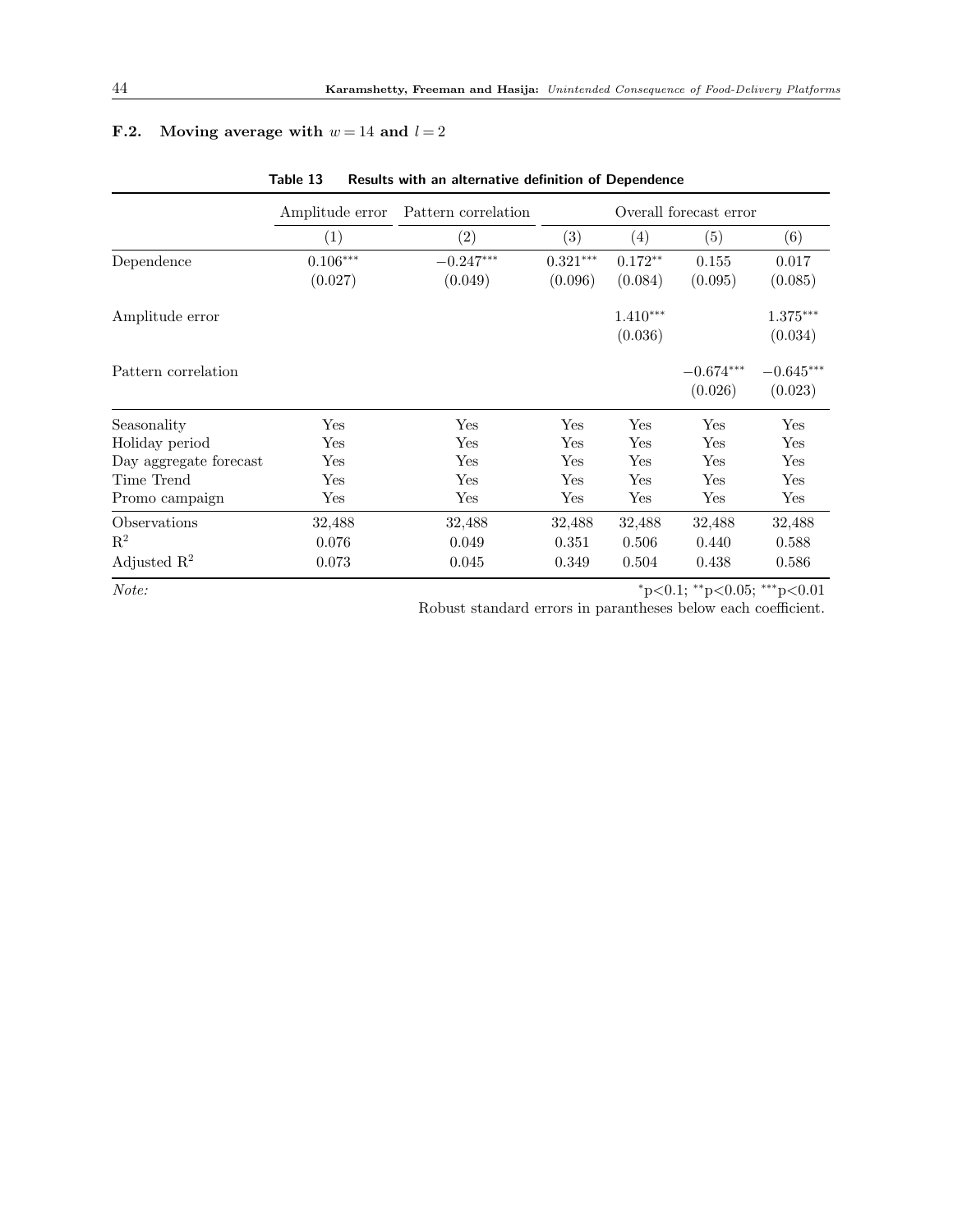# <span id="page-45-0"></span>F.3. Moving Average with  $w = 14$  and  $l = 3$

|                         | Amplitude error      | Pattern correlation | Overall forecast error |            |                                         |             |  |
|-------------------------|----------------------|---------------------|------------------------|------------|-----------------------------------------|-------------|--|
|                         | (1)                  | (2)                 | (3)                    | (4)        | (5)                                     | (6)         |  |
| Dependence              | $0.104***$           | $-0.253***$         | $0.338***$             | $0.191**$  | $0.167*$                                | 0.031       |  |
|                         | (0.028)              | (0.047)             | (0.097)                | (0.085)    | (0.094)                                 | (0.084)     |  |
| Amplitude error         |                      |                     |                        | $1.411***$ |                                         | $1.375***$  |  |
|                         |                      |                     |                        | (0.036)    |                                         | (0.034)     |  |
| Pattern correlation     |                      |                     |                        |            | $-0.675***$                             | $-0.645***$ |  |
|                         |                      |                     |                        |            | (0.026)                                 | (0.023)     |  |
| Seasonality             | Yes                  | Yes                 | Yes                    | Yes        | Yes                                     | Yes         |  |
| Holiday period          | Yes                  | Yes                 | Yes                    | Yes        | Yes                                     | Yes         |  |
| Day aggregate forecast  | $\operatorname{Yes}$ | Yes                 | Yes                    | Yes        | Yes                                     | Yes         |  |
| Time Trend              | Yes                  | Yes                 | Yes                    | Yes        | Yes                                     | Yes         |  |
| Promo campaign          | Yes                  | Yes                 | Yes                    | Yes        | Yes                                     | Yes         |  |
| Observations            | 32,278               | 32,278              | 32,278                 | 32,278     | 32,278                                  | 32,278      |  |
| $\mathbf{R}^2$          | 0.076                | 0.049               | 0.352                  | 0.507      | 0.441                                   | 0.589       |  |
| Adjusted $\mathbb{R}^2$ | 0.073                | 0.045               | 0.349                  | 0.506      | 0.439                                   | 0.587       |  |
| Note:                   |                      |                     |                        |            | $*_{p<0.1;}$ $*_{p<0.05;}$ $*_{p<0.01}$ |             |  |

Table 14 Results with an alternative definition of Dependence